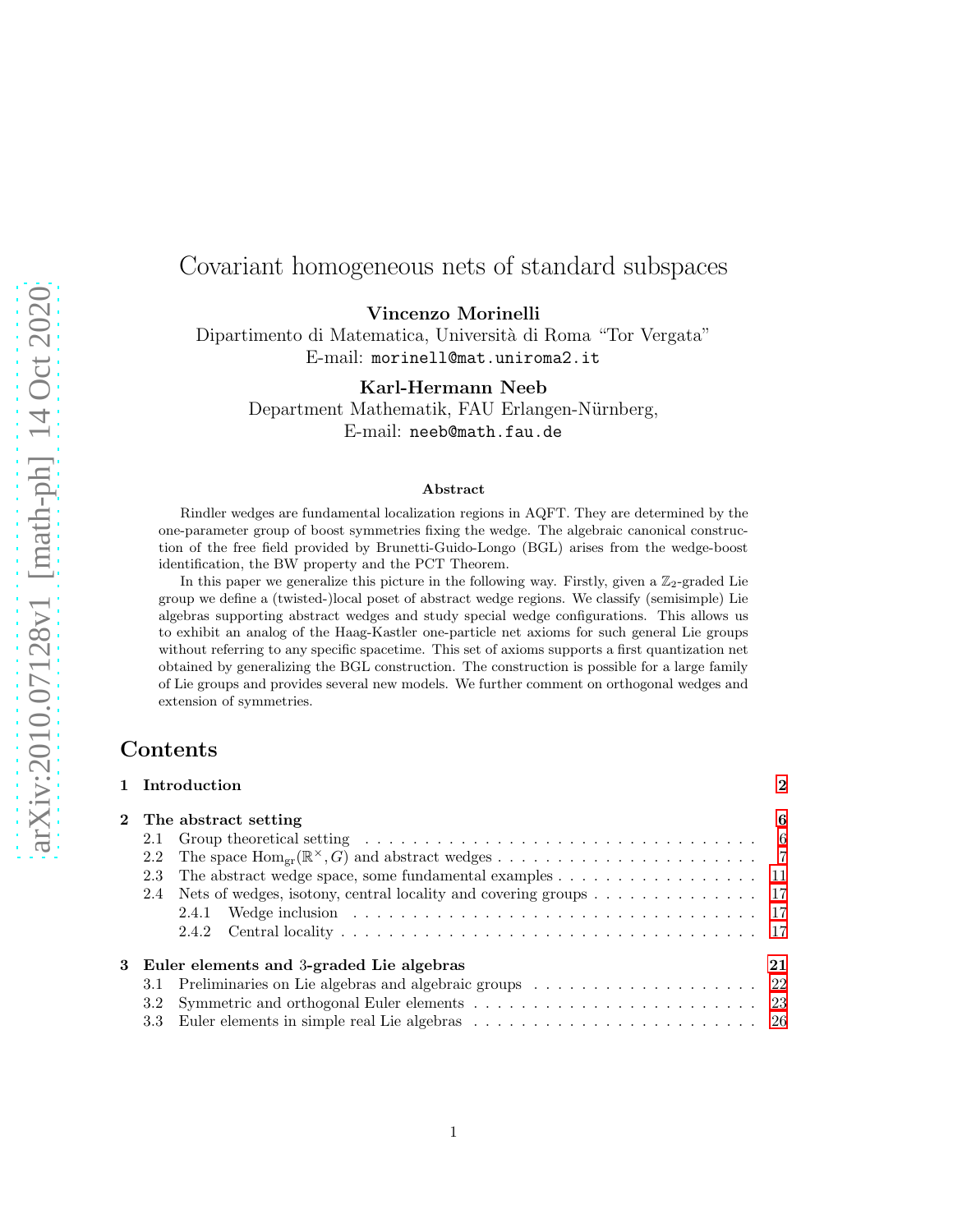|  |           | 4 Covariant nets of real subspaces                                                        | 33 |  |
|--|-----------|-------------------------------------------------------------------------------------------|----|--|
|  |           |                                                                                           |    |  |
|  |           |                                                                                           |    |  |
|  |           |                                                                                           |    |  |
|  |           | 4.2.2 The Brunetti-Guido-Longo (BGL) construction $\ldots \ldots \ldots \ldots \ldots$ 37 |    |  |
|  |           |                                                                                           |    |  |
|  |           |                                                                                           |    |  |
|  |           |                                                                                           |    |  |
|  |           |                                                                                           |    |  |
|  | A Toolbox |                                                                                           |    |  |

# <span id="page-1-0"></span>1 Introduction

Quantum Field Theory (QFT) lives in a tension between the locality principle and the underlying group of symmetries characterizing the theory. On one hand, it is a physical principle that every interesting quantity of a theory should be deducible by local measurements, namely—in the language of Algebraic Quantum Field Theory (AQFT)—by the structure of the local algebras (see e.g. [\[Ha96\]](#page-46-0)). On the other hand, the symmetries of a theory provide a feature to describe physical objects, a "key to nature's secrets," as it happens in the standard model [\[We05,](#page-48-0) [We11\]](#page-48-1).

In AQFT, models are specified by a net of von Neumann algebras associated to causally complete spacetime regions satisfying fundamental quantum and relativistic principles, such as isotony, locality, covariance, positivity of the energy, and existence of a vacuum state. An important bridge between the geometry and the algebraic structure is the Bisognano–Wichmann (BW) property of  $(A)QFT$  claiming that the modular group of the algebra associated to any Rindler wedge W inside Minkowski spacetime with respect to the vacuum state implements unitarily the covariant oneparameter group of boosts fixing the wedge  $W$ . As a consequence, the algebraic structure of the model, through the Tomita–Takesaki theory, contains the information about the symmetry group acting on the model. Starting with the BW property, one can enlarge the symmetry group of a QFT [\[GLW98,](#page-46-1) [MT18\]](#page-47-0), find new relations among field theories [\[GLW98,](#page-46-1) [LMPR19,](#page-47-1) [MR20\]](#page-47-2), establish proper relations among spin and statistics [\[GL95\]](#page-46-2), and compute entropy in QFT [\[LX18,](#page-47-3) [Wi18\]](#page-48-2). For recent results on this property we refer to [\[Gu19,](#page-46-3) [DM20\]](#page-46-4).

Particles are field-derived concepts that can be described as unitary positive energy representations of the symmetry group. They are building blocks to construct Quantum Field Theories. The operator-valued distribution  $\Phi_U$  defining the free field associated to any particle U is not provided by a canonical construction, see e.g. [\[BGL02,](#page-46-5) [LMR16\]](#page-47-4). On the other hand, the von Neumann algebra net generated by  $\Phi_U$  satisfies the Bisognano–Wichmann property and the PCT Theorem<sup>[1](#page-1-1)</sup>. These properties provide the tools for a canonical construction of the free algebra net [\[BGL02\]](#page-46-5): Segal's second quantization gives the vacuum representation of the Weyl algebra on the Fock space associated with the one-particle Hilbert space. The Araki lattice of von Neumann algebras is uniquely determined by the local one-particle structure encoded in the lattice of closed real subspaces, the first quantization [\[Ar63\]](#page-45-1). As a result of the Tomita–Takesaki modular theory for real subspaces, the set of real states for a particle  $U$  localized in a wedge region is uniquely determined by the couple  $(e^{-2\pi K_W}, U(j_W))$  where  $U(j_W)$  is the antiunitary implementation of the wedge reflection and  $K_W$ is the generator of the one-parameter group of boosts associated to the wedge  $W$ . They satisfy the Tomita relation  $U(j_W)e^{2\pi K_W}U(j_W) = e^{-2\pi K_W}$ . The one-particle states and the local algebra

<span id="page-1-1"></span><sup>&</sup>lt;sup>1</sup>The spacetime reflection  $j_1(t, x_1, \ldots, x_n) = (-t, -x_1, \ldots, x_n)$  is implemented by the modular conjugation corresponding to the standard right wedge  $W_1$ .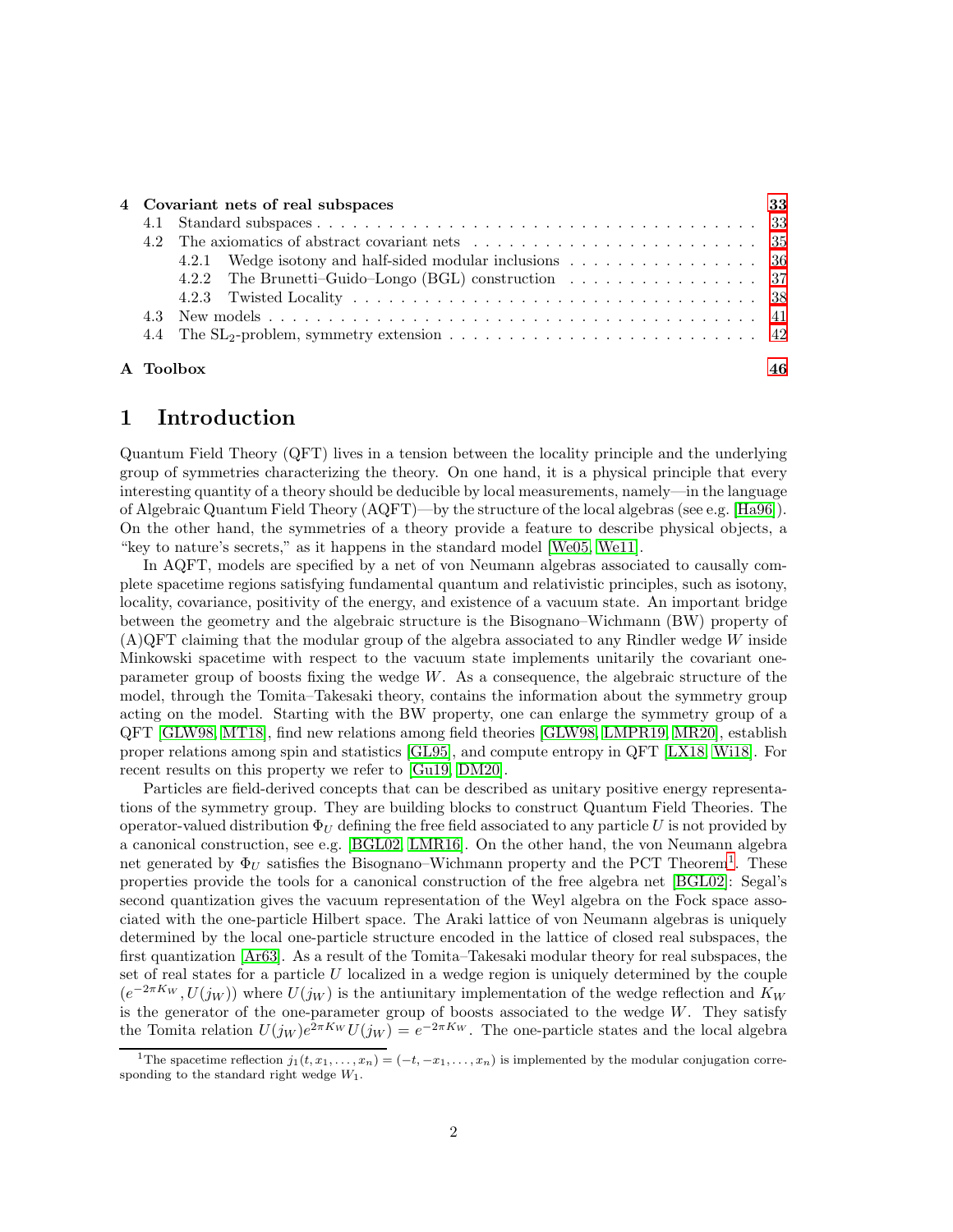associated to bounded causally complete regions are obtained by wedge state spaces and algebra intersection, respectively.

Conversely, every pair  $(x, \sigma)$ , consisting of an element of the Poincaré–Lie algebra and an involution  $\sigma$  satisfying Ad( $\sigma$ )x = x specifies for every (anti-)unitary representation  $(U, \mathcal{H})$  of the Poincaré group a pair  $(\Delta, J) = (e^{2\pi i \partial U(x)}, U(\sigma))$  that in turn defines a standard subspace  $V \subseteq H$ . This construction, called the *BGL construction*, was introduced in [\[BGL02\]](#page-46-5) and allows us to observe: The algebraic construction of the free fields is uniquely determined by its symmetries and the correspondence between spacetime regions and their relative position with symmetries. In this sense, due to the one-to-one correspondence between boosts and the corresponding wedges, one should be able to specify the underlying symmetry structure of a quantum field theory without any reference to the spacetime. Then one can reconstruct the spacetime features, such as locality and region inclusions from the symmetry group.

With this claim in mind, we generalize the above picture as follows. Given a suitable Lie group  $G$ , we first define an abstract wedge space. We then endow the wedge space with a  $G$ -action, a notion of causal complement and an order structure. Eventually, starting from an (anti-)unitary representation of a graded Lie group  $G$ , we construct the analogue of the BGL one-particle net by the abstract setting.

We now collect the motivation and additional explanations of the fundamental structure we will use. In order to obtain a one-particle net by the Tomita–Takesaki theory we need to start with a graded Lie group  $G = G^{\uparrow} \rtimes \mathbb{Z}_2$ , such as the improper Möbius group  $PGL_2(\mathbb{R})$  or the proper Poincaré group  $\mathcal{P}_+$ . For the moment, we assume that  $Z(G^{\uparrow}) = \{e\}$  and that  $G^{\uparrow}$  is connected.

The key features of our approach are the following:

• Abstract boost generator. The abstract one-parameter group of boosts are generated by elements x in the Lie algebra g of G defining a three grading  $\mathfrak{g} = \mathfrak{g}_1 \oplus \mathfrak{g}_0 \oplus \mathfrak{g}_{-1}$  in the adjoint representation by  $\mathfrak{g}_i = \ker(\text{ad }x - j \text{ id}_\mathfrak{g})$ . To see how this complies with the well known models, see Examples [2.10.](#page-10-1) We call such elements  $x \in \mathfrak{g}$  Euler elements because they corresponds to the linear Euler vector field on the open embedding  $\mathfrak{g}_1 \hookrightarrow G/\mathbf{P}, x \mapsto \exp(x)\mathbf{P}$ , where  $\mathbf{P} \subseteq G$  is the connected subgroup corresponding to the Lie algebra  $\mathfrak{g}_0 + \mathfrak{g}_{-1}$ . For more on the underlying geometry of theses spaces, we refer to [\[BN04\]](#page-45-2).

• The wedge reflection is obtained by analytic continuation of the one-parameter group of boosts associated to the wedge at  $i\pi$ . For instance, on Minkowski space, the wedge reflection  $j_1 = \Lambda_1(i\pi)$ is obtained by analytic extension of the one-parameter group of boosts in the first direction  $\Lambda_1(t)$  $\exp(\sigma_1 t)$  where  $(\sigma_i)_{i=1,2,3}$  are the Pauli matrices. In our general setting, the reflection  $\sigma$ , called Euler involution, associated to an Euler element  $x$  is determined by the analytic continuation of the one-parameter group in the adjoint representation of the Lie algebra via  $\text{Ad}(\sigma) = e^{\pi i \text{ ad }x}$  (see  $(2.10)$ .

• Euler wedge. An Euler wedge is defined as a couple  $W = (x_W, \sigma_W)$  of an Euler element and the related Euler involution. The need to use the couple is to implement the G-action on the wedge space (see  $(2.6)$ ) and to establish the relation with the standard subspaces V and the corresponding modular objects  $(\Delta_{\mathbf{V}}, J_{\mathbf{V}})$ . We further remark that, in principle, it is not necessary to assume that the involution  $\sigma_W$  satisfies

$$
\mathrm{Ad}(\sigma_W) = e^{\pi i \mathrm{ad} x_W}
$$

in the adjoint representation, but only satisfying the proper commutation relation  $\text{Ad}(\sigma_W) x_W =$  $x_W$ , cf. Proposition [2.1.](#page-6-2)

•  $G^{\uparrow}$ -covariance. There is an action of the group G on the wedge space given by an adjoint action on both components that takes care of the grading (see  $(2.8)$ ). In this way the language of Euler wedges is consistent with the one of the standard subspaces, cf. Section [2.](#page-5-0)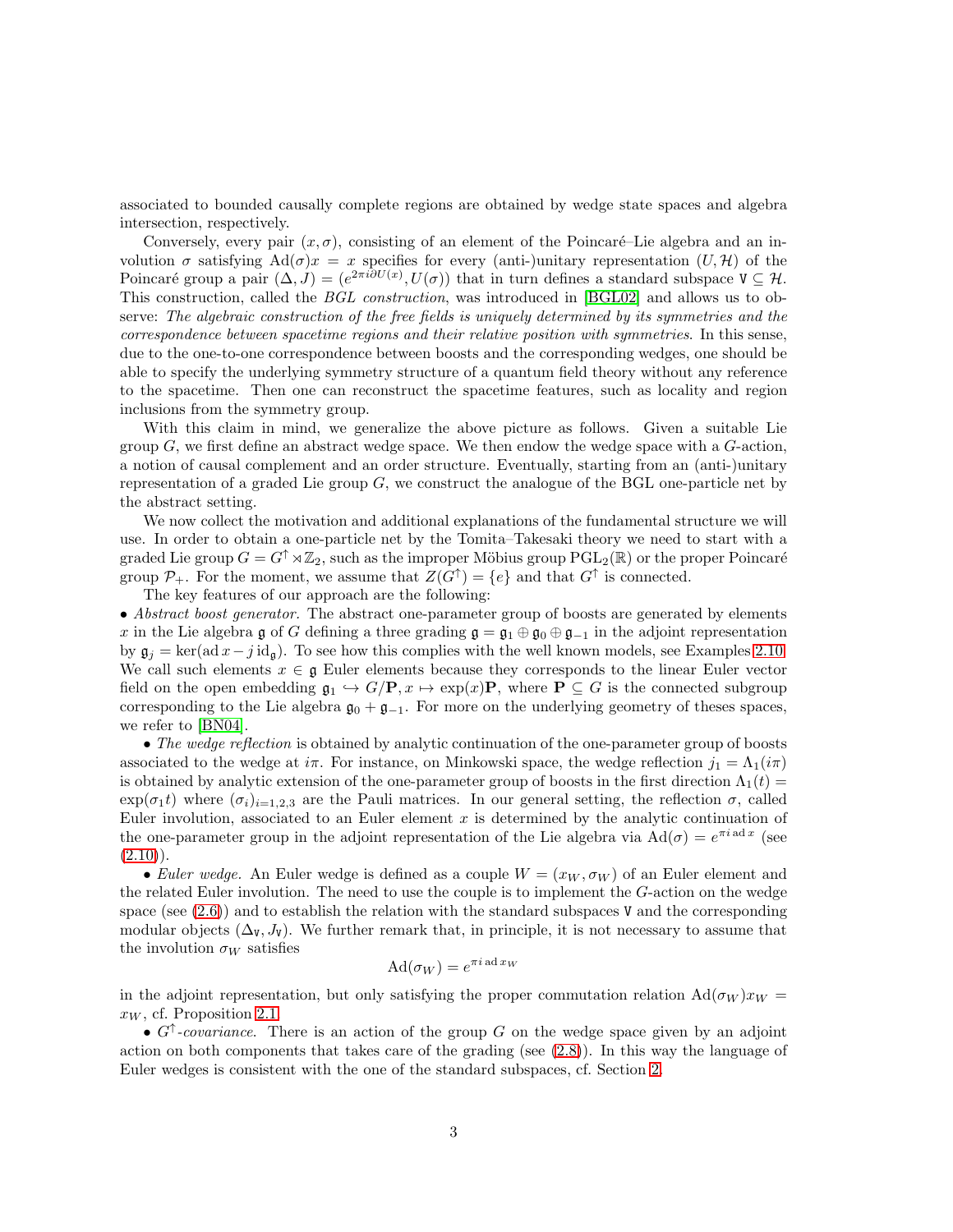• Locality. Complementary wedges correspond to inverted one-parameter groups of boosts. For instance dilations associated to causally complementary intervals in chiral theory or boosts associated to complementary wedges are inverse to each other. On the abstract wedge space this is captured by defining the complementary wedge of  $W = (x, \sigma)$  by  $W' = (-x, \sigma)$ .

• Isotony. By the existence of a (positive) invariant cone C in the Lie algebra  $\mathfrak{g}$ , it is possible to define a wedge endomorphism semigroup defining the wedge inclusion relation. Given an Euler wedge  $W = (x, \sigma)$ , the generators in the positive cone lying in the subspaces  $\mathfrak{g}_{+1}$  define proper wedge inclusions as each of them generates with  $x$  a translation-dilation group (isomorphic to the affine group of the real line); see [\[Bo92,](#page-46-6) [Wi92,](#page-48-3) [Wi93\]](#page-48-4) and in particular [\[Bo00\]](#page-46-7). This is the case of wedge endomorphisms in Minkowski spacetime given by lightlike shifting or Möbius transformations mapping an interval into itself as the translations do for the half-lines. These properties define a local partially ordered set of wedges that can support key features of an AQFT structure.

It is important to note that the wedge space only depends on the Lie group and its Lie algebra, and the order structure on the invariant cone  $C \subseteq \mathfrak{g}$ . The relations among the wedges specify the abstract spacetime structure to a large extent. For example,  $PSL_2(\mathbb{R})$  is the symmetry group for the 2-dimensional de Sitter spacetime and for the chiral circle. If one considers  $PSL_2(\mathbb{R})$ with the trivial cone in  $\mathfrak{sl}_2(\mathbb{R})$ —no proper inclusions of wedges—then it describes a QFT on de Sitter spacetime; if one considers  $C \subset \mathfrak{sl}_2(\mathbb{R})$  as in  $(2.17)$ , inclusion relations among wedges arise, and we obtain the wedge space on  $\mathbb{S}^1$ . <sup>[2](#page-3-0)</sup> This correspondence between isotony and and positivity of the energy was also studied in [\[GL03\]](#page-46-8); see also [\[Bo92,](#page-46-6) [Bo00,](#page-46-7) [Wi92,](#page-48-3) [Wi93\]](#page-48-4) and [\[NO17,](#page-48-5) [Ne19,](#page-48-6) [Ne19b\]](#page-48-7). ´ For recent classification results for the triples  $(g, x, C)$ , we refer to [\[Oeh20,](#page-48-8) [Oeh20b\]](#page-48-9).

There is more interesting structure on the abstract wedge space:

• Orthogonal wedges: We call two abstract wedges  $W_1 = (x_1, \sigma_1)$  and  $W_2 = (x_2, \sigma_2)$  orthogonal if  $\sigma_1(x_2) = -x_2$ , i.e.,  $W_2$  is reflected into its complement  $W'_2$ . Examples of orthogonal wedges are coordinate wedges on Minkowski spacetime<sup>[3](#page-3-1)</sup>, or the upper and the right half-circle in chiral theories on S 1 . This notion, which immediately generalizes to the abstract setting, plays a central role in spin-statistics relations [\[GL95\]](#page-46-2) and the nuclearity property in conformal field theory [\[BDL07\]](#page-46-9).

• Symmetric wedges. A wedge W is called symmetric if there exists  $g \in G^{\uparrow}$ , such that  $g.W = W'$ . For instance, any couple of wedge regions, in  $1+s$ -dimensional Minkowski spacetime with  $s \geq 2$ , are transformed one into the other by the action of the Poincaré group  $G^{\uparrow} = \mathcal{P}_{+}^{\uparrow}$ . On the other hand,  $\ln 1 + 1$ -dimensional Minkowski space, the right and the left wedges are not symmetric. Indeed

$$
W_R = \{(t, x) \in \mathbb{R}^{1+1} : |t| < x\} \quad \text{and} \quad W_L = \{(t, x) \in \mathbb{R}^{1+1} : |t| < -x\}
$$

belong to disjoint transitive families with respect to the  $\mathcal{P}_+^{\uparrow}$ -action. Further examples of symmetric wedges are intervals in conformal theories on the circle. Half-lines in the real line are not symmetric wedges with respect to the translation-dilation group. A transitive family of wedges has the feature that algebras associated to complementary wedges are - by covariance - unitary equivalent. On the other side, there is no contradiction in having a  $G<sup>†</sup>$ -covariant net of von Neumann algebras on a transitive family of non-symmetric wedges with trivial algebras associated to the family of complements.

In the first part of the paper we define and investigate the abstract structure we have described. When the center  $Z(G^{\uparrow})$  is non trivial, for instances when covering groups are considered, a generalized notion of complementary wedges has to be introduced. Indeed, while Euler elements are uniquely determined as generators of one-parameter groups in  $G^{\uparrow}$ , several involutions  $\sigma$  satisfying

<sup>&</sup>lt;sup>2</sup>In [\[GL03\]](#page-46-8) it is used that the 2-dimensional de Sitter space  $dS^2 \cong SO_{1,2}(\mathbb{R})^{\uparrow}/SO_{1,1}(\mathbb{R})^{\uparrow}$  has the same abstract wedge space as the circle  $SO_{1,2}(\mathbb{R})/P$  to set up a dS  $/CFT$  correspondence.

<span id="page-3-1"></span><span id="page-3-0"></span><sup>&</sup>lt;sup>3</sup>For instance  $W_i$  and  $W_j$  for  $i \neq j$ , where  $W_i = \{(t, x) \in \mathbb{R}^{1+s} : |t| < x_i\}$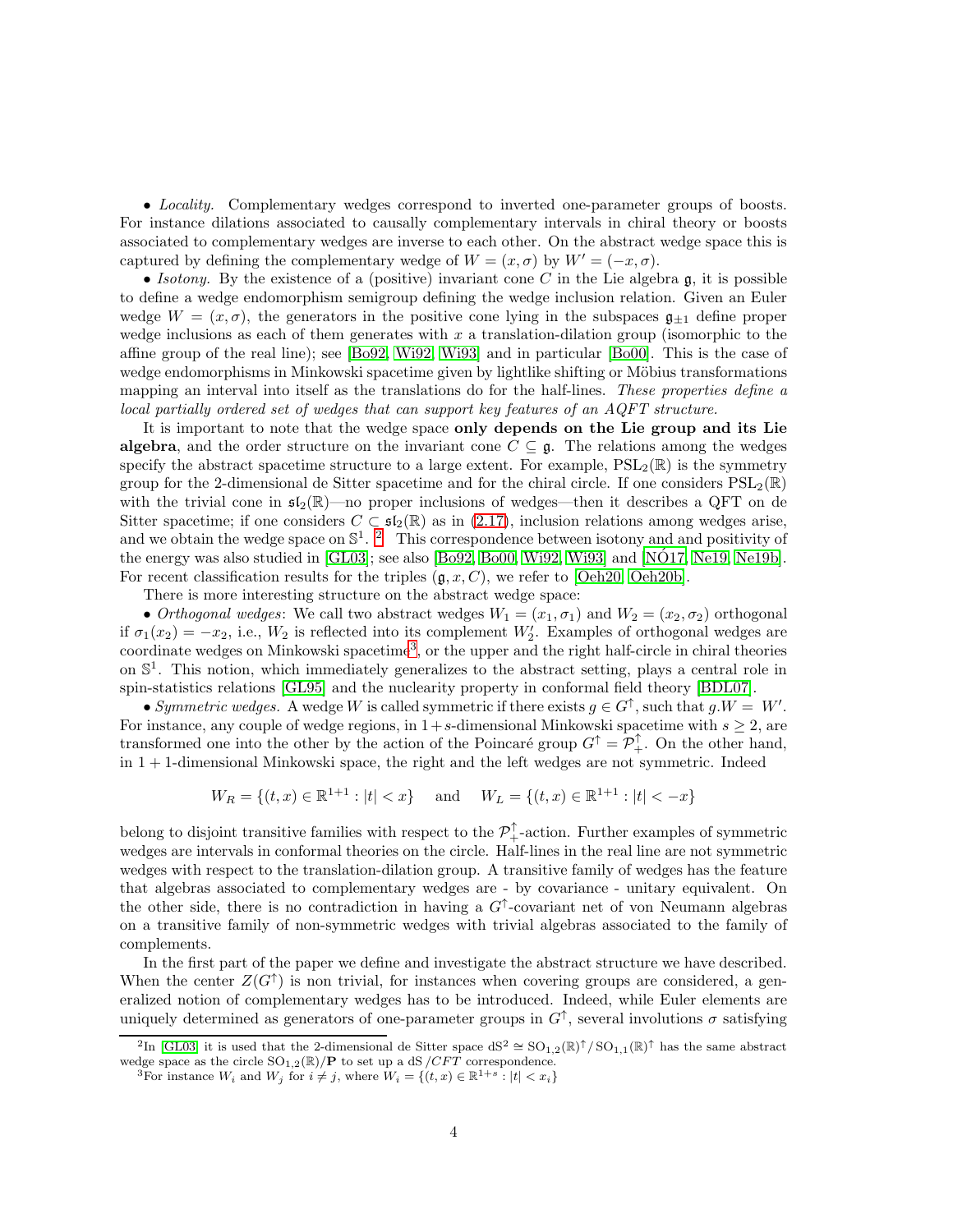$\text{Ad}(\sigma) = e^{\pi i \text{ad} x}$  can be associated to the same Euler element x. In an analogous way, different wedge complements can be labeled by central elements. We classify wedge orbits and define a notion of a central wedge complement. Furthermore, if  $W'$  does not belong to the  $G^{\uparrow}$ -orbit of  $W$ , a new action of G on the wedge space is defined. This happens for instance in fermionic nets.

Having specified the abstract structures, we are prepared to answer the following question: "Which Lie algebras/groups support such a structure?" To this end, we first classify Euler elements in real simple Lie algebras in Theorem [3.10.](#page-27-0) The key point of this classification is that Euler elements are conjugate under inner automorphisms to elements in any given Cartan subspace of hyperbolic elements. Here the restriction to simple Lie algebras is not restrictive because any symmetric Euler element is contained in a semi-simple Lie subalgebra. Furthermore, an Euler element is symmetric if and only if it is contained in an  $\mathfrak{sl}_2(\mathbb{R})$ -subalgebra (see Theorem [3.13](#page-30-0) for these results). As a consequence, there is a large family of real Lie algebras supporting such wedge structures which properly contains the well known models. Note that, for a Lie algebra g containing an Euler element  $x \in \mathfrak{g}$ , there always exists a graded Lie group G with Lie algebra g and a corresponding Euler wedge  $(x, \sigma)$ .

The second part of the paper is devoted to nets of standard subspaces.

Is it possible to construct one-particle models supporting this abstract setting? Starting with a  $G^{\uparrow}$ orbit  $W_{+}$  in the wedge space, we describe a set of axioms which, for the well known models, reflect fundamental quantum and relativistic principles corresponding to the one-particle Haag–Kastler axioms. This set of axioms is fulfilled by extending the BGL construction to every graded Lie group  $G$ , supporting a suitable wedge space. A twisted locality relation among complementary wedges is introduced in order to relate central complementary wedges.

Do we get any new models out of this general construction? The answer is affirmative. All the simple Lie algebras whose restricted root system appears in Theorem [3.10](#page-27-0) correspond to a graded Lie group with a non-trivial wedge space. There are for instance Lie algebras of type  $E_7$ that do not correspond to any known models. In this context the Jordan spacetimes of Günaydin [\[Gu93,](#page-46-10) [Gu00,](#page-46-11) [Gu01\]](#page-46-12) and the simple spacetime manifolds in the sense of Mack–de Riese [\[MdR07\]](#page-47-5) are homogeneous spaces of simple hermitian Lie groups whose Lie algebras contain Euler elements, and the corresponding abstract wedges correspond to domains in these causal manifolds. These Lie groups have many (anti-)unitary representations, some of them with positive energy with respect to a non-trivial invariant cone  $C$  in the Lie algebra. As a consequence, they support many one-particle nets  $\overline{N}$ O20] and second quantization models of von Neumann algebras whose physical meaning has to be investigated.

The structure of this paper is as follows: In Section 2 the wedge space is defined and its properties are studied. A number of examples are discussed in detail to show how the abstract setting applies to the known models and realizes the well known structure. In Section 3 we study the Euler elements in Lie algebras. We relate orthogonal and symmetric wedges and provide a classification of Lie algebras supporting (symmetric) Euler elements. In Section 4 we apply this structure to define and construct one-particle nets associated to graded Lie groups supporting a wedge structure. We further stress new models, orthogonal wedges and extension of symmetries. We hope this paper is approachable for the Lie Theory community as well as the Algebraic Quantum Field Theory community.

#### Acknowledgments

VM was supported by the European Research Council Advanced Grant 669240 QUEST and by Indam from March 2019 to February 2020. VM acknowledges the MIUR Excellence Department Project awarded to the Department of Mathematics, University of Rome "Tor Vergata", CUP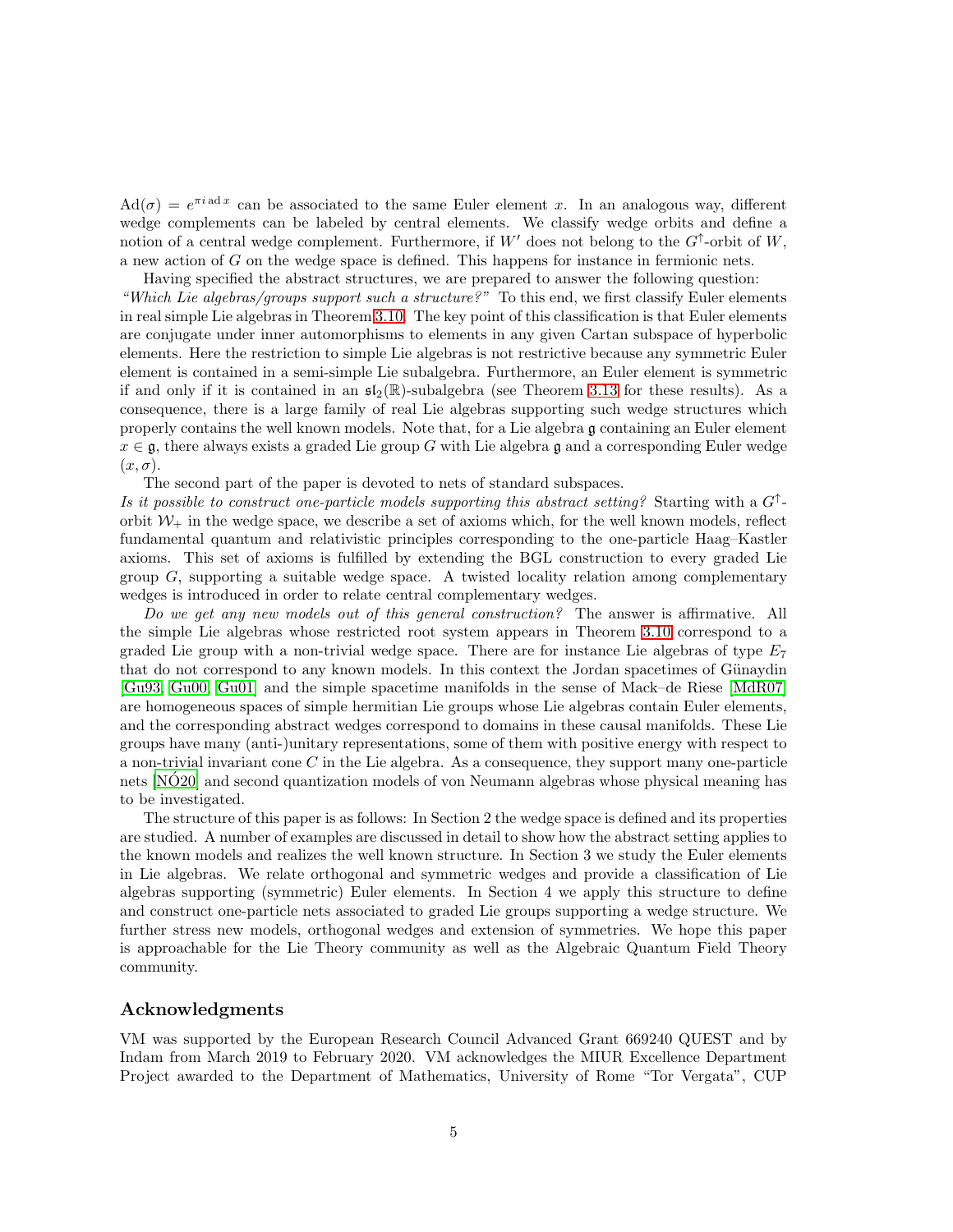E83C18000100006 and the University of Rome "Tor Vergata" funding scheme "Beyond Borders", CUP E84I19002200005.

KHN acknowledges support by DFG-grant NE 413/10-1.

# <span id="page-5-0"></span>2 The abstract setting

In this section we develop an abstract perspective on wedge domains in spacetimes, phrased completely in group theoretic terms. As wedge domains are supposed to correspond to standard subspaces in Hilbert spaces, we orient our approach on how standard subspaces are parametrized.

Let Stand( $\mathcal{H}$ ) denote the set of standard subspaces of the complex Hilbert space  $\mathcal{H}$ . In Section [4](#page-32-0) we shall see that every standard subspace V determines a pair  $(\Delta_{V}, J_{V})$  of modular objects and that V can be recovered from this pair by  $V = Fix(J_V \Delta_V^{1/2})$ . This observation can be used to obtain a representation theoretic parametrization of  $\text{Stand}(\mathcal{H})$ : each standard subspace V specifies a continuous homomorphism

$$
U^{\mathbf{V}}: \mathbb{R}^{\times} \to \mathrm{AU}(\mathcal{H}) \quad \text{by} \quad U^{\mathbf{V}}(e^{t}) := \Delta_{\mathbf{V}}^{-it/2\pi}, \quad U^{\mathbf{V}}(-1) := J_{\mathbf{V}}.
$$
 (2.1)

We thus obtain a bijection between  $\text{Stand}(\mathcal{H})$  and the set  $\text{Hom}_{gr}(\mathbb{R}^{\times}, \text{AU}(\mathcal{H}))$  of continuous morphisms of graded topological groups.

The space  $\text{Stand}(\mathcal{H})$  carries three important features:

- an order structure, defined by set inclusion
- a duality operation  $V \mapsto V' = \{ \xi \in \mathcal{H} : (\forall v \in V) \text{ Im}\langle \xi, v \rangle = 0 \}$
- the action of  $AU(\mathcal{H})$  as a symmetry group.

The order structure is hard to express in terms of the modular groups (see [\[Ne19b\]](#page-48-7) for some first steps in this direction), but the duality operation corresponds to inversion

<span id="page-5-3"></span><span id="page-5-2"></span>
$$
U^{\mathbf{V}'}(r) = U^{\mathbf{V}}(r^{-1}) \quad \text{for} \quad r \in \mathbb{R}^{\times}, \tag{2.2}
$$

and the action of  $AU(\mathcal{H})$  translates into

$$
U^{g\mathsf{V}}(r) = gU^{\mathsf{V}}(r^{\varepsilon(g)})g^{-1} \quad \text{for} \quad g \in \mathrm{AU}(\mathcal{H}), r \in \mathbb{R}^{\times}, \tag{2.3}
$$

where  $\varepsilon(g) = 1$  if g is unitary and  $\varepsilon(g) = -1$  otherwise. So unitary operators  $g \in U(\mathcal{H})$  simply act by conjugation, but antiunitary operators also involve inversion. In particular,  $J_{\mathbf{V}}\mathbf{V} = \mathbf{V}'$  corresponds to

$$
U^{\mathbf{V}'}(r) = J_{\mathbf{V}} U^{\mathbf{V}}(r^{-1}) J_{\mathbf{V}} = U^{\mathbf{V}}(r^{-1}) \quad \text{ for } \quad r \in \mathbb{R}^{\times}.
$$

We now develop the corresponding structures by replacing  $AU(\mathcal{H})$  by a finite dimensional graded Lie group.

#### <span id="page-5-1"></span>2.1 Group theoretical setting

The basic ingredient of our approach is a finite dimensional graded Lie group  $(G, \varepsilon_G)$ , i.e., G is a Lie group and  $\varepsilon_G : G \to \{\pm 1\}$  a continuous homomorphism. We write

$$
G^{\uparrow} = \varepsilon_G^{-1}(1)
$$
 and  $G^{\downarrow} = \varepsilon_G^{-1}(-1)$ ,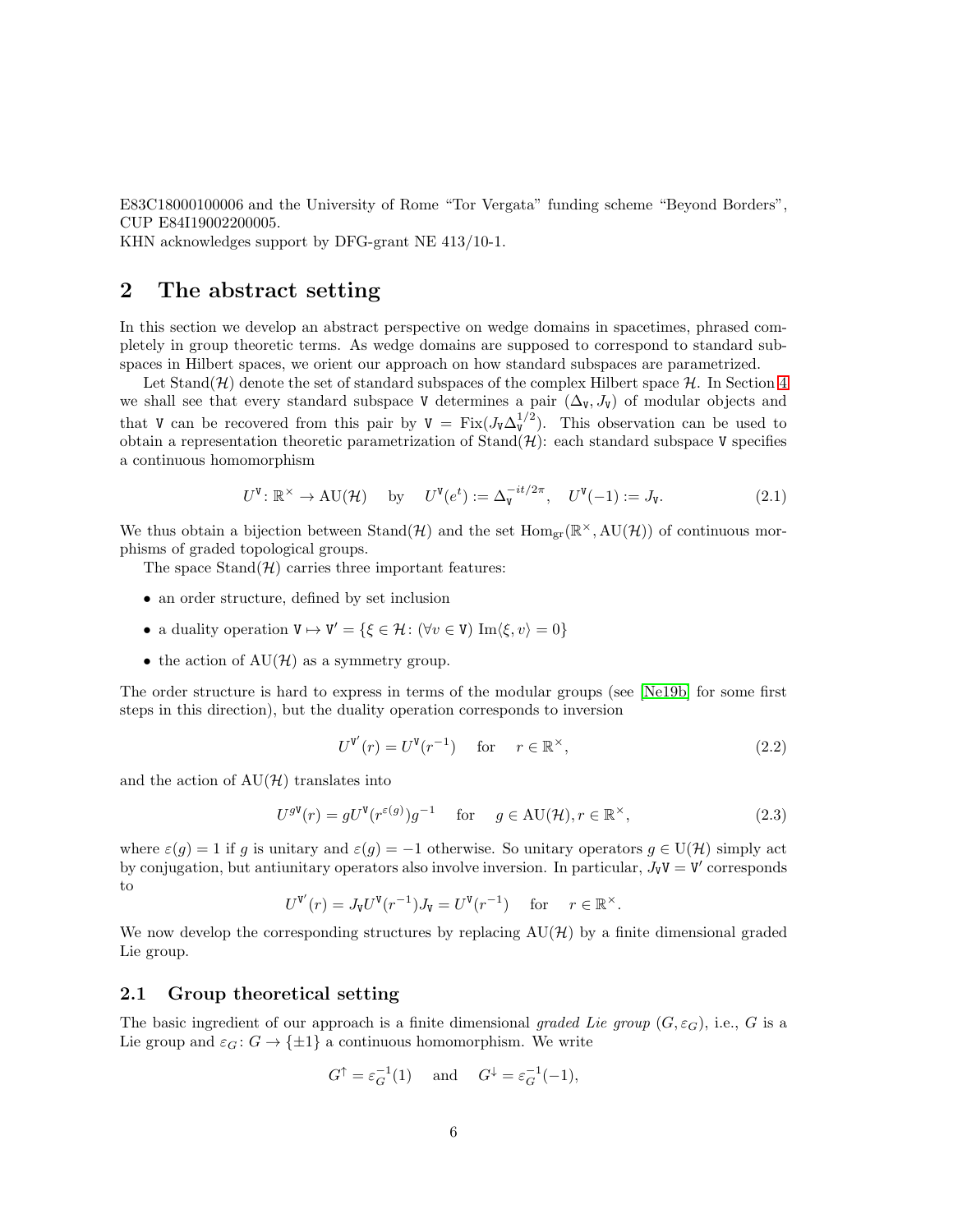so that  $G^{\dagger} \subseteq G$  is a normal subgroup of index 2 and  $G^{\downarrow} = G \setminus G^{\dagger}$ . We also fix a pointed closed convex cone  $C \subseteq \mathfrak{g}$  satisfying

<span id="page-6-4"></span>
$$
Ad(g)C = \varepsilon_G(g)C \quad \text{for} \quad g \in G. \tag{2.4}
$$

As we shall see in the following, for graded Lie groups, it is more natural to work with the *twisted* adjoint action

$$
\mathrm{Ad}^{\varepsilon} : G \to \mathrm{Aut}(\mathfrak{g}), \qquad \mathrm{Ad}^{\varepsilon}(g) := \varepsilon_G(g) \, \mathrm{Ad}(g), \tag{2.5}
$$

so that  $(2.4)$  actually means that C is invariant under the twisted adjoint action. The cone C will play a role in specifying an order structure. It is related to positive spectrum conditions on the level of unitary representations. We also allow  $C = \{0\}$ . For instance, the Lie algebra  $\mathfrak{g} = \mathfrak{so}_{1,d}(\mathbb{R})$ of the Lorentz group  $G = O_{1,d}(\mathbb{R})$ , the isometry group of de Sitter space time  $dS^d$ , contains no non-trivial invariant cone.

# <span id="page-6-0"></span>2.2 The space  $\text{Hom}_{\text{gr}}(\mathbb{R}^{\times}, G)$  and abstract wedges

In this section we define the fundamental objects we will need in the forthcoming discussion. We write  $\text{Hom}_{gr}(\mathbb{R}^{\times}, G)$  for the space of continuous morphisms of graded Lie groups  $\mathbb{R}^{\times} \to G$ , where  $\mathbb{R}^{\times}$  is endowed with its canonical grading by  $\varepsilon(r) := \text{sgn}(r)$ . On this space G acts by

<span id="page-6-1"></span>
$$
(g.\gamma)(r) := g\gamma(r^{\varepsilon_G(g)})g^{-1},\tag{2.6}
$$

where the twist is motivated by formula  $(2.2)$ . Elements of  $G^{\uparrow}$  simply act by conjugation.

Since we are dealing with Lie groups, we also have the following simpler description of the space  $\mathrm{Hom}_{\mathrm{gr}}(\mathbb{R}^{\times}, G)$  by the set

<span id="page-6-5"></span>
$$
\mathcal{G} := \{ (x, \sigma) \in \mathfrak{g} \times G^{\downarrow} \colon \sigma^2 = e, \mathrm{Ad}(\sigma)x = x \}.
$$

<span id="page-6-2"></span>Proposition 2.1. The map

$$
\Psi\colon \operatorname{Hom}_{\mathrm{gr}}(\mathbb{R}^{\times}, G) \to \mathcal{G}, \quad \gamma \mapsto (\gamma'(0), \gamma(-1)) \tag{2.7}
$$

is a bijection. It is equivariant with respect to the action of  $G$  on  $\mathcal G$  by

<span id="page-6-3"></span>
$$
g.(x, \sigma) := (\mathrm{Ad}^{\varepsilon}(g)x, g\sigma g^{-1}).\tag{2.8}
$$

Note that center  $Z(G^{\uparrow})$  of  $G^{\uparrow}$  acts trivially on the Lie algebra but it may act non-trivially on involutions in  $G^{\downarrow}$ .

<span id="page-6-6"></span>**Remark 2.2.** For every involution  $\sigma \in G^{\downarrow}$ , the involutive automorphism  $\sigma_G(g) := \sigma g \sigma$  defines the structure of a symmetric Lie group  $(G^{\uparrow}, \sigma_G)$ , and  $G \cong G^{\uparrow} \rtimes {\text{id}, \sigma}$ , so that we can translate between G as a graded Lie group and the pair  $(G^{\uparrow}, \sigma_G)$ , without loosing information.

To indicate the analogy of elements of  $\mathcal G$  with the wedge domains in QFT, we shall often denote the elements of G by  $W = (x, \sigma)$ .

<span id="page-6-7"></span>**Definition 2.3.** (a) We assign to  $W = (x, \sigma) \in \mathcal{G}$  the one-parameter group

$$
\lambda_W : \mathbb{R} \to G^\uparrow \quad \text{by} \quad \lambda_W(t) := \exp(tx) \tag{2.9}
$$

Then we have the graded homomorphism

$$
\gamma_W \colon \mathbb{R}^\times \to G, \quad \gamma_W(e^t) := \lambda_W(t), \qquad \gamma_W(-1) := \sigma.
$$

Note that  $\Psi(\gamma_W) = W$  in terms of [\(2.7\)](#page-6-5).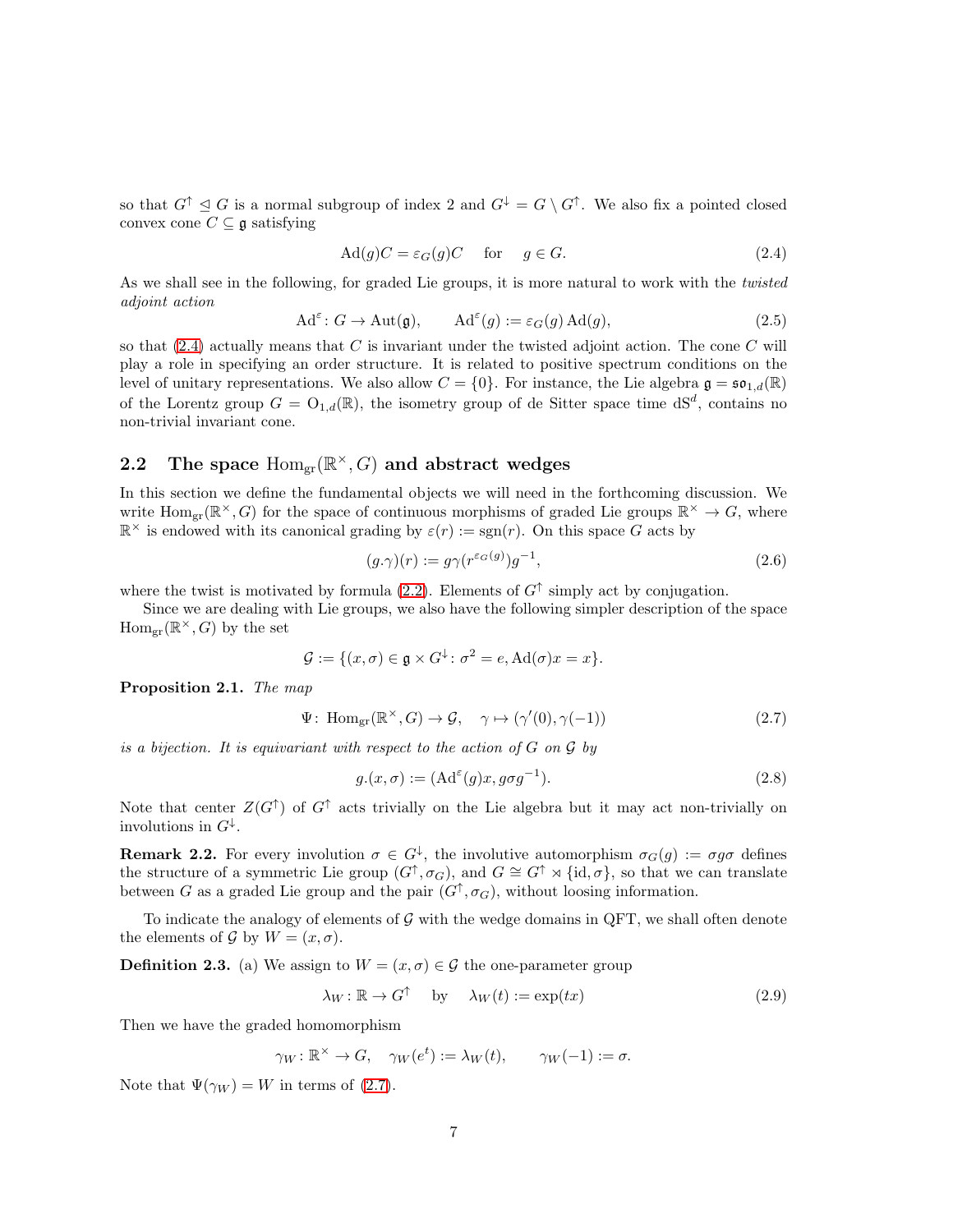<span id="page-7-4"></span>**Definition 2.4.** (a) We call an element x of the finite dimensional real Lie algebra g an Euler element if ad x is diagonalizable with  $Spec(ad x) \subseteq \{-1,0,1\}$ , so that the eigenspace decomposition with respect to ad x defines a 3-grading of  $\mathfrak{g}$ :

$$
\mathfrak{g} = \mathfrak{g}_1(x) \oplus \mathfrak{g}_0(x) \oplus \mathfrak{g}_{-1}(x), \quad \text{where} \quad \mathfrak{g}_{\nu}(x) = \ker(\text{ad }x - \nu \text{id}_{\mathfrak{g}})
$$

(see [\[BN04\]](#page-45-2) for more details on Euler elements in more general Lie algebras). Then  $\sigma_x(y_j) = (-1)^j y_j$ for  $y_i \in \mathfrak{g}_i(x)$  defines an involutive automorphism of  $\mathfrak{g}$ .

For an Euler element we write  $\mathcal{O}_x = \text{Inn}(\mathfrak{g})x \subseteq \mathfrak{g}$  for the orbit of x under the group  $\text{Inn}(\mathfrak{g}) =$  $\langle e^{ad \mathfrak{g}} \rangle$  of inner automorphisms.<sup>[4](#page-7-1)</sup> We say that x is symmetric if  $-x \in \mathcal{O}_x$ .

We write  $\mathcal{E}(\mathfrak{g})$  for the set of non-zero Euler elements in  $\mathfrak{g}$  and  $\mathcal{E}_{sym}(\mathfrak{g}) \subseteq \mathcal{E}(\mathfrak{g})$  for the subset of symmetric Euler elements.

(b) An element  $(x, \sigma) \in \mathcal{G}$  is called an *Euler couple* or *Euler wedge* if

<span id="page-7-0"></span>
$$
\text{Ad}(\sigma) = e^{\pi i \operatorname{ad} x}.\tag{2.10}
$$

Then  $\sigma$  is called an *Euler involution*. We write  $\mathcal{G}_E \subseteq \mathcal{G}$  for the subset of Euler couples and note that the relation  $e^{\pi i \mathbf{a} \cdot \mathbf{c}} = e^{-\pi i \mathbf{a} \cdot \mathbf{c}}$  implies that the subset  $\mathcal{G}_E$  is invariant under the G-action.

For an Euler element  $x \in \mathcal{E}(\mathfrak{g})$ , the relation [\(2.10\)](#page-7-0) only determines  $\sigma$  up to an element  $z \in \mathcal{E}(\mathfrak{g})$  $G^{\uparrow} \cap \text{ker}(\text{Ad})$  for which  $(\sigma z)^2 = e$ , i.e.,  $\sigma z \sigma = z^{-1}$ . Note that, if  $G^{\uparrow}$  is connected, then  $G^{\uparrow} \cap \text{ker}(\text{Ad}) =$  $Z(G^{\uparrow})$  is the center of  $G^{\uparrow}$ . The couples  $(x, \sigma)$  that we have seen in the physics literature are all Euler couples (cf.  $[NO17, Ex. 5.15]$ ). This ensures many properties, such as the proper relation between spin and statistics, see for instance [\[GL95\]](#page-46-2).

<span id="page-7-3"></span>**Definition 2.5.** (a) (Duality operation) For  $W = (x, \sigma) \in \mathcal{G}$ , we define  $W' := (-x, \sigma)$ . Under  $\Psi$ , this operation corresponds to inverting the homomorphism  $\mathbb{R}^{\times} \to G$  pointwise. Note that  $(W')' =$ W and  $(gW)' = gW'$  for  $g \in G$  by [\(2.8\)](#page-6-3).

(b) (Order structure on  $\mathcal{G}$ ) We now define an order structure on  $\mathcal{G}$  that depends on the invariant cone C from [\(2.4\)](#page-6-4). We associate to  $W = (x, \sigma) \in \mathcal{G}$ 

• the Lie wedge

$$
L_W:=L(x,\sigma):=C_+(W)\oplus \underbrace{(\mathfrak{g}^\sigma\cap\ker(\operatorname{ad} x))}_{\mathfrak{g}_W:=}\oplus C_-(W),
$$

where

$$
C_{\pm}(W) = \pm C \cap \mathfrak{g}^{-\sigma} \cap \ker(\operatorname{ad} x \mp 1) \quad \text{ and } \quad \mathfrak{g}^{\pm \sigma} := \{ y \in \mathfrak{g} \colon \operatorname{Ad}(\sigma)(y) = \pm y \}.
$$

- $\mathfrak{g}(W) := L_W L_W$ , the Lie algebra generated by  $L_W$ .
- the semigroup associated to the triple  $(C, x, \sigma)$ :

$$
\mathcal{S}_W:=\exp(C_+(W))G_W^\uparrow\exp(C_-(W))=G_W^\uparrow\exp\big(C_+(W)+C_-(W)\big),
$$

where

$$
G_W^\uparrow=\{g\in G^\uparrow\colon g.W=W\}=\{g\in G^\uparrow\colon \sigma_G(g)=g, \mathrm{Ad}(g)x=x\}
$$

is the stabilizer of  $W = (x, \sigma)$  in  $G^{\uparrow}$  (cf. [\[Ne19b,](#page-48-7) Thm. 3.4]). <sup>[5](#page-7-2)</sup>

<span id="page-7-1"></span><sup>&</sup>lt;sup>4</sup>For a Lie subalgebra  $\mathfrak{s} \subseteq \mathfrak{g}$ , we write  $\text{Inn}_{\mathfrak{g}}(\mathfrak{s}) = \langle e^{ad \mathfrak{s}} \rangle \subseteq \text{Aut}(\mathfrak{g})$  for the subgroup generated by  $e^{ad \mathfrak{s}}$ .

<span id="page-7-2"></span><sup>&</sup>lt;sup>5</sup>In [\[Ne19b\]](#page-48-7) it is shown that the different descriptions as a product of two sets (polar decomposition) and a product of two abelian subsemigroups and a group yield the same set  $\mathcal{S}_W$  which actually is a subsemigroup.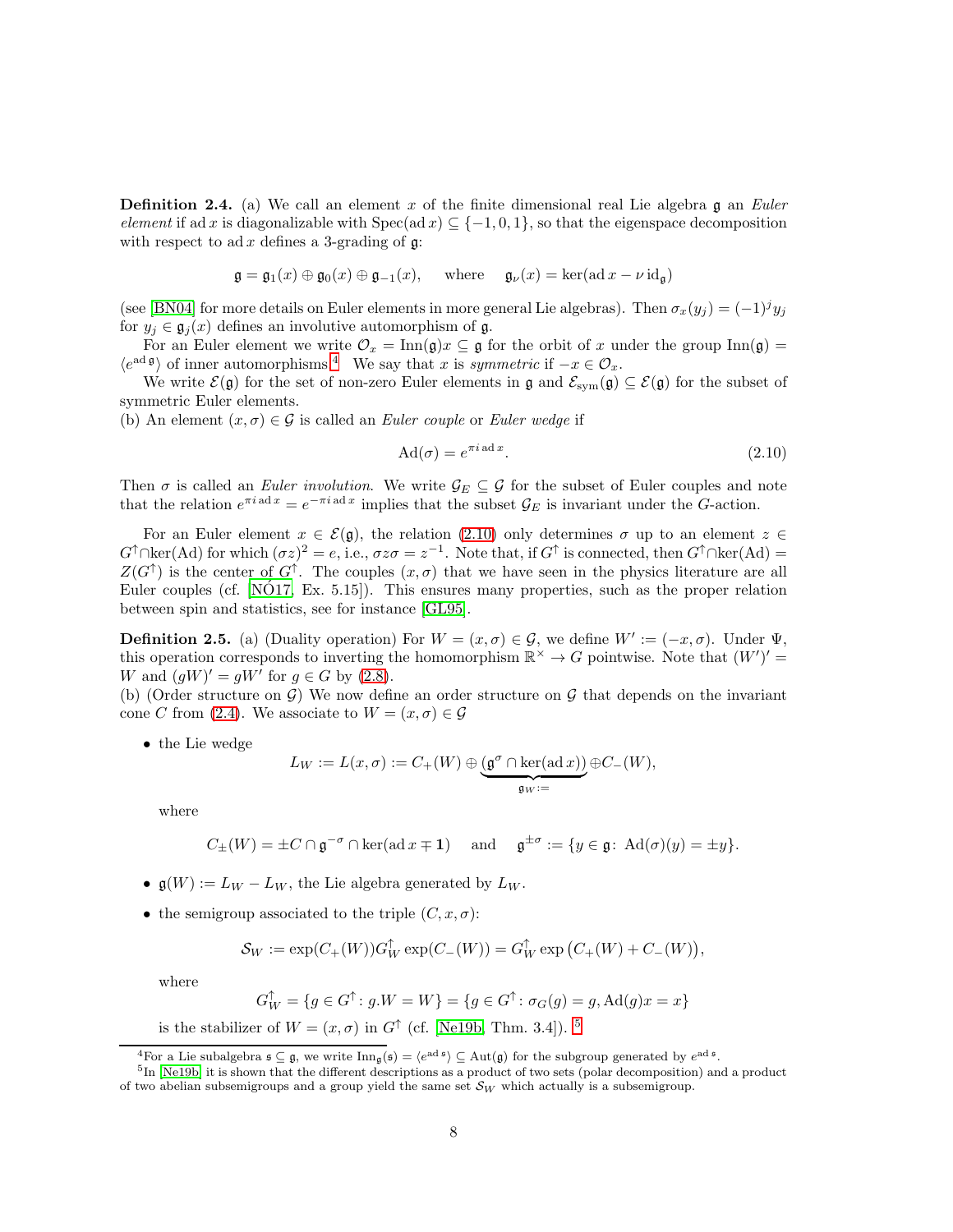• the subgroups  $G^{\uparrow}(W) := \langle \exp \mathfrak{g}(W) \rangle G_W^{\uparrow}$  and  $G(W) := G^{\uparrow}(W) \{e, \tau\}$  with Lie algebra  $\mathfrak{g}(W)$ .

As the unit group of  $\mathcal{S}_W$  is given by  $\mathcal{S}_W \cap \mathcal{S}_W^{-1} = G_W^{\uparrow}$  ([\[Ne19b,](#page-48-7) Thm. III.4]), the semigroup  $\mathcal{S}_W$ defines a  $G^{\uparrow}$ -invariant partial order on the orbit  $G^{\uparrow}$ .  $W \subseteq \mathcal{G}$  by

$$
g_1.W \le g_2.W \quad \Longleftrightarrow \quad g_2^{-1}g_1 \in \mathcal{S}_W. \tag{2.11}
$$

In particular,  $g.W \leq W$  is equivalent to  $g \in \mathcal{S}_W$ .

We have the following relations among these objects:

**Lemma 2.6.** For every  $W = (x_W, \sigma_W) \in \mathcal{G}$ ,  $q \in G$ , and  $t \in \mathbb{R}$ , the following assertions hold:

- (i)  $\lambda_W(t)W = W, \lambda_W(t)W' = W'$  and  $\sigma_W.W = W'$ .
- (ii)  $\sigma_{W'} = \sigma_W$  and  $\lambda_{W'}(t) = \lambda_W(-t)$ .
- (iii)  $\sigma_W$  commutes with  $\lambda_W(\mathbb{R})$ .
- (iv)  $L_{W'} = -L_W$  and  $S_{W'} = S_W^{-1}$ .
- (v)  $C_{\pm}(g.W) = \text{Ad}(g)C_{\pm \varepsilon_G(g)}(W)$ ,  $L_{g.W} = \text{Ad}(g)L_W$ , and  $S_{g.W} = gS_W g^{-1}$ .
- (vi) For  $W_1, W_2 \in \mathcal{G}$ , the relation  $W_1 \leq W_2$  in  $\mathcal{G}$  implies  $g.W_1 \leq g.W_2$ .

*Proof.* (i) For  $W = (x, \sigma) \in \mathcal{G}$ , the first two relations follow from the fact that  $\exp(\mathbb{R}x)$  commutes with x and  $\sigma$ . The second follows from  $\sigma_W W = \sigma(x, \sigma) = (-\text{Ad}(\sigma)x, \sigma) = (-x, \sigma) = W'$ . (ii) is clear from the definition of  $W'$ .

- (iii) follows from (i).
- (iv) follows from  $C_{\pm}(W') = -C_{\mp}(W)$ .
- (v) The assertion is clear for  $g \in G^{\uparrow}$ . For  $g \in G^{\downarrow}$ , we have  $g\sigma \in G^{\uparrow}$ , so that

$$
C_{\pm}(g.W) = C_{\pm}(g\sigma.W') = \text{Ad}(g\sigma)C_{\pm}(W') = -\text{Ad}(g\sigma)C_{\mp}(W) = \text{Ad}(g)C_{\mp}(W)
$$
  
= 
$$
\text{Ad}(g)C_{\pm\varepsilon_G(g)}(W).
$$

This implies in particular that  $L_{g,W} = \text{Ad}(g) L_W$ . From  $G_{g,W}^{\uparrow} = g G_W^{\uparrow} g^{-1}$ , we thus obtain  $\mathcal{S}_{g,W} =$  $gS_Wg^{-1}$ .

(vi) If  $W_1 \leq W_2$ , then  $W_1 = s.W_2$  for  $s \in S_{W_2}$ . Then  $g.W_1 = gs.W_2 = gsg^{-1}(g.W_2)$  with  $gsg^{-1} \in g\mathcal{S}_{W_2}g^{-1} = \mathcal{S}_{g,W_2}$  implies  $g.W_1 \leq g.W_2$ .

In this discussion we started with a Lie group. We remark that one can also start with a Lie algebra as follows: Consider a quadruple  $(\mathfrak{g}, \sigma_{\mathfrak{g}}, h, C)$  of a Lie algebra  $\mathfrak{g}$ , an involutive automorphism  $\sigma_{\mathfrak{g}}$  of  $\mathfrak{g}$ , and a pointed closed convex invariant cone  $C \subseteq \mathfrak{g}$  with  $\sigma_{\mathfrak{g}}(C) = -C$ . Then  $\sigma_{\mathfrak{g}}$  integrates to an automorphism  $\sigma_G$  of the 1-connected Lie group  $G^{\uparrow}$  with Lie algebra g, so that we obtain all the data required above with  $G := G^{\uparrow} \rtimes {\{\rm id}_G, \sigma_G\}.$ 

For two such quadruples  $(\mathfrak{g}_j, \tau_{\mathfrak{g},j}, h_j, C_j)_{j=1,2}$ , a homomorphism  $\varphi: \mathfrak{g}_1 \to \mathfrak{g}_2$  of Lie algebras is compatible with this structure if

$$
\varphi \circ \tau_{\mathfrak{g},1} = \tau_{\mathfrak{g},2} \circ \varphi, \qquad \varphi(h_1) = h_2 \quad \text{and} \quad \varphi(C_1) \subseteq C_2.
$$

We thus obtain a category whose objects are the quadruples  $(\mathfrak{g}, \tau_{\mathfrak{g}}, h, C)$  and its morphisms are the compatible homomorphisms.

A similar category can be defined on the group level, but there are some subtle ambiguities concerning the possible extensions of the group structure from  $G^{\uparrow}$  to G.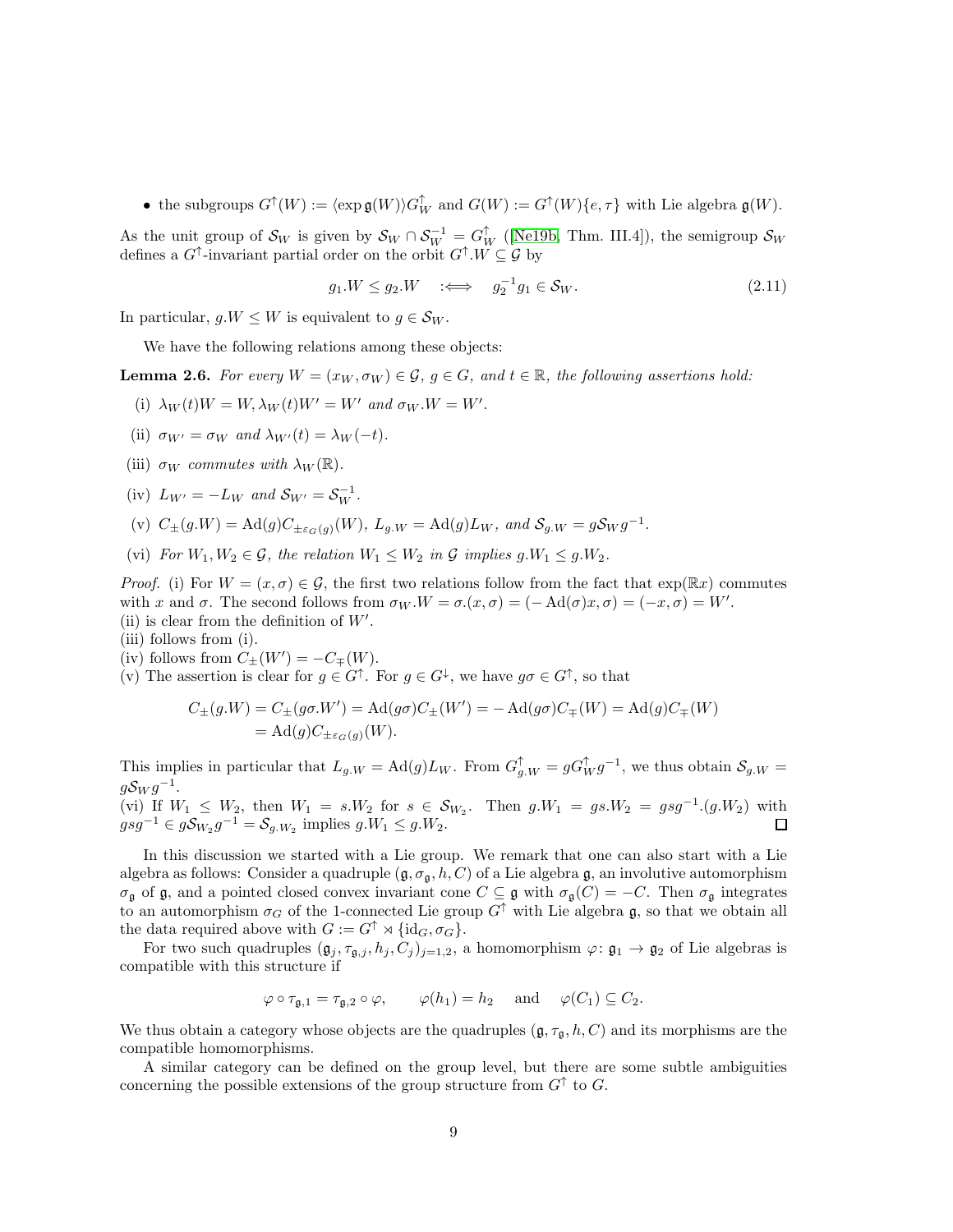<span id="page-9-1"></span>**Remark 2.7.** (Twisted extensions of  $G^{\uparrow}$  to G) We start with a graded group G for which  $G^{\downarrow}$ contains an involution  $\sigma$ , so that  $G \cong G^{\downarrow} \rtimes \{e,\sigma\}$ , where  $\sigma$  acts on  $G^{\uparrow}$  by the automorphism  $\sigma_G(g) := \sigma g \sigma$ . This defines a split group extension

$$
G^{\uparrow} \to G \to \mathbb{Z}_2
$$

and we are now asking for other group extensions

$$
G^{\uparrow} \to \widehat{G} \to \mathbb{Z}_2
$$

for which the elements in  $\widehat{G}^{\downarrow}$  define the same element in the group  $\mathrm{Out}(G^{\uparrow}) = \mathrm{Aut}(G^{\uparrow})/\mathrm{Inn}(G^{\uparrow})$ of outer automorphisms of  $G^{\uparrow}$ . These extensions are parametrized by the group

$$
Z(G^{\uparrow})^{+} := \{ z \in Z(G^{\uparrow}) \colon \sigma_G(z) = z \},
$$

by assigning to  $z \in Z(G^{\uparrow})^+$  the group structure on  $G^{\uparrow} \times \{1, -1\}$  given by

$$
(g, 1)(g', \varepsilon') = (gg', \varepsilon'), \quad (e, -1)(g', 1) = (\sigma_G(g'), -1) \quad \text{and} \quad (e, -1)^2 = (z, 1).
$$
 (2.12)

We write  $\hat{G}_z$  for the corresponding Lie group. Basically, this means that the element  $\hat{\sigma} := (e, -1)$ has the same commutation relations with  $G^{\uparrow}$  but its square is z instead of e:

$$
\hat{\sigma}g\hat{\sigma}^{-1} = \sigma_G(g) \quad \text{for} \quad g \in G \quad \text{and} \quad \hat{\sigma}^2 = z. \tag{2.13}
$$

For two elements  $z, z' \in Z(G^{\uparrow})^+$ , the corresponding extensions are equivalent if and only if

$$
z^{-1}z' \in B := \{ w\sigma_G(w) \colon w \in Z(G^{\uparrow}) \}.
$$
\n(2.14)

This follows from [\[HN12,](#page-46-13) Thm 18.1.13], combined with [\[HN12,](#page-46-13) Ex. 18.3.5(b)].

(a) For  $G = O_n(\mathbb{R})$ ,  $n > 3$ , and  $G^{\uparrow} = SO_n(\mathbb{R})$ , the situation depends on the parity of n. If n is odd, then  $Z(G^{\uparrow}) = \{e\}$  and no twists exist. If n is even, then  $Z(G^{\uparrow}) = \{\pm 1\} = Z(G)$ . Therefore  $Z(G^{\uparrow})^+ = {\pm 1} \neq B = \{e\}.$  We therefore have one twisted group  $\hat{G} = SO_n(\mathbb{R})\{e, \hat{\sigma}\}\$ , where  $\sigma \in O_n(\mathbb{R})$  corresponds to a hyperplane reflection, and  $\hat{\sigma}^2 = -1$  in  $\hat{G}_{\sigma}$ .

(b) The same phenomenon occurs for Spin groups. Let  $G := \text{Pin}_n(\mathbb{R}) \cong \text{Spin}_n(\mathbb{R}) \rtimes \{e, \sigma\}$ , where  $\sigma$  corresponds to a hyperplane reflection. If n is odd, then  $Z(Spin_n(\mathbb{R})) = \{e, z\}$  contains two elements, and we have a twisted group

$$
\widehat{G} = \text{Spin}_n(\mathbb{R})\{e, \widehat{\sigma}\} \quad \text{with} \quad \widehat{\sigma}^2 = z
$$

(cf.  $[HN12, Rem. B.3.25]$ ). If *n* is even, then the situation is more complicated because the center of  $\text{Spin}_n(\mathbb{R})$  has order 4.

(c) For  $G = \widetilde{\text{M\"ob}} \rtimes \{e, \sigma\}$ , where  $\sigma$  corresponds to a reflection  $\sigma(x) = -x$  on  $\mathbb{R}^{\infty} \cong \mathbb{S}^1$ , we have  $Z(G^{\uparrow}) \cong \mathbb{Z}$  and  $\sigma_G(z) = z^{-1}$  for  $z \in Z(G^{\uparrow})$ . Hence  $Z(G^{\uparrow})^+ = \{e\}$ , so that there are no twists. (d) If  $G = \mathsf{M\ddot{o}b}^{(2n)} \rtimes \{e, \sigma\}$ , where  $\mathsf{M\ddot{o}b}^{(2n)}$  is the covering of  $\mathsf{M\ddot{o}b}$  of even order, then  $Z(G^{\uparrow}) \cong \mathbb{Z}_{2n}$ and  $\sigma_G(z) = z^{-1}$  for  $z \in Z(G^{\uparrow})$ . Therefore  $Z(G^{\uparrow})^+ = \{e, \gamma\}$ , where  $\gamma$  is the unique non-trivial involution in  $Z(G^{\uparrow})$  and  $B = \{e\}$ . Hence there exists a non-trivial twist  $\widehat{G} = G^{\uparrow}\{e, \widehat{\sigma}\}$  with  $\widehat{\sigma}^2 = \gamma$ . (e) As we shall see in Example [2.13](#page-17-0) below, it may happen that, for the twisted groups  $\hat{G}_z$ , the coset  $\widehat{G}_{z}^{\downarrow}$  contains no involutions. In this example  $G^{\uparrow} = SL_2(\mathbb{R})$  and  $G = G^{\uparrow}\lbrace e, \gamma \rbrace$  with  $\gamma^2 = -1$ .

In general, elements in  $\hat{G}_z^{\downarrow}$  are of the form  $g\hat{\sigma}$  with  $g \in G^{\uparrow}$ , and then

<span id="page-9-0"></span>
$$
(g\hat{\sigma})^2 = g\hat{\sigma}g\hat{\sigma} = g\sigma_G(g)\hat{\sigma}^2 = g\sigma_G(g)z.
$$
\n(2.15)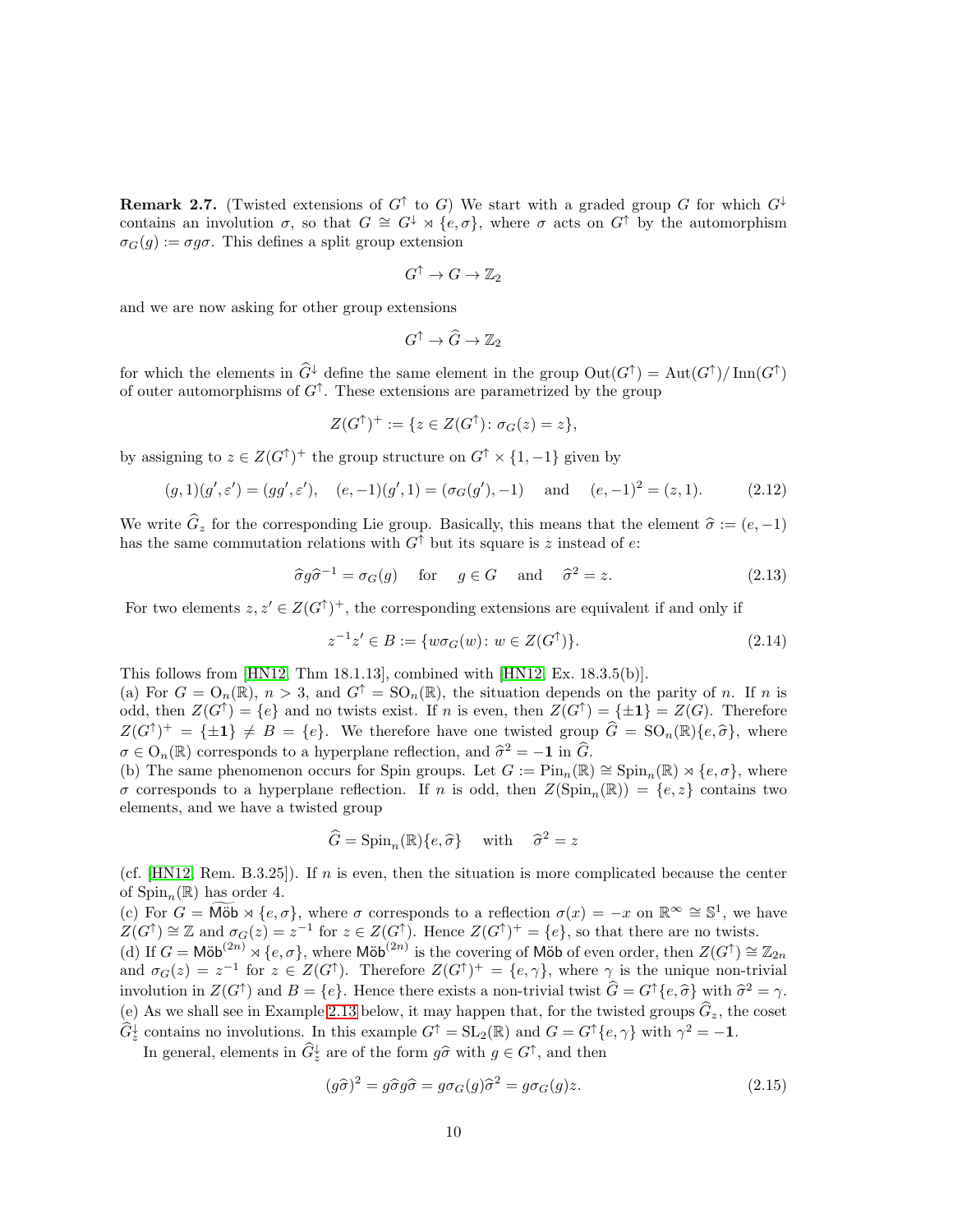Hence  $\widehat{G}_z^{\downarrow}$  contains an involution if and only if

$$
z \in \{\sigma_G(g)^{-1}g^{-1} \colon g \in G^{\uparrow}\} = \{g\sigma_G(g) \colon g \in G^{\uparrow}\}.
$$

If  $z = g \sigma_G(g)$  for some  $g \in G^{\uparrow}$ , then conjugating with g implies that g and  $\sigma_G(g)$  commute.

The discussion in Example [2.13](#page-17-0) shows that [\(2.15\)](#page-9-0) is not satisfied for  $z = -1$  and the Euler involution of  $G^{\uparrow} = SL_2(\mathbb{R})$ . For any odd degree covering  $SL_2(\mathbb{R})^{(2k+1)} \to SL_2(\mathbb{R})$ , the central involution is mapped onto  $-1$ , so that this observation carries over to odd coverings of  $SL_2(\mathbb{R})$ .

The situation changes if we consider  $G^{\uparrow} = SL_2(\mathbb{C})$  instead. Then  $g := i \begin{pmatrix} 1 & 0 \\ 0 & 1 \end{pmatrix}$  $0 -1$  $\setminus$ satisfies

 $g^2 = -1$ , so that the group  $\hat{G} = G^{\dagger} \{1, \hat{\sigma}\}$  with  $\hat{\sigma}^2 = -1$  contains the non-trivial involution  $g\widehat{\sigma} \in \widehat{G}^{\downarrow}$ . As this involution is central,  $\widehat{G} \cong \widehat{G}^{\uparrow} \times \mathbb{Z}_2$  is a direct product.

#### <span id="page-10-0"></span>2.3 The abstract wedge space, some fundamental examples

**Definition 2.8.** (The abstract wedge space) From here on, we always assume that  $\mathcal{G} \neq \emptyset$ , i.e., that  $G^{\downarrow}$  contains an involution  $\sigma$ . Then

 $G \cong G^{\uparrow} \rtimes {\text{id}, \sigma}$ 

(cf. Remark [2.2\)](#page-6-6). For a fixed couple  $W_0 = (h, \sigma) \in \mathcal{G}$ , the orbits

$$
\mathcal{W}_+(W_0) := G^{\uparrow}.W_0 \subseteq \mathcal{G} \quad \text{ and } \quad \mathcal{W}(W_0) := G.W_0 \subseteq \mathcal{G}
$$

are called the *positive* and the *full wedge space containing*  $W_0$ .

**Remark 2.9.** (a) As  $\sigma W_0 = (-h, \sigma) = W'_0$ , we have  $W(W_0) = W_+(W_0) \cup W_+(W'_0)$ , and  $W(W_0)$ coincides with  $W_+(W_0)$  if and only if  $W'_0 = (-h, \sigma) \in W_+(W_0)$ . This is equivalent to the existence of an element  $g \in G^{\uparrow}$  with  $g.W_0 = W'_0$ , i.e.,  $g \in (G^{\uparrow})^{\tau}$  with  $Ad(g)h = -h$ .

(b) If  $W_0$  is an Euler couple, then  $\mathcal{W}(W_0)$  is a family of Euler couples, and we shall see below that in this case we have  $W(W_0) = W_+(W_0)$  in many important cases.

We collect some fundamental examples, starting from the low dimensional cases, that we shall refer to throughout the paper.

<span id="page-10-1"></span>**Examples 2.10.** (a) The smallest example is the abelian group  $G = \mathbb{R} \times \{\pm 1\}$ , where  $G^{\dagger} = \mathbb{R}$ ,  $C = \{0\}$  and  $L = \mathfrak{g}$ . For  $W_0 = (h, \sigma)$  with  $h = 1$  and  $\sigma = (0, 1)$ , we then have the one-point set  $W_+ = \{(h, \sigma)\}\,$  and  $W = \{(h, \sigma), (-h, \sigma)\}.$ 

(b) The affine group  $G := Aff(\mathbb{R}) \cong \mathbb{R} \rtimes \mathbb{R}^{\times}$  of the real line is two-dimensional. Its elements are denoted  $(b, a)$ , and they act by  $(b, a)x = ax + b$  on the real line. The identity component  $G^{\uparrow} = \mathbb{R} \rtimes \mathbb{R}_{+}^{\times}$  acts by orientation preserving maps, and  $G^{\downarrow}$  consists of reflections  $r_p(x) = 2p - x$ ,  $p \in \mathbb{R}$ .

Let  $\zeta(t) = (t, 1)$  and  $\delta(t) = (0, e^t)$  be the translation and dilation one-parameter groups, respectively. We write  $\lambda = (0, 1) \in \mathfrak{g} = \mathbb{R} \rtimes \mathbb{R}$  for the infinitesimal generator of  $\delta$ , which is an Euler element. Therefore  $W := (\lambda, r_0)$  is an Euler couple.

The cone  $C = \mathbb{R}_+ \times \{0\} \subseteq \mathfrak{g}$  satisfies the invariance condition [\(2.4\)](#page-6-4) and the corresponding semigroup  $\mathcal{S}_W$  is

$$
\mathcal{S}_W=[0,\infty)\rtimes \mathbb{R}_+^{\times}=\{g=(b,a)\colon g.0=b\geq 0\}=\{g\in G^{\uparrow}\colon g\mathbb{R}_+\subseteq \mathbb{R}_+\}.
$$

Therefore the map

$$
\mathcal{W}_+(W) \ni g.(\lambda, r_0) \mapsto gW
$$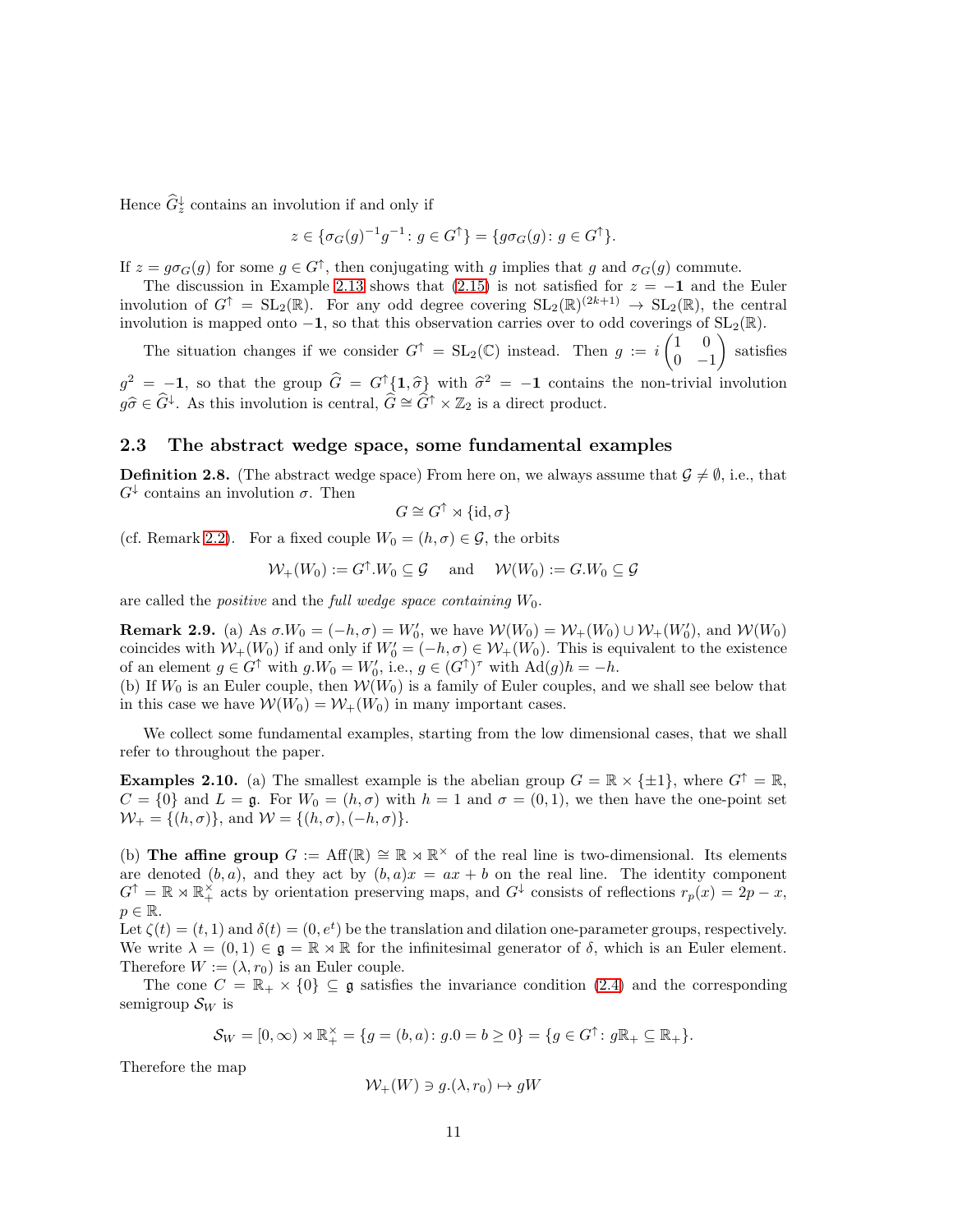defines an order preserving bijection between the abstract wedge space  $\mathcal{W}_+(W) \subseteq \mathcal{G}$  and the set  $\mathcal{I}_+(\mathbb{R}) = \{(t, \infty): t \in \mathbb{R}\}\$  of of lower bounded open intervals in R. Accordingly, we may write  $W_{(t,\infty)} = (\Lambda_{(t,\infty)}, r_t) := \zeta(t)W = (\mathrm{Ad}(\zeta(t))\lambda, r_t)$  for  $t \in \mathbb{R}$ . Acting with reflections, we also obtain the couples

$$
W_{(-\infty,t)} := (\Lambda_{(-\infty,t)}, r_t) = r_t \cdot W_{(t,\infty)} = (-\operatorname{Ad}(\zeta(t))\lambda, r_t)
$$

corresponding to past pointing half-lines  $(-\infty, t) \subset \mathbb{R}$ . We thus obtain a bijection between the full wedge space  $\mathcal{W}(W)$  and the set  $\mathcal{I}(\mathbb{R})$  of open semibounded intervals in  $\mathbb{R}$ . We shall denote with  $\delta_I$ the one-parameter group of dilations with generator  $\lambda_I$  corresponding to the half line I.

The set  $\mathcal{E}(\mathfrak{g}) = \text{Ad}(G^{\uparrow})\{\pm \lambda\}$  of non-zero Euler elements in  $\mathfrak{g}$  consists of two  $G^{\uparrow}$ -orbits and, for each non-zero Euler element  $\pm \text{Ad}(\zeta(t))\lambda \in \mathcal{E}(\mathfrak{g})$ , the reflection  $r_t$  is the unique partner for which  $(\pm \text{Ad}(\zeta(t))\lambda, r_t) \in \mathcal{G}$ . Accordingly, Euler couples in  $\mathcal{G}$  are in one-to-one correspondence with semi-infinite open intervals in R.

(c) The Möbius group  $G := \text{M\"ob}_2 := \text{PGL}_2(\mathbb{R}) \cong GL_2(\mathbb{R})/\mathbb{R}^\times$  acts on the compactification  $\overline{\mathbb{R}} = \mathbb{R} \cup {\infty}$  of the real line by

$$
g \cdot x := \frac{ax+b}{cx+d}
$$
 on  $\overline{\mathbb{R}} := \mathbb{R} \cup \{\infty\}$ , for  $g = \begin{pmatrix} a & b \\ c & d \end{pmatrix} \in GL_2(\mathbb{R})$ .

We write  $G^{\dagger} = M\ddot{\omega} \cong PSL_2(\mathbb{R})$  for the subgroup of orientation preserving maps. The Cayley transform

$$
C: \overline{\mathbb{R}} \to \mathbb{S}^1 := \{ z \in \mathbb{C} : |z| = 1 \}, \quad C(x) := \frac{i - x}{i + x}, \qquad C(\infty) := -1,
$$

is a homeomorphism, identifying  $\overline{\mathbb{R}}$  with the circle. Its inverse is the stereographic map

$$
C^{-1}: \mathbb{S}^1 \to \overline{\mathbb{R}}, \quad C^{-1}(z) = i \frac{1-z}{1+z}.
$$

It maps the upper semicircle  $\{z \in \mathbb{S}^1 : \text{Im } z > 0\}$  to the positive half line  $(0, +\infty)$ . The Cayley transform intertwines the action of Möb on  $\overline{\mathbb{R}}$  with the action of  $PSU_{1,1}(\mathbb{C}) = SU_{1,1}(\mathbb{C})/\{\pm 1\}$ , given by

$$
\begin{pmatrix} \alpha & \beta \\ \overline{\beta} & \overline{\alpha} \end{pmatrix} . z := \frac{\alpha z + \beta}{\overline{\beta} z + \overline{\alpha}} \quad \text{for} \quad z \in \mathbb{S}^1, \begin{pmatrix} \alpha & \beta \\ \overline{\beta} & \overline{\alpha} \end{pmatrix} \in \text{SU}_{1,1}(\mathbb{C}).
$$

The three-dimensional Lie group Möb is generated by the following one-parameter subgroups:

- Rotations:  $\rho(\theta)(x) = \frac{\cos(\theta/2)x + \sin(\theta/2)}{-\sin(\theta/2)x + \cos(\theta/2)}$  for  $\theta \in \mathbb{R}$ ; note that  $C(\rho(\theta)x) = e^{i\theta}C(x)$ .
- Dilations:  $\delta(t)(x) = e^t x$  for  $t \in \mathbb{R}$ .
- Translation:  $\zeta(t)x = x + t$  for  $t \in \mathbb{R}$ .

In the circle picture  $\delta$  and  $\zeta$  will be denoted by  $\delta_{\cap}$  and  $\zeta_{\cap}$ , referring to the upper semicircle with endpoints  $\{-1,1\} = C(\{0,\infty\})$ . Note that  $-1$  is the unique fixed point of  $\zeta_0$  and one of the two fixed points  $\{\pm 1\}$  of  $\delta_{\cap}$ . On the circle,  $\rho(\pi)$  maps 1 to -1 and exchanges the upper and the lower semicircle. Accordingly,  $\zeta_{\cup} = \rho(\pi)\zeta\rho(\pi)$  is the subgroup of conjugated translations fixing the point  $1 \in \mathbb{S}^1$ .

We write  $\mathbf{K} = \rho(\mathbb{R}), \ \mathbf{A} = \delta(\mathbb{R}), \ \mathbf{N}^+ = \zeta(\mathbb{R})$  and  $\mathbf{N}^- = \zeta(\mathbb{R})$  for the corresponding onedimensional subgroups of Möb, and  $\mathbf{P}^+ = \mathbf{A}\mathbf{N}^+ = \mathsf{M\ddot{o}b}_{\infty}$ ,  $\mathbf{P}^- := \mathbf{A}\mathbf{N}^- = \mathsf{M\ddot{o}b}_0$  for the stabilizer groups of ∞ and 0 in Möb. We observe that  $\overline{\mathbb{R}} \cong M\ddot{\circ}b/\mathbb{P}^-$  and that the circle group  $K = \text{PSO}_2(\mathbb{R})$ acts simply transitively on  $\overline{\mathbb{R}}$ .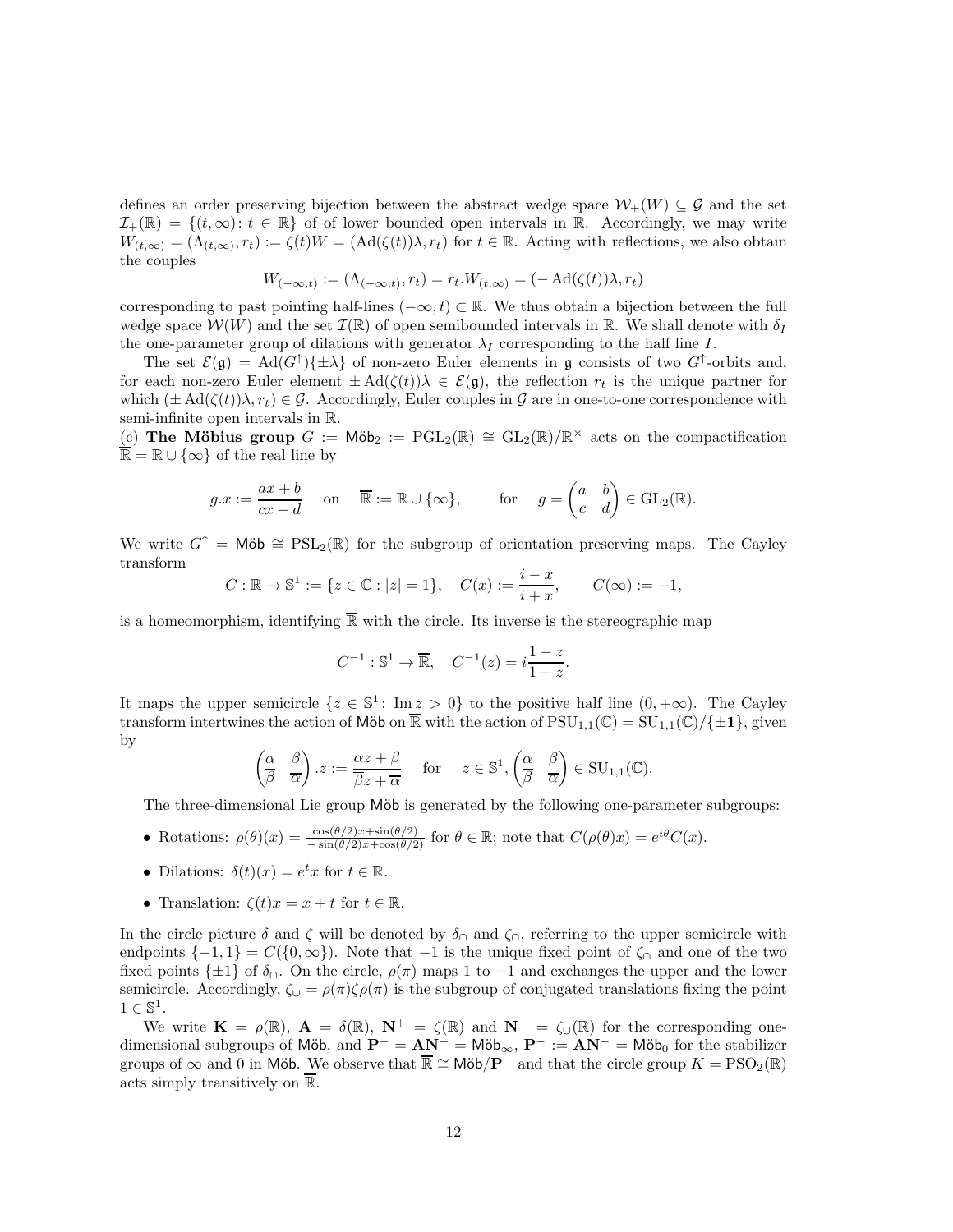On the compactified line, the point reflection  $\tau(x) = -x$  in 0 acts on the Lie algebra by

<span id="page-12-1"></span>
$$
\operatorname{Ad}(\tau) \begin{pmatrix} a & b \\ c & -a \end{pmatrix} = \begin{pmatrix} -1 & 0 \\ 0 & 1 \end{pmatrix} \begin{pmatrix} a & b \\ c & -a \end{pmatrix} \begin{pmatrix} -1 & 0 \\ 0 & 1 \end{pmatrix} = \begin{pmatrix} a & -b \\ -c & -a \end{pmatrix}.
$$
 (2.16)

Note that  $\tau \in G^{\downarrow}$ .

The infinitesimal generator  $h := \begin{pmatrix} \frac{1}{2} & 0 \\ 0 & 0 \end{pmatrix}$  $\overline{0}$   $-\frac{1}{2}$  $\overline{ }$ of  $\delta$  is an Euler element and  $W := (h, \tau)$  is an Euler couple. Since  $\text{M\"ob}_2 \cong \text{PGL}_2(\mathbb{R}) \cong \text{Aut}(\mathfrak{sl}_2(\mathbb{R}))$ , for any Euler couple  $(x, \tau)$ , the involution  $\tau$  is determined by the requirement that it acts on  $\mathfrak{g} = \mathfrak{sl}_2(\mathbb{R})$  by  $e^{\pi i \mathfrak{a} dx}$ . We conclude that the action of  $G^{\uparrow}$  = Möb on the set of Euler couples is transitive, i.e.,  $\mathcal{G}_E = G^{\uparrow}(h, \tau)$ .

To see the geometric side of Euler couples, let us call a non-dense, non-empty open connected subset  $I \subseteq \mathbb{S}^1$  an *interval* and write  $\mathcal{I}(\mathbb{S}^1)$  for the set of intervals in  $\mathbb{S}^1$ . It is easy to see that Möb acts transitively on  $\mathcal{I}(\mathbb{S}^1)$ . To determine the stabilizer of an interval, we consider the upper half circle, which corresponds to the half line  $(0, \infty) \subseteq \mathbb{R}$ . Each element  $g \in \mathsf{M\"ob}$  mapping  $(0, \infty)$  onto itself fixes 0 and  $\infty$ . Since it is completely determined by the image of a third point, it is of the form  $\delta(t)$  if  $g \cdot 1 = e^t$ . Therefore the stabilizer of  $(0, \infty)$  in Möb is the subgroup  $\delta(\mathbb{R})$ , which coincides with the stabilizer of h under the adjoint action. This already shows that  $\mathcal{W}_+(W)$  and  $\mathcal{I}(\mathbb{S}^1)$  are isomorphic homogeneous spaces of Möb. In particular, we can associate to an interval  $I = q(0, \infty)$ the reflection  $\tau_I = g\tau g^{-1}$  and the one-parameter group  $\delta_I := g\delta g^{-1}$ . Note that  $\tau_I$  is an orientation reversing involution mapping I to the complementary open interval I'. We write  $x_I := \text{Ad}(g)h$  for the infinitesimal generator of  $\delta_I$ , so that the assignment  $I \mapsto x_I$  defines an equivariant bijection  $\mathcal{I}(\mathbb{S}^1) \to \mathcal{E}(\mathfrak{g})$ . The anticlockwise orientation of  $\mathbb{S}^1$ , which can also be considered as a causal structure, is used here to pick the sign of  $x_I$  in such a way that the flow  $\delta_I$  is counter clockwise (future pointing) on *I*. Accordingly,  $x_{I'} = -x_I$  corresponds to the complementary interval *I'*.

To identify the natural order on the abstract wedge space  $\mathcal{G}_E = \mathcal{W}_+(W)$ , we consider for  $X =$  $\int a b$  $c - a$  $\left(\theta\right) \in \mathfrak{g} = \mathfrak{sl}_2(\mathbb{R})$  the corresponding fundamental vector field  $V_X(x) = \frac{d}{dt}$  $\Big|_{t=0} \exp(tX).x = (a-d)x + b - cx^2 = b + 2ax - cx^2.$ 

This shows that

<span id="page-12-0"></span>
$$
C := \{ X \in \mathfrak{g} \colon V_X \ge 0 \} = \left\{ X = \begin{pmatrix} a & b \\ c & -a \end{pmatrix} \colon b \ge 0, c \le 0, a^2 \le -bc \right\}
$$
(2.17)

is a pointed generating invariant cone in g. The Lie wedge specified by the triple  $(h, \tau, C)$  is

$$
L_W = L(h, \tau, C) = \underbrace{\mathbb{R}_+ \begin{pmatrix} 0 & 1 \\ 0 & 0 \end{pmatrix}}_{C_+} \oplus \underbrace{\mathbb{R}_+ \begin{pmatrix} 0 & 0 \\ -1 & 0 \end{pmatrix}}_{C_-} = \left\{ \begin{pmatrix} a & b \\ c & -a \end{pmatrix} : a \in \mathbb{R}, b \ge 0, c \le 0 \right\}.
$$

We further have  $G(W) = G^{\uparrow}$ , and the associated semigroup is

$$
\mathcal{S}_W = \exp(C_+) \exp(\mathbb{R}h) \exp(C_-) = \{ g \in G^{\uparrow} : g(0, \infty) \subseteq (0, \infty) \}.
$$

Therefore the map

$$
\mathcal{G}_E = \mathcal{W}_+(W) = \mathcal{W}(W) \to \mathcal{I}(\mathbb{S}^1), \quad g \cdot W \mapsto g(0, \infty) \tag{2.18}
$$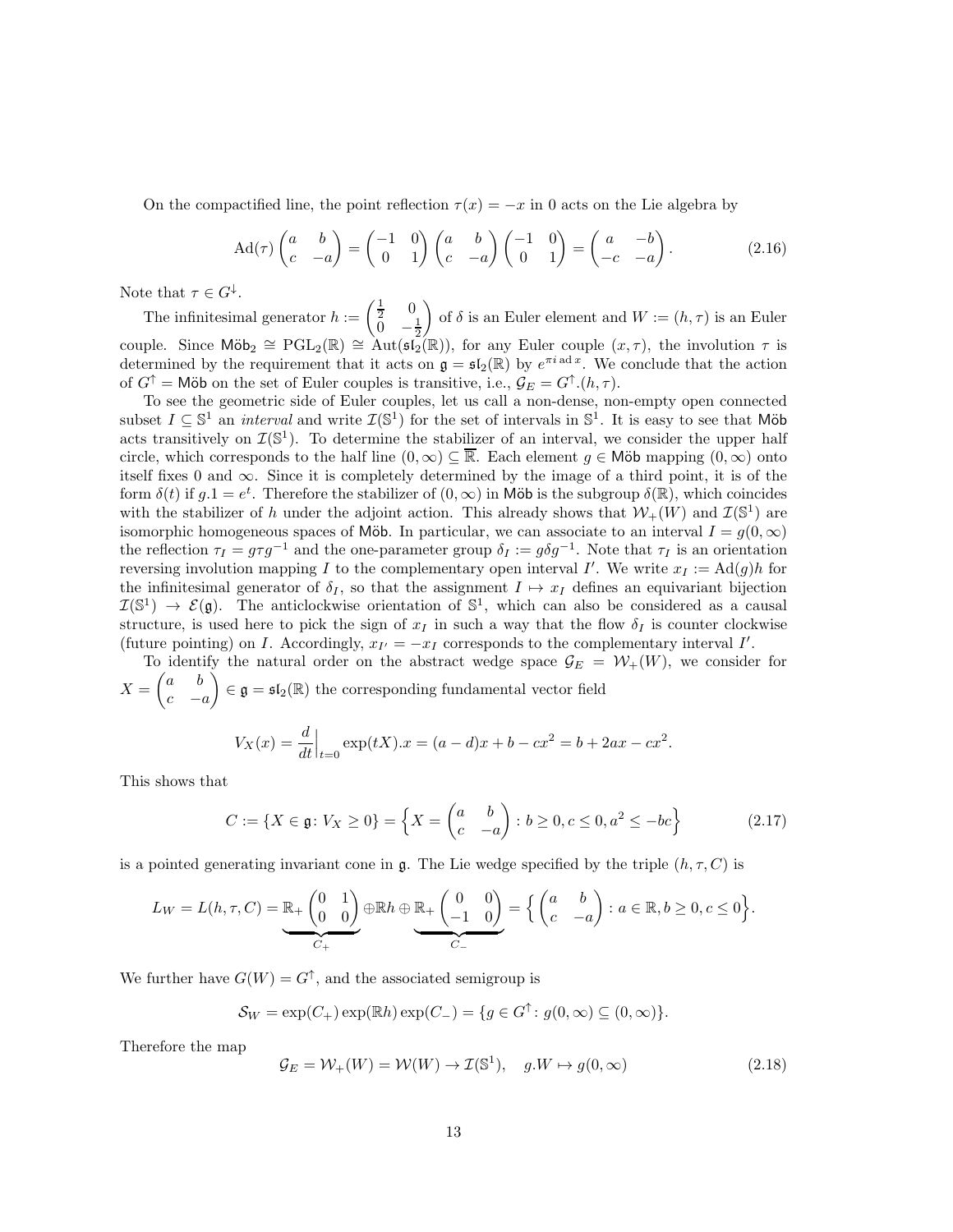defines an order preserving bijection between the abstract wedge space  $W(W)$  and the ordered set  $\mathcal{I}(\mathbb{S}^1)$ .

(d) We now consider the universal covering of the Möbius group Möb. Concretely, we put  $G := \text{Möb} \rtimes \{1, \tilde{\tau}\}\$ , where  $\tilde{\tau}$  acts on Möb by integrating  $\text{Ad}(\tau)$  from [\(2.16\)](#page-12-1) to an automorphism of Möb. The group G is a graded Lie group and  $G^{\uparrow} := \widetilde{\text{M\"ob}}$  is its identity component. We have a covering homomorphism  $q_G : G \to \mathsf{M\ddot{o}b}_2$  whose kernel  $Z(\mathsf{M\ddot{o}b}) \cong \mathbb{Z}$  is discrete cyclic. We write  $\tilde{\rho}$ ,  $\widetilde{\delta}, \widetilde{\zeta}$  and  $\widetilde{\zeta}_\cup$  for the canonical lifts of the one-parameter groups  $\rho$ ,  $\delta$ ,  $\zeta$ ,  $\zeta_\cup$  of Möb,  $\widetilde{P}^+ := \widetilde{\delta}(\mathbb{R})\widetilde{\zeta}(\mathbb{R}),$ and  $\widetilde{\mathbf{P}}^- := \widetilde{\delta}(\mathbb{R}) \widetilde{\zeta}_{\cup}(\mathbb{R}).$ 

The action of M<sub>O</sub>b on  $\mathbb{S}^1$  lifts canonically to an action of the connected group  $G^{\uparrow} = \widetilde{\text{M\"ob}}$  on the universal covering  $\mathbb{S}^1 \cong \mathbb{R}$ , where we fix the covering map  $q_{\mathbb{S}^1} : \mathbb{R} \to \overline{\mathbb{R}}$ , defined by  $q_{\mathbb{S}^1}(\theta) = \tilde{\rho}(\theta) \cdot 0$ , which corresponds to the map  $\theta \mapsto e^{i\theta} = C(\tilde{\rho}(\theta).0)$  in the circle picture. We may thus identify  $\tilde{S}^1$ with the homogeneous space  $\widehat{\text{M\"ob}}(\widetilde{P}^{-} \cong \mathbb{R}$ . As conjugation with  $\widetilde{\tau}$  on  $\widehat{\text{M\"ob}}$  preserves the subgroup  $\widetilde{\mathbf{P}}^-$ , it also acts on  $\widetilde{\mathbb{S}}^1$ . From [\(2.16\)](#page-12-1) it follows that it simply acts by the point reflection  $\widetilde{\tau}.x = -x$ in the base point 0. We also note that  $Z := \ker(q_G) = \tilde{\rho}(2\pi\mathbb{Z})$  is the group of deck transformations of the covering  $q_{\mathbb{S}^1}$ , which acts by

$$
\tilde{\rho}(2\pi n).x = x + 2\pi n \quad \text{for} \quad n \in \mathbb{Z}.\tag{2.19}
$$

We call a non-empty interval  $I \subseteq \mathbb{R}$  admissible if its length is strictly smaller than  $2\pi$  and write  $\mathcal{I}(\mathbb{R})$  for the set of admissible intervals. An interval  $I \subseteq \mathbb{R}$  is admissible if and only if there exists an interval  $\underline{I} \in \mathcal{I}(\mathbb{S}^1)$  such that I is a connected component of  $q_{\mathbb{S}^1}^{-1}(\underline{I})$ . The group Z acts transitively on the set of these connected components. As Möb acts transitively on  $\mathcal{I}(\mathbb{S}^1)$ , it follows that the group M $\overline{\bullet}$  acts transitively on the set  $\mathcal{I}(\mathbb{R})$ , and that composition with  $q_{\mathbb{S}^1}$  yields an equivariant covering map

$$
\mathcal{I}(\mathbb{R}) \cong \widetilde{\text{M\"ob}}/\widetilde{\delta}(\mathbb{R}) \to \mathcal{I}(\mathbb{S}^1) \cong \text{M\"ob}/\delta(\mathbb{R}), \quad I \mapsto q_{\mathbb{S}^1}(I). \tag{2.20}
$$

We further have:

- The group  $\widetilde{\mathbf{P}}^+ = \widetilde{\delta}(\mathbb{R})\widetilde{\zeta}(\mathbb{R})$  fixes the points  $\{(2k+1)\pi : k \in \mathbb{Z}\}.$
- For  $I \in \mathcal{I}(\mathbb{S}^1)$ , let  $\widetilde{\delta}_I$  be the lift of the one-parameter group  $\delta_I$ . Then  $\widetilde{\delta}_I$  preserves every interval in the preimage  $q_{\mathbb{S}^1}^{-1}(I)$ .
- The inverse images of  $\tau \in M\ddot{\circ}b_2$  in  $M\ddot{\circ}b_2$  are the elements  $\widetilde{\tau}_n := \widetilde{\rho}(2\pi n)\widetilde{\tau}$ ,  $n \in \mathbb{Z}$ . These are involutions, acting by

$$
\widetilde{\tau}_n(x) = 2\pi n - x \quad \text{for} \quad x \in \mathbb{R} \tag{2.21}
$$

which is a point reflection in the point  $\pi n$ . All pairs  $(h, \tilde{\tau}_n)$  are Euler couples in  $\mathcal{G}(\overline{\mathsf{Mob}}_2)$ , and from the discussion of the set of Euler couples  $\mathcal{G}_E(\mathsf{M\ddot{o}b}_2)$  under (c), we know that the involutions  $\tilde{\tau}_n$  exhaust all possibilities for supplementing h to an Euler couple.

There is an interesting difference to the situation for  $M\ddot{\omega}b_2$ , where  $M\ddot{\omega}b$  acts transitively on the set  $\mathcal{G}_E(\text{M\"ob}_2)$  of Euler couples. To see what happens for  $\text{M\"ob}_2$ , recall that the stabilizer of the element  $(h, \tau) \in \mathcal{G}_E(\text{M\"ob}_2)$  in Möb is the subgroup  $\delta(\mathbb{R})$ . Its inverse image is the group

$$
\widetilde{\delta}(\mathbb{R})\widetilde{\rho}(2\pi\mathbb{Z})\cong\mathbb{R}\times\mathbb{Z}.
$$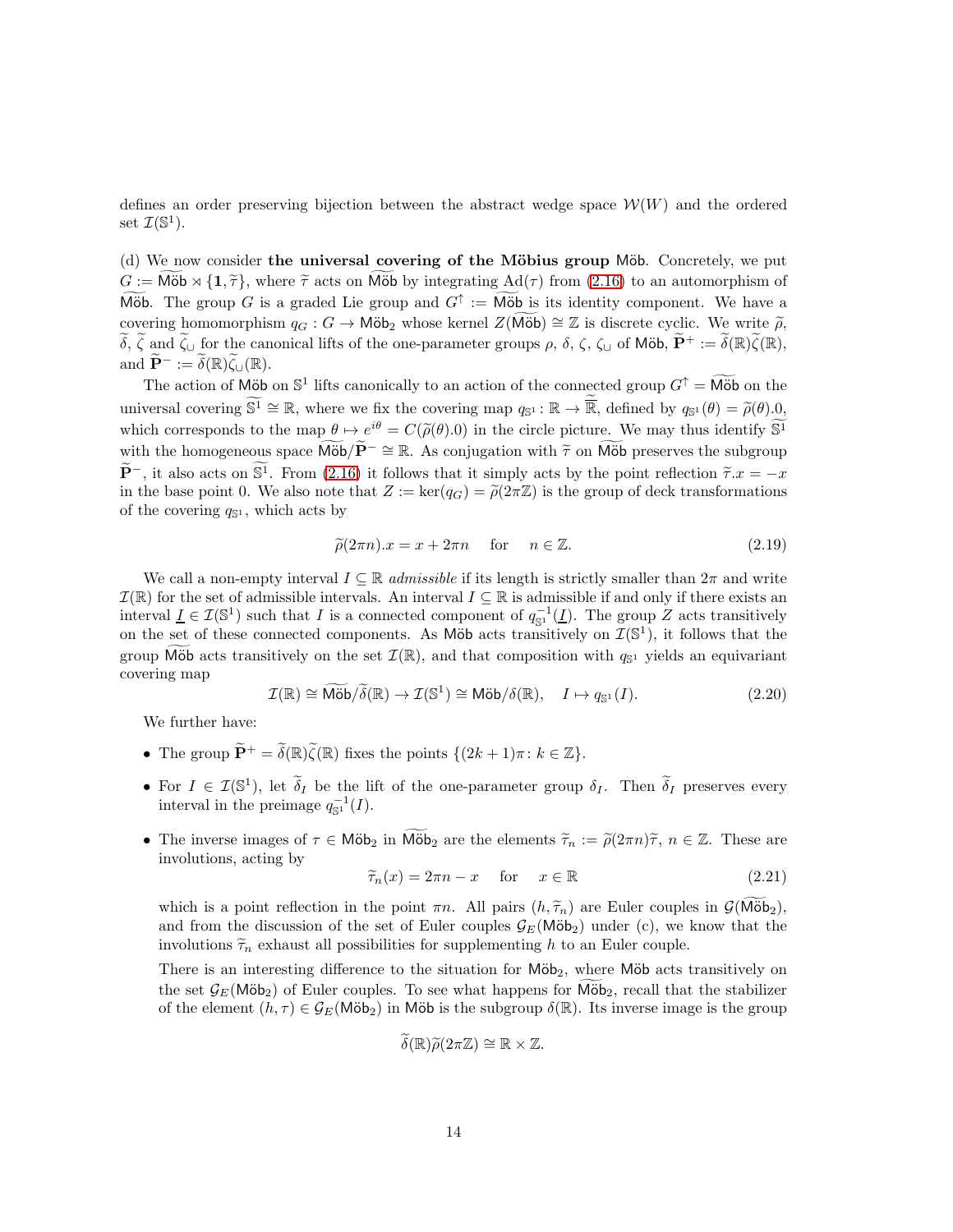An element  $g \in \widetilde{\text{M\"ob}}$  fixes  $(h, \widetilde{\tau}_n)$  if and only if  $\text{Ad}(g)h = h$  and  $g\widetilde{\tau}_n g^{-1} = \widetilde{\tau}_n$ . The first condition is equivalent to  $g$  being of the form

$$
g = \tilde{\delta}(t)\tilde{\rho}(2\pi k)
$$
 for some  $t \in \mathbb{R}, k \in \mathbb{Z}$ .

The second condition is equivalent to  $\tilde{\tau}g\tilde{\tau} = \tilde{\tau}_n g\tilde{\tau}_n = g$ , which takes the form

$$
\delta(t)\widetilde{\rho}(-2\pi k) = \delta(t)\widetilde{\rho}(2\pi k),
$$

and this is equivalent to  $k = 0$ . We conclude that the stabilizer of  $(h, \tilde{\tau}_n)$  is

$$
\widetilde{\text{M\"ob}}_{(h,\widetilde{\tau}_n)} = \widetilde{\delta}(\mathbb{R}).\tag{2.22}
$$

We also note that

$$
\widetilde{\rho}(\pi k)\cdot (h, \widetilde{\tau}_n) = ((-1)^k h, \widetilde{\rho}(\pi k) \widetilde{\tau}_n \widetilde{\rho}(-\pi k)) = ((-1)^k h, \widetilde{\rho}(2\pi k) \widetilde{\tau}_n) = ((-1)^k h, \widetilde{\tau}_{n+k}).
$$

We conclude that the group  $\widetilde{\text{M\"ob}}$  does not act transitively on the set  $\mathcal{G}_E$  of Euler couples. It has two orbits:

$$
\mathcal{G}_E(\widetilde{\text{M\"ob}}_2) = G^{\uparrow}.W_0 \dot{\cup} G^{\uparrow}.W_1 = \mathcal{W}_+(W_0) \dot{\cup} \mathcal{W}_+(W_1) \quad \text{for} \quad W_0 := (h, \widetilde{\tau}_0), W_1 := (h, \widetilde{\tau}_1). \tag{2.23}
$$

We also refer to Example [2.14](#page-18-0) for a discussion of this issue from a different perspective.

• The subgroup  $\widetilde{\delta}(\mathbb{R})$  preserves every interval which is a non-trivial orbit of  $\widetilde{\delta}(\mathbb{R})$ , acting on  $\mathbb{R}$ . If, conversely,  $g \in \widetilde{\text{M\"ob}}$  preserves such an interval, then its image in Möb is contained in  $\delta(\mathbb{R}),$ so that

$$
g = \tilde{\delta}(t)\tilde{\rho}(2\pi k)
$$
 for some  $t \in \mathbb{R}, k \in \mathbb{Z}$ .

As every open orbit of  $\tilde{\delta}(\mathbb{R})$  is an interval of length  $\pi$ , the element g can only preserve such an orbit if  $k = 0$ . This shows that  $\widetilde{\text{M\"ob}}_{(h, \widetilde{\tau}_n)}$  also is the stabilizer group of any open  $\widetilde{\delta}(\mathbb{R})$ -orbit in R. We conclude that, for the Euler couple  $W_0 = (h, \tilde{\tau}_0)$ , the map

$$
\Phi \colon \mathcal{W}_+(W_0) \to \mathcal{I}(\mathbb{R}), \quad g.(h, \widetilde{\tau}_0) \mapsto g(0, \pi) \tag{2.24}
$$

defines a  $G^{\uparrow}$ -equivariant bijection between the abstract wedge space  $\mathcal{W}_+(W_0) \subseteq \mathcal{G}$  and the set  $\mathcal{I}(\mathbb{R})$  of admissible intervals in  $\mathbb{R}$ . Since the full group G acts on the space  $\mathcal{I}(\mathbb{R})$  of intervals,  $\Phi$  can be used to transport this action to a G-action on the space  $W_+(W_0)$ , extending the action of the subgroup  $G^{\uparrow}$ . Since  $\tau_0(0, \pi) = (-\pi, 0) = \rho(-\pi)(0, \pi)$ , we have

$$
\Phi^{-1}(\tau_0(0,\pi)) = \Phi^{-1}(\rho(-\pi)(0,\pi)) = \rho(-\pi).\Phi((0,\pi))^{-1} = (-h, \rho(-2\pi)\tau_0),
$$

so that  $\tau_0.W_0 := (-h, \rho(-2\pi)\tau_0)$ . By G<sup>†</sup>-equivariance of the map  $\Phi$ , we conclude that the action of  $G^{\downarrow}$  on  $W_+(W_0)$  is given by

<span id="page-14-0"></span>
$$
g *_{\rho(-2\pi)} (x, \sigma) := (\mathrm{Ad}^{\varepsilon}(g), \rho(-2\pi) g \sigma g^{-1}) \quad \text{for every} \quad g \in G^{\downarrow}.
$$
 (2.25)

Here we use that  $\tilde{\rho}(-2\pi) \in Z(G^{\uparrow})$ . Note that we have chosen  $(0, \pi)$  to be the image of  $W_0$ throught Φ. Further possible actions come from the identifications

$$
\Phi_n \colon \mathcal{W}_+(W_n) \to \mathcal{I}(\mathbb{R}), \quad g.(h, \widetilde{\tau}_n) \mapsto g(0, \pi) \quad \text{ with } \quad W_n = (h, \tau_n), \tag{2.26}
$$

and one can likewise see that

$$
g *_{\alpha_n} (x, \sigma) := (Ad^{\varepsilon}(g), \alpha_n g \sigma g^{-1})
$$
 for  $g \in G^{\downarrow}$  and  $\alpha_n = \tilde{\rho}((2n-1)2\pi) \in Z(G^{\uparrow}),$ 

extends the action of  $G^{\uparrow}$  on  $W_{+}(W_{n})$  to G and  $\Phi = \Phi_{0}$  for  $n = 0$  (see also [\(2.37\)](#page-19-0) and Section [2.4.2](#page-16-2) for this kind of action).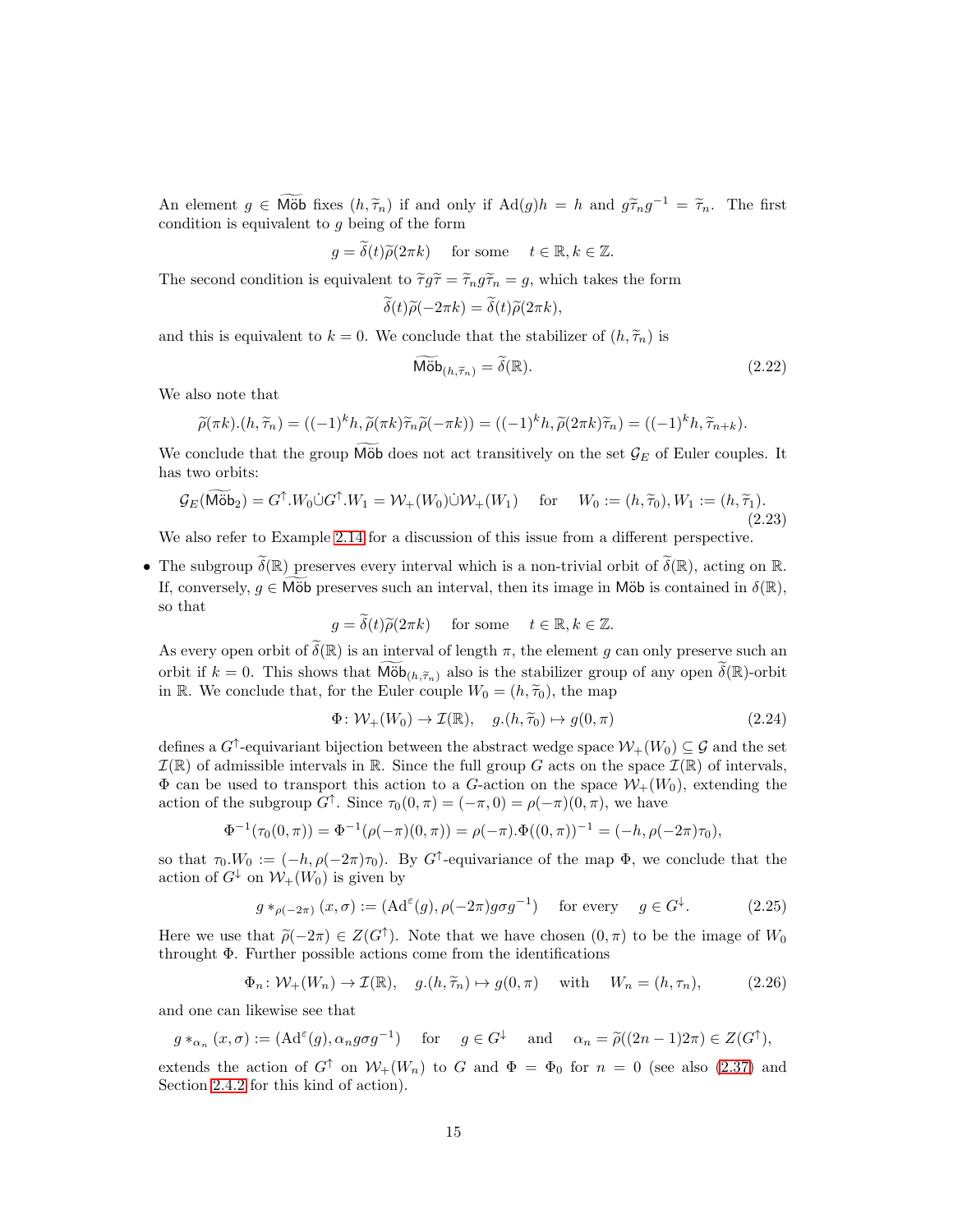(e) Let q: Möb<sup>(n)</sup>  $\to$  Möb be the n-fold covering group of Möb and  $\rho^{(n)}$ ,  $\delta^{(n)}$ ,  $\zeta^{(n)}$  and  $\zeta^{(n)}$  be the lifts of the corresponding one-parameter groups of Möb. We further put  $\mathbf{P}^{-,(n)} := \delta^{(n)}(\mathbb{R})\zeta_{\cup}^{(n)}(\mathbb{R}),$ so that we obtain an  $n$ -fold covering

$$
q_n\colon \mathbb{S}^1_n:=\text{M\"ob}^{(n)}/\mathbf{P}^{-,(n)}\to \mathbb{S}^1=\text{M\"ob}/\mathbf{P}^{-},\quad g\mathbf{P}^{-,(n)}\mapsto q(g)\mathbf{P}^{-}
$$

of the circle, and the action of the one-parameter group  $\rho^{(n)}$  induces a diffeomorphism

$$
\mathbb{R}/2\pi n\mathbb{Z} \to \mathbb{S}_n^1, \quad [t] \mapsto \rho^{(n)}(t).0
$$

The set of wedges can be described analogously to the case (d), but there is a difference depending on the parity of n. If n is even, the group  $G^{\uparrow}$  has two orbits in the set  $\mathcal{G}_E$  of Euler couples, but if n is odd, there is only one. Indeed, for  $n = 2k$ , the element  $\rho^{(n)}(2\pi k)$  acts as an involution on  $\mathbb{S}_n^1$ . So it fixes all Euler couples  $(h, \widetilde{\tau}_n)$ , even if it does NOT fix any proper interval in  $\mathbb{S}_n^1$  (see also Example [2.14\)](#page-18-0).

(f) The example arising most prominently in physics is the proper **Poincaré group** 

$$
G := \mathcal{P}_+ := \mathbb{R}^{1,d} \rtimes \mathrm{SO}_{1,d}(\mathbb{R}), \qquad G^\uparrow := \mathcal{P}_+^\uparrow := \mathbb{R}^{1,d} \rtimes \mathrm{SO}_{1,d}(\mathbb{R})^\uparrow.
$$

It acts on  $1 + d$ -dimensional Minkowski space  $\mathbb{R}^{1,d}$  as an isometry group of the Lorentzian metric given by  $(x, y) = x_0 y_0 - xy$  for  $x = (x_0, x) \in \mathbb{R}^{1,d}$ . Writing

$$
V_{+} := \{(x_0, \mathbf{x}) \in \mathbb{R}^{1,d} \colon x_0 > 0, x_0^2 > \mathbf{x}^2\}
$$

for the open future light cone, the grading on G is specified by time reversal, i.e.,  $gV_+ = \varepsilon(x, g)V_+$ . In particular  $C := \overline{V_+}$  is a pointed closed convex cone satisfying [\(2.4\)](#page-6-4). For  $d > 1$ , this is, up to sign, the only non-zero pointed invariant cone in the Lie algebra g.

The generator  $k_1 \in \mathfrak{so}_{1,d}(\mathbb{R})$  of the Lorentz boost on the  $(x_0, x_1)$ -plane

$$
k_1(x_0, x_1, x_2, \dots, x_d) = (x_1, x_0, x_2, \dots, x_d)
$$

is an Euler element. It combines with the spacetime reflection  $j_1(x) = (-x_0, -x_1, x_2, \dots, x_d)$  to the Euler couple  $(k_1, j_1)$ . We associate to  $(k_1, j_1)$  the spacetime region

<span id="page-15-1"></span><span id="page-15-0"></span>
$$
W_1 = \{ x \in \mathbb{R}^{1+d} : |x_0| < x_1 \},
$$

the *standard right wedge*, and note that  $W_1$  is invariant under  $\exp(\mathbb{R}k_1)$ . It turns out that the semigroup  $\mathcal{S}_{(k_1,j_1)}$  associated to the couple  $(k_1,j_1)$  in Definition [2.5](#page-7-3) satisfies

$$
\mathcal{S}_{(k_1,j_1)} = \{ g \in G \colon gW_1 \subseteq W_1 \} =: \mathcal{S}_{W_1} \tag{2.27}
$$

(see [\[NO17,](#page-48-5) Lemma 4.12]). From  $(2.27)$  it follows that the map

$$
\mathcal{W}_+ = \mathcal{W} = G^\uparrow.(k_1, j_1) \ni g.(k_1, j_1) \mapsto gW_1 \tag{2.28}
$$

defines an order preserving bijection between the abstract wedge space  $W \subseteq \mathcal{G}$  and the set of wedge domains in Minkowski space  $\mathbb{R}^{1+d}$ . For an abstract wedge  $W = (k_W, j_W) \in \mathcal{W}$ , the Euler element  $k_W$  is the corresponding boost generator. For an axial wedge  $W_i := \{x \in \mathbb{R}^{1+d} : |x_0| < x_i\},\$  $i = 1, \ldots, n$ , the corresponding Euler couple will be denoted  $(k_i, j_i)$ .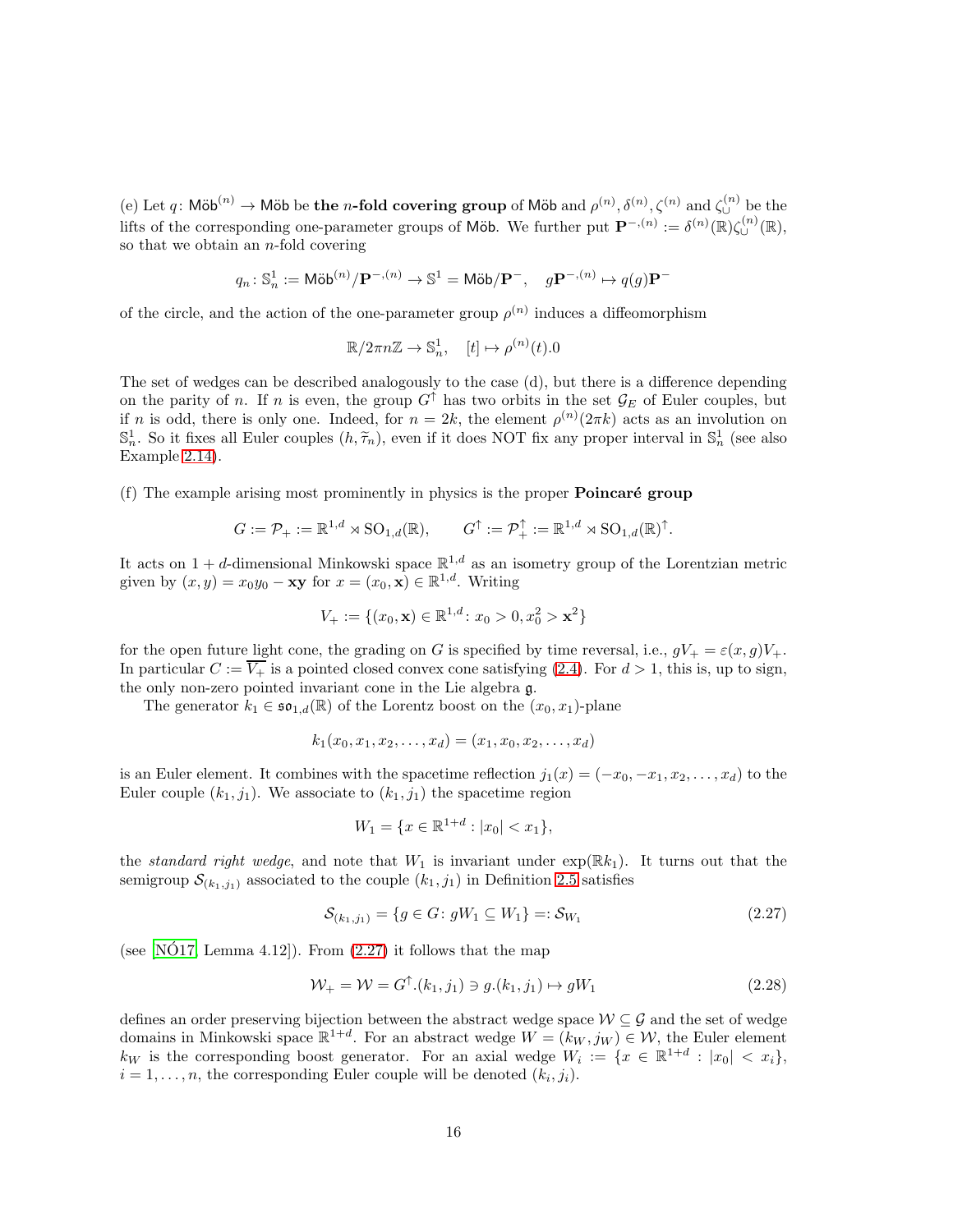#### <span id="page-16-0"></span>2.4 Nets of wedges, isotony, central locality and covering groups

In the following sections we will focus on the description of relative positions of wedges, in particular wedge inclusions and the locality principle.

#### <span id="page-16-1"></span>2.4.1 Wedge inclusion

Firstly consider this wedge inclusion configuration called half-sided modular inclusion:

**Definition 2.11.** Let  $W_0 = (x, \sigma) \in \mathcal{G}$  and  $y \in \pm C$  with  $[x, y] = \pm y$ . Then  $\exp(y) \in S_{W_0}$ (Definition [2.5\(](#page-7-3)b)), so that

$$
W_1 := \exp(y) . W_0 \leq W_0.
$$

We then call  $W_1 \leq W_0$  a  $\pm$ *half-sided modular inclusion.* 

The next lemma shows that any wedge inclusion can be described in terms of positive and negative half-sided modular inclusions.

**Lemma 2.12.** If  $W_1 \leq W_3$  in G, then there exists an element  $W_2 \in \mathcal{G}$  with  $W_1 \leq W_2 \leq W_3$  for which the inclusion  $W_1 \leq W_2$  is +half-sided modular and the inclusion  $W_2 \leq W_3$  is -half-sided modular.

*Proof.* That  $W_1 \leq W_3$  means that  $W_1 = sW_3$  for some

$$
s \in \mathcal{S}_{W_3} = \exp(C_-(W_3)) \exp(C_+(W_3)) G_{W_3}^{\uparrow}.
$$

Accordingly, we write  $s = g_{-}g_{+}g_0$  and observe that  $W_1 = g_{-}g_{+}W_3$  because  $g_0W_3 = W_3$ . Put  $W_2 := g_{-}W_3$ . Then  $W_2 \leq W_3$  and  $g_{+}W_3 \leq W_3$  implies  $W_1 = g_{-}g_{+}W_3 \leq g_{-}W_3 = W_2$ .

Further, the inclusion  $W_2 \leq W_3$  is -half-sided modular because  $g_-\in \exp(C_-(W_3))$ . Likewise the inclusion  $g_+W_3 \leq W_3$  is +half-sided modular, and therefore  $W_1 \leq W_2$  is also +half-sided modular.  $\Box$ 

#### <span id="page-16-2"></span>2.4.2 Central locality

For a wedge  $W = (x, \sigma)$ , the dual wedge  $W' = (-x, \sigma)$  need not be contained in the orbit  $\mathcal{W}_+$  $G^{\uparrow}.W$ . If, however,  $G^{\uparrow}$  has a non-trivial central subgroup Z such that, modulo Z, the complement W' is contained in  $W_+$ , then we use central elements  $\alpha \in Z$  to define "twisted complements"  $W^{'\alpha}$ which are contained in  $W_+$ , and this in turn leads to a twisted action of the full group G on  $W_+$ . We also obtain on  $W_+$  a complementation map  $W \mapsto W^{'\alpha}$ .

Let  $Z \subseteq Z(G^{\uparrow})$  be a closed normal subgroup of G, and  $q: G \to \underline{G} := G/Z$  be the corresponding surjective morphism of graded Lie groups with kernel  $Z$ . If  $Z$  is discrete, then  $q$  is a covering map. The morphism of graded Lie groups  $q$  induces a natural map

$$
q_{\mathcal{G}}\colon \mathcal{G}(G)\to \underline{\mathcal{G}}:=\{(x,\underline{\sigma})\in \mathfrak{g}\times \underline{G}^{\downarrow}\colon \underline{\sigma}^2=e, \mathrm{Ad}_{\mathfrak{g}}(\underline{\sigma})x=x\},\quad (x,\sigma)\mapsto (x,q(\sigma)),\tag{2.29}
$$

where  $\text{Ad}_\mathfrak{g}: \mathcal{G} \to \text{Aut}(\mathfrak{g})$  denotes the factorized adjoint action which exists because  $Z = \text{ker}(q)$  acts trivially on g. It restricts to a map

$$
\mathcal{G}_E(G) \to \underline{\mathcal{G}}_E := \{ (x, \underline{\sigma}) \in \mathcal{E}(\mathfrak{g}) \times \underline{G}^\downarrow : \underline{\sigma}^2 = e, \mathrm{Ad}_{\mathfrak{g}}(\underline{\sigma}) = e^{\pi i \operatorname{ad} x} \}. \tag{2.30}
$$

As the following example shows, neither of these maps is always surjective. The main obstruction is that, although the differential  $\mathbf{L}(q) \colon \mathbf{L}(G) \to \mathbf{L}(G)$  is surjective, there may be involutions  $\tau \in \mathcal{G}^{\downarrow}$ for which no involution  $\sigma \in G^{\downarrow}$  with  $q(\sigma) = \tau$  exists. This phenomenon is tightly related to the twisted groups  $\widehat{G}_z$  discussed in Remark [2.7](#page-9-1) because these twists disappear for  $z \in Z$  in  $\widehat{G}/Z \cong G/Z$ .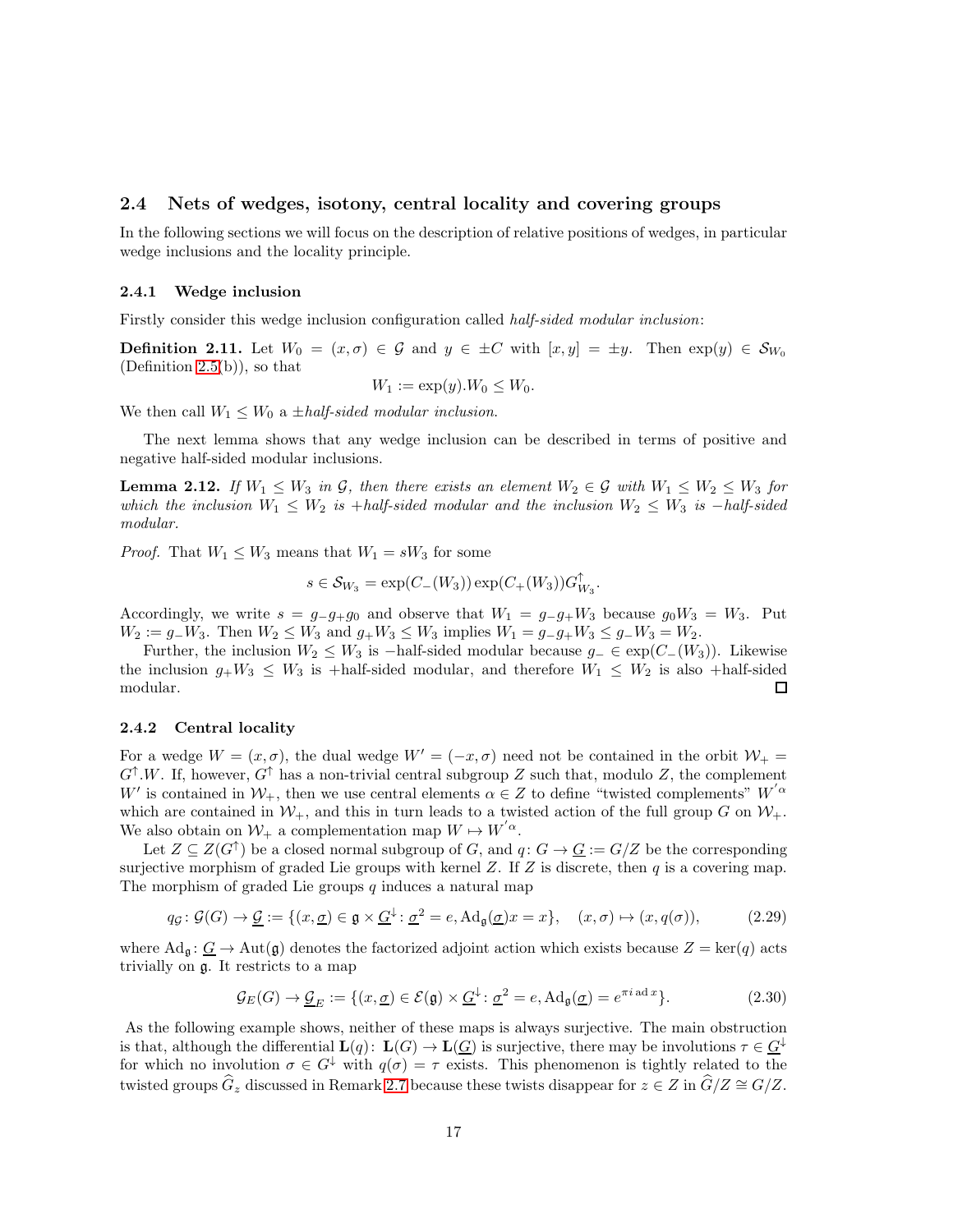<span id="page-17-0"></span>Example 2.13. We consider the graded Lie group

$$
G := SL_2(\mathbb{R})\{1, \gamma\} \subseteq SL_2(\mathbb{C}), \quad \text{where} \quad \gamma := \begin{pmatrix} i & 0 \\ 0 & -i \end{pmatrix} \quad \text{satisfies} \quad \gamma^2 = -1.
$$

It has two connected component and  $G^{\uparrow} = SL_2(\mathbb{R})$ .<sup>[6](#page-17-1)</sup> The subgroup  $Z := \{\pm 1\}$  is central and the quotient map  $q: G \to \underline{G} := G/Z$  is a 2-fold covering. The Euler element  $x := \frac{1}{2}$  $(1 \ 0)$  $0 -1$  $\overline{ }$  $\in \mathfrak{g} =$  $\mathfrak{sl}_2(\mathbb{R})$  combines with the involution  $q(\gamma) \in \underline{G}^{\downarrow}$  to the Euler couple  $(x, q(\gamma)) \in \underline{\mathcal{G}}$ . However, the set  $\mathcal{G}(G)$  is empty because  $G^{\downarrow}$  contains no involution. In fact, for  $g =$  $\begin{pmatrix} a & b \\ c & d \end{pmatrix} \in SL_2(\mathbb{R})$ , the condition that  $q\gamma$  is an involution is equivalent to

$$
\begin{pmatrix} -a & b \\ c & -d \end{pmatrix} = \gamma g \gamma = g^{-1} = \begin{pmatrix} d & -b \\ -c & a \end{pmatrix}.
$$

This is equivalent to  $a = -d$  and  $b = c = 0$ , contradicting that  $1 = det(g) = -a^2$ . We conclude in particular that the maps  $\mathcal{G}(G) \to \mathcal{G}$  and  $\mathcal{G}_E(G) \to \mathcal{G}_E(G)$  are not surjective.

We now discuss  $G^{\uparrow}$ -orbits in  $\mathcal{G}(G)$ . In the examples we have in mind, the central subgroup Z is discrete.

**Involution lifts and central wedge orbit.** Each element  $\sigma \in G^{\downarrow}$  acts in the same way on the abelian normal subgroup Z by the involution

$$
\sigma_Z \colon Z \to Z, \quad \gamma \mapsto \gamma^{\sigma} := \sigma \gamma \sigma
$$

which restricts to an involution  $\sigma_Z \in Aut(Z)$  because Z is central in  $G^{\uparrow}$  and a normal subgroup of G. In the following we shall need the subgroups

$$
Z^- := \{ \gamma \in Z \colon \gamma^{\sigma} = \gamma^{-1} \} \supseteq Z_1 := \{ \gamma^{\sigma} \gamma^{-1} \colon \gamma \in Z \}. \tag{2.31}
$$

For  $\gamma \in \mathbb{Z}^-$ , the element  $\gamma^2 = (\gamma^{\sigma} \gamma^{-1})^{-1}$  is contained in  $\mathbb{Z}_1$ , so that the quotient group  $\mathbb{Z}^-/\mathbb{Z}_1$  is an elementary abelian 2-group, i.e., isomorphic to  $\mathbb{Z}_2^{(B)}$  for some index set B.

For an involution  $\sigma \in G^{\downarrow}$  and  $\beta \in Z(G^{\uparrow})$ , the element  $\beta \sigma \in G^{\downarrow}$  is an involution if and only if  $\beta \in Z^-$ . Therefore

<span id="page-17-4"></span>
$$
\alpha * (x, \sigma) := (x, \alpha \sigma) \tag{2.32}
$$

defines an action of  $Z^-$  on  $\mathcal{G}(G)$ , commuting with the conjugation action of  $G^{\uparrow}$  and satisfying

<span id="page-17-3"></span>
$$
g.(\alpha * (x, \sigma)) = \alpha^{-1} * (g.(x, \sigma)) \quad \text{for} \quad g \in G^{\downarrow}, \alpha \in Z^{-}.
$$
 (2.33)

For  $W = (x, \sigma) \in \mathcal{G}(G)$ , the fiber over  $\underline{W} := (x, q(\sigma))$  is thus given by

$$
Z^{-} * W := \{ (x, \alpha \sigma) : \alpha \in Z^{-} \}.
$$
\n(2.34)

The subgroup  $Z \subseteq G^{\uparrow}$  acts by conjugation on the fiber  $Z^- * W$ :

$$
\gamma.(x,\sigma)=(x,\gamma\sigma\gamma^{-1})=(x,\gamma(\gamma^\sigma)^{-1}\sigma),
$$

so that the quotient group  $Z^-/Z_1$  parametrizes the Z-conjugation orbits in the fiber  $Z^- * W$ .<sup>[7](#page-17-2)</sup> Here is an example.

<span id="page-17-1"></span> ${}^{6}$ This is the twisted version of the 2-fold cover of the extended Möbius groups; see Remark [2.7\(](#page-9-1)d).

<span id="page-17-2"></span><sup>&</sup>lt;sup>7</sup>Considering Z as a module  $\mathbb{Z}_2$ -module via the involution  $\sigma_Z$ , we have  $Z^1(\mathbb{Z}_2, Z) \cong Z^-$  and  $B^1(\mathbb{Z}_2, Z) \cong Z_1$ , so that the cohomology group is  $H^1(\mathbb{Z}_2, Z) := Z^1(\mathbb{Z}_2, Z)/B^1(\mathbb{Z}_2, Z) \cong Z^-/Z_1$ . We refer to [\[HN12,](#page-46-13) Ex. 18.3.15] or [\[ML63,](#page-47-6) Thm. IV.7.1] for more on group cohomology.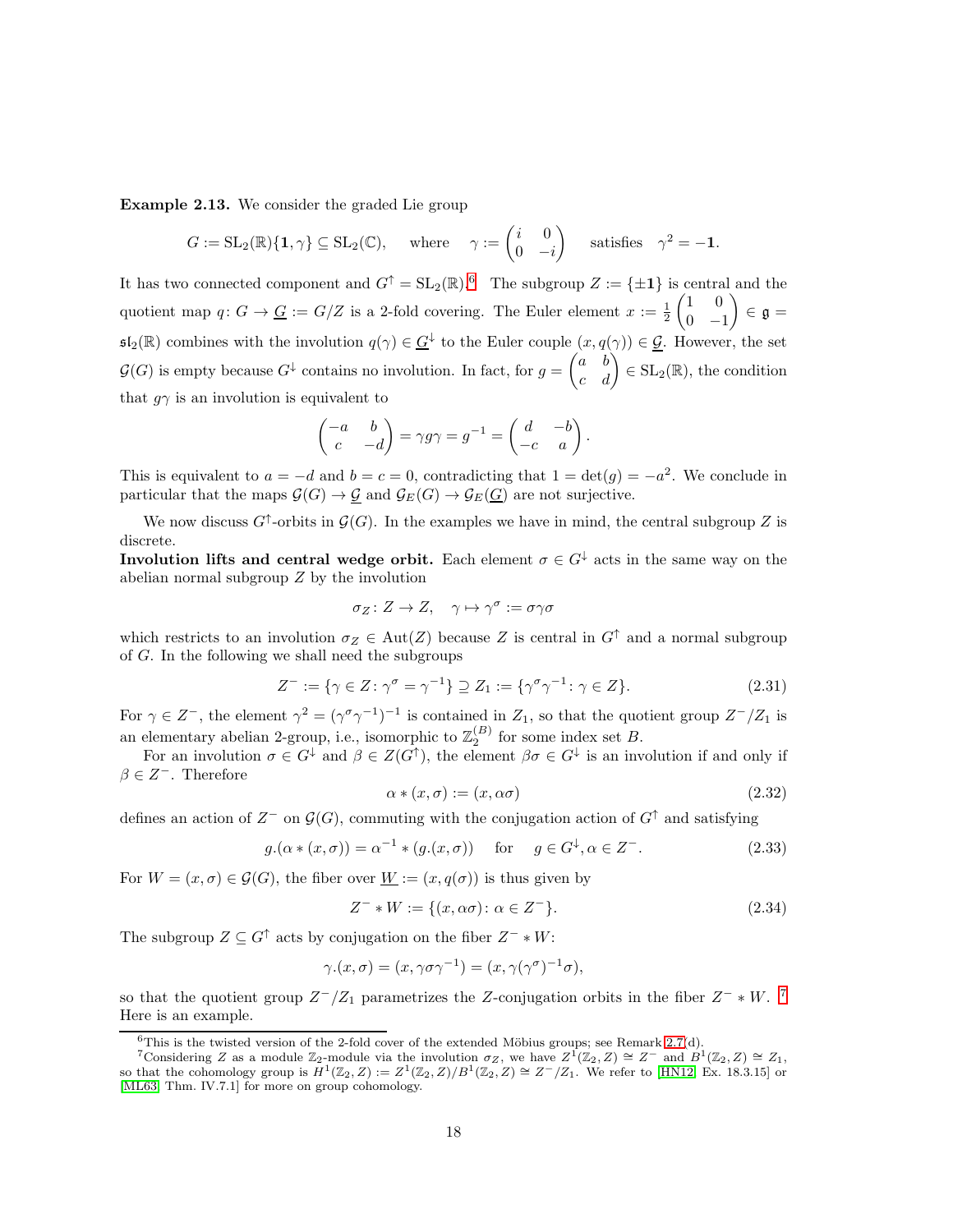<span id="page-18-0"></span>**Example 2.14.** (a) If  $Z \cong \mathbb{Z}$  and  $n^{\sigma} = -n$ , then  $Z^{-} = \mathbb{Z}$  and  $Z_1 = 2\mathbb{Z}$ , so that  $Z^{-}/Z_1 \cong \mathbb{Z}/2\mathbb{Z}$ . (b) If  $Z = \mathbb{Z}_n$  and  $\overline{n}^{\sigma} = -\overline{n}$ , then  $Z^{-} = \mathbb{Z}_n$  and  $Z_1 = 2\mathbb{Z}_n$ , so that

$$
Z^-/Z_1 \cong \begin{cases} \mathbb{Z}/2\mathbb{Z} & \text{if } n \text{ is even} \\ \{0\} & \text{if } n \text{ is odd.} \end{cases}
$$

Wedge G<sup>↑</sup>-orbits. Let  $W = (x, \sigma) \in \mathcal{G}_E(G)$  and  $\underline{W} = (x, q(\sigma)) \in \underline{\mathcal{G}}$ . In general the group  $G^{\uparrow}$ does not act transitively on the inverse image of the orbit  $\underline{\mathcal{W}}_+ := \underline{G}^{\uparrow} \cdot \underline{W} \subseteq \underline{\mathcal{G}}$  under  $q_{\mathcal{G}}$ . We now describe how this set decomposes into orbits. By the transitivity of the  $\underline{G}^{\uparrow}$ -action on  $\underline{\mathcal{W}}_{+}$ , it suffices to consider the orbits of the stabilizer

$$
G_{\underline{W}}^{\uparrow} = \{ g \in G^{\uparrow} : q(g).\underline{W} = \underline{W} \}
$$

on the fiber  $Z^- * W$ . That  $g \in G^{\uparrow}$  fixes  $\underline{W}$  implies in particular that  $g \sigma g^{-1} \sigma = g(g^{\sigma})^{-1} \in Z$ . This leads to a homomorphism

$$
\partial \colon G^{\uparrow}_{\underline{W}} \to Z^{-}, \quad g \mapsto g(g^{\sigma})^{-1} \quad \text{ with } \quad g.(x, \sigma) = (\text{Ad}(g)x, g\sigma g^{-1}) = (x, \partial(g)\sigma). \tag{2.35}
$$

As  $Z \subseteq G_{\underline{W}}^{\uparrow}$ , the image  $Z_2 := \partial(G_{\underline{W}}^{\uparrow})$  is a subgroup containing  $Z_1$ .

**Example 2.15.** (An example where  $Z_1 \neq Z_2$ ) We consider the group  $G = M\ddot{\omega} \times \{1, \tilde{\tau}\}\$  from Example [2.10\(](#page-10-1)d) and the canonical homomorphism

$$
q\colon G\to \underline{G}:=\mathrm{SL}_2(\mathbb{R})\rtimes \{1,\sigma\},\quad \sigma:=\begin{pmatrix} -1 & 0 \\ 0 & 1 \end{pmatrix}
$$

whose kernel is the central subgroup  $Z := 2Z(G^{\dagger}) \subseteq Z(G^{\dagger}) \cong \mathbb{Z}$  of index two. Now  $W = (h, \tilde{\tau}) \in$ <br> $C(G)$  is so Feder sound we see d to  $W = (h, \tilde{\tau}) \in \mathbb{Z}$ . As  $\tilde{\tau} = -1$  for seems  $\in \mathbb{Z}$  as here  $Z = -1$ .  $\mathcal{G}(G)$  is an Euler couple mapped to  $\underline{W} = (h,\sigma) \in \mathcal{G}$ . As  $z^{\widetilde{\tau}} = z^{-1}$  for every  $z \in Z$ , we have  $Z = Z^{-}$ and  $Z_1 = 2Z$  is a subgroup of index 2. To calculate  $Z_2$ , we observe that

$$
\underline{G}_{\underline{W}}^{\uparrow} = \underline{G}_h = \exp(\mathbb{R}h)\{\pm 1\} \quad \text{and} \quad G_{\underline{W}}^{\uparrow} = \exp(\mathbb{R}h)Z(G^{\uparrow}).
$$

We conclude that

$$
Z_2 = \partial \big(G_{\overline{W}}^{\uparrow}\big) = \partial \big(Z(G^{\uparrow})\big) = 2Z(G^{\uparrow}) = Z^{-} \neq Z_1.
$$

The situation changes if we consider  $Z = Z(G^{\uparrow})$  and the center-free group  $\underline{G} = M\ddot{o}b \rtimes \{1, \tau\}$ instead. Then  $Z = Z^- = Z(G^{\uparrow})$  and  $Z_1 = Z_2 = 2Z$ .

As the  $G^{\uparrow}$  orbits in  $q_{\mathcal{G}}^{-1}(\underline{G}^{\uparrow} \cdot \underline{W}) = q_{\mathcal{G}}^{-1}(\underline{\mathcal{W}}_+)$  correspond to the  $G^{\uparrow}_{\underline{W}}$ -orbits in the fiber  $q_{\mathcal{G}}^{-1}(\underline{W}) =$  $Z^- * W$ , we obtain the following lemma.

**Lemma 2.16.** The quotient group  $Z^-/Z_2$  parametrizes the set of  $G^{\uparrow}$ -orbits in  $q_{\mathcal{G}}^{-1}(\underline{\mathcal{W}}_+)$ .

 $\alpha$ -twisted complement. The following definition generalizes the notion of complementary wedge given in Definition [2.5](#page-7-3) (a).

**Definition 2.17.** For  $\alpha \in \mathbb{Z}^+$ , we define the  $\alpha$ -twisted complement of  $W = (x, \sigma) \in \mathcal{G}(G)$  by

$$
(x,\sigma)^{'\alpha}:=(-x,\alpha\sigma).
$$

We will refer to couples of the form  $W^{'\alpha}$  as complementary wedges. We consider  $W^{'\alpha}$  as a "complement" of W because  $q_g$  maps  $W'{}^{\alpha}$  to  $W'$  (see item (a) below).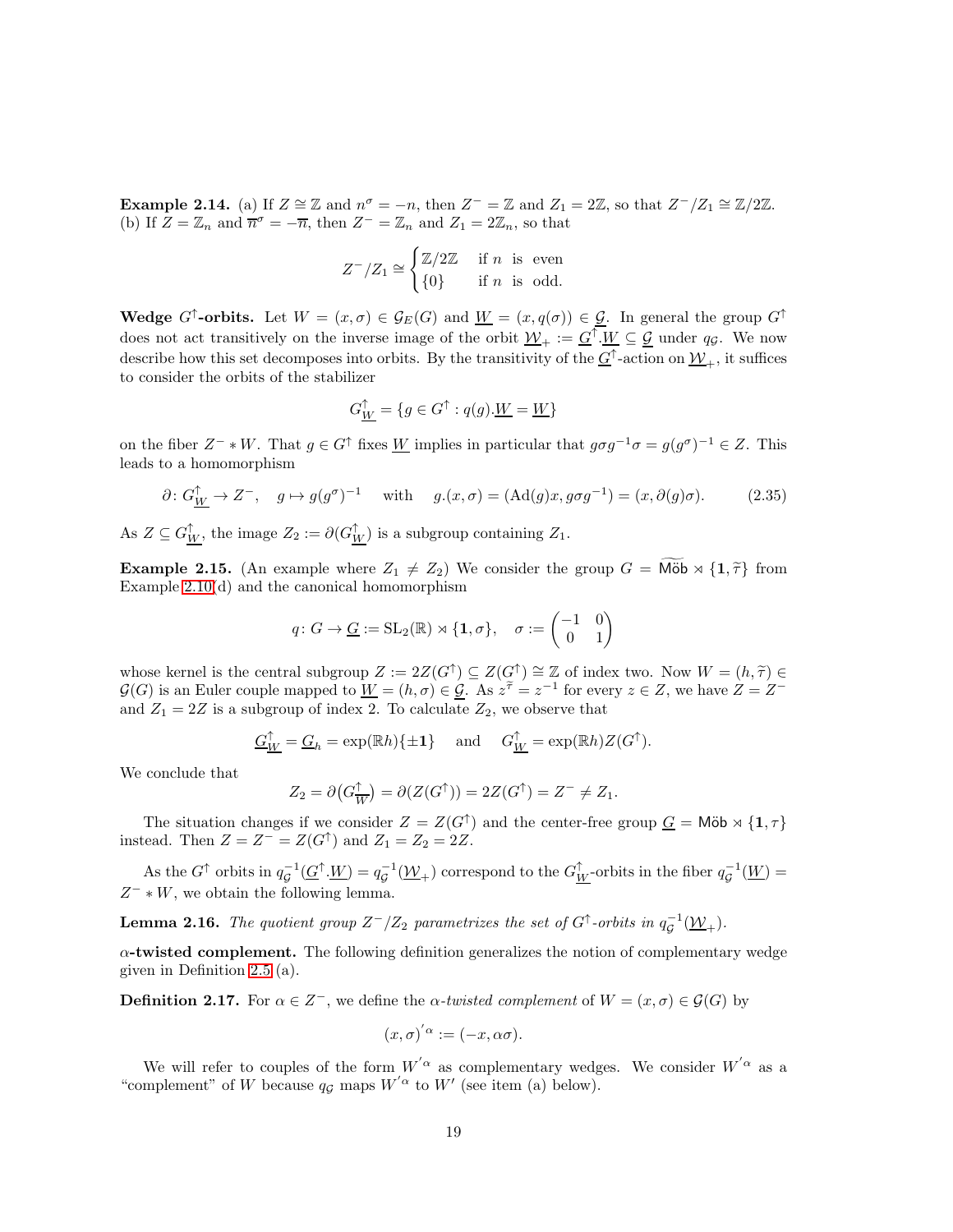<span id="page-19-2"></span>**Lemma 2.18.** For each  $\alpha \in \mathbb{Z}^-$ , the  $\alpha$ -twisted complementation  $W \mapsto W^{'\alpha}$  satisfies:

- (a) For  $\alpha \in \mathbb{Z}^-$ ,  $W^{'\alpha}$  is mapped by  $q_{\mathcal{G}}$  onto the complement  $W' = (-x, q(\sigma))$  of  $\underline{W} = (x, q(\sigma))$ .
- (b) The  $\alpha$ -twisted complementation is not involutive if  $\alpha^2 \neq e$ .
- (c) The map ' $\alpha$ :  $\mathcal{G}(G) \to \mathcal{G}(G), (x, \sigma) \mapsto (-x, \alpha\sigma)$  is  $G^{\uparrow}$ -equivariant.
- (d) In terms of the action [\(2.32\)](#page-17-3) of  $Z^-$  on  $\mathcal{G}(G)$ , we have

$$
W^{'\alpha} = \alpha * W' \quad \text{for} \quad W \in \mathcal{G}(G), \alpha \in Z^-.
$$
 (2.36)

(e) The prescription

<span id="page-19-0"></span>
$$
g *_{\alpha} (x, \sigma) := \begin{cases} g.(x, \sigma) & \text{for } g \in G^{\uparrow} \\ g.( \alpha^{-1} * (x, \sigma)) = \alpha * (g.(x, \sigma)) & \text{for } g \in G^{\downarrow}. \end{cases}
$$
(2.37)

defines an action of G on  $\mathcal{G}(G)$ . This action satisfies

<span id="page-19-1"></span>
$$
W^{'\alpha} = \sigma *_{\alpha} W \quad \text{for} \quad W = (x, \sigma) \in \mathcal{G}(G), \alpha \in Z^{-}.
$$
 (2.38)

If  $W^{'\alpha} \in G^{\uparrow}.W$ , then  $\mathcal{W}_+ = G^{\uparrow}.W$  is invariant under the full group G with respect to the α-twisted action.

(f) There exists an  $\alpha \in Z^-$  with  $W^{'\alpha} \in \mathcal{W}_+$  if and only if  $\underline{W}' := (-x, q(\sigma)) \in G^{\uparrow} \cdot \underline{W}$ . If this is the case, then  $W^{'\beta} \in \mathcal{W}_+$  for  $\beta \in \mathbb{Z}^-$  if and only if  $\beta^{-1}\alpha \in \mathbb{Z}_2$ . In this case, the twisted actions of  $g \in G^{\downarrow}$  are related by  $g *_{\beta} = (\beta \alpha^{-1}) * g *_{\alpha}$ .

Proof. (a) and (b) are easy to see.

(c) follows from  $\alpha \in Z(G^{\uparrow})$  and the  $G^{\uparrow}$ -equivariance of the complementation map.

(d) is immediate from the definition of  $\alpha * W$ .

(e) That the prescription defines an action follows easily from the fact that  $g_1*_\alpha(g_2*_\alpha W) = (g_1g_2)$ . for  $g_1, g_2 \in G^{\downarrow}$  (cf. [\(2.33\)](#page-17-4))). The relation [\(2.38\)](#page-19-1) follows from  $\sigma.W = \sigma(x, \sigma) = (-x, \sigma)$ . For the last statement, we note that by [\(2.38\)](#page-19-1), the relation  $W'{}^{\alpha} \in \mathcal{W}_+$  implies

$$
G*_{\alpha} \mathcal{W}_+ = \mathcal{W}_+ \cup \sigma *_{\alpha} \mathcal{W}_+ = \mathcal{W}_+ \cup G^\uparrow . W^{' \alpha} = \mathcal{W}_+ \cup G^\uparrow \mathcal{W}_+ = \mathcal{W}_+.
$$

(f) As  $q_{\mathcal{G}}(\mathcal{W}_+) = \underline{\mathcal{W}}_+ = G^{\uparrow} \cdot \underline{W}$  and  $q_{\mathcal{G}}(W^{'\alpha}) = \underline{W}'$ , the inclusion  $W^{'\alpha} \in \mathcal{W}_+$  implies that  $\underline{W}' \in \underline{\mathcal{W}}_+$ . If, conversely,  $W' \in W_+$ , then there exists a  $g \in G^{\uparrow}$  with

$$
(-x, q(\sigma)) = g.(x, q(\sigma)) = (\mathrm{Ad}(g)x, q(g\sigma g^{-1})),
$$

so that  $\alpha := g \sigma g^{-1} \sigma \in \ker(q) = Z$  satisfies

$$
\mathcal{W}_{+} \ni g.W = g.(x, \sigma) = (-x, g\sigma g^{-1}) = (-x, \alpha\sigma) = \alpha * W' = W^{'\alpha}.
$$

Now suppose that  $W^{'\alpha} = \alpha * W' \in \mathcal{W}_+$ . Then  $W^{'\beta} = \beta * W' \in \mathcal{W}_+$  is equivalent to  $\beta \alpha^{-1} * W^{'\alpha} =$  $W'^{\beta} \in W_+$ , and this is equivalent to  $\beta^{-1}\alpha * W_+ = W_+$ . Next we observe that the relation  $\beta\alpha^{-1} * W \in \mathcal{W}_+$  is equivalent to the existence of some  $g \in G^{\uparrow}_W$  with  $g.W = (x, \beta^{-1}\alpha\sigma)$ , which means that  $\beta \alpha^{-1} \in Z_2 = \partial (G_{\underline{W}}^{\uparrow}).$  $\Box$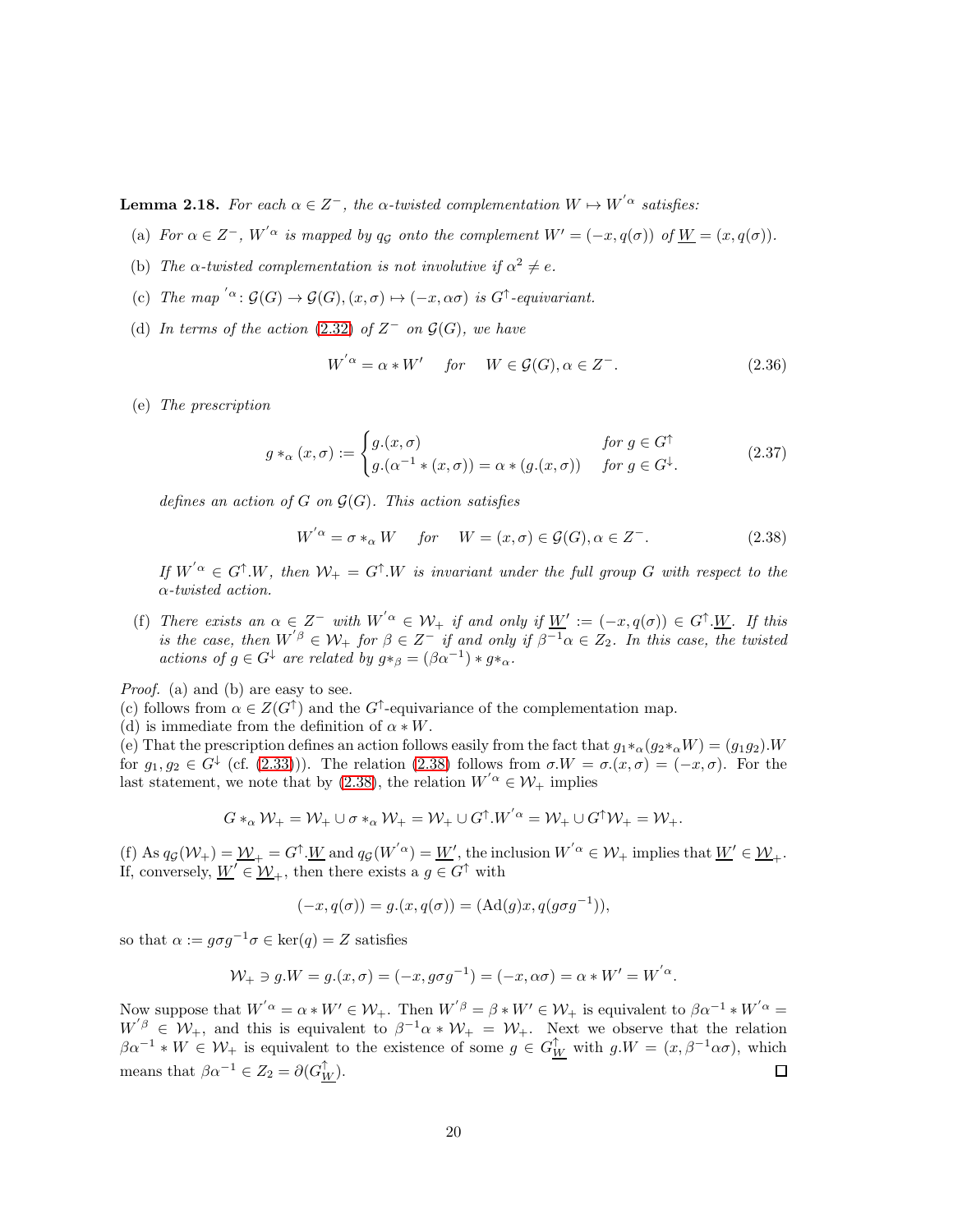**Example 2.19.** We show that for  $G = M\ddot{\theta} \times \{1, \tilde{\tau}\}\$ as in Example [2.10\(](#page-10-1)d), we have to use twisted complements to obtain a  $G^{\uparrow}$ -orbit in  $\mathcal{G}_{E}(G)$  invariant under complementation. We have already seen that  $\mathcal{G}_E(\widetilde{\text{M\"ob}})$  contains two  $G^{\uparrow}$ -orbits, represented by the couples  $W_0 = (h, \widetilde{\tau})$  and  $W_1 = (h, \widetilde{\tau}_1)$ . The complement  $W'_0 = (-h, \tilde{\tau})$  satisfies

$$
\widetilde{\rho}(\pi)W_0' = (h, \widetilde{\rho}(\pi)\widetilde{\tau}\widetilde{\rho}(-\pi)) = (h, \widetilde{\rho}(2\pi)\widetilde{\tau}) = (h, \widetilde{\tau}_1) = W_1,
$$

so that complementation exchanges the two  $G^{\uparrow}$ -orbits in  $\mathcal{G}_E(\widetilde{\text{M\"ob}})$ . On the other hand, for the action  $*_\alpha$  defined in [\(2.37\)](#page-19-0), the full group G preserves both  $G^\uparrow$ -orbits.

Since  $\text{Ad}(\rho(-\pi))h = -h$ , the element  $g := \tilde{\rho}(-\pi)$  can be used to define a suitable  $\alpha$ -twisted conjugation as follows. We note that

$$
\alpha := g(g^{\widetilde{\tau}})^{-1} = \widetilde{\rho}(-\pi)\widetilde{\rho}(-\pi) = \widetilde{\rho}(-2\pi)
$$

is a generator of  $Z := Z(\widetilde{\text{M\"ob}}) = Z^-$ . We now have

$$
W_0^{'\alpha} = (-h, \alpha \tilde{\tau}) = \tilde{\rho}(-\pi). (h, \tilde{\tau}) = \tilde{\rho}(-\pi). W_0 \in G^{\uparrow}. W_0.
$$

Thus  $\mathcal{G}_E(\widetilde{\text{M\"ob}}_2)$  consists of two  $G^{\uparrow}$ -orbits, none of which is invariant under complementation, but both are invariant under  $\alpha$ -complementation. An analogous computation leads to the same picture for even coverings of Möb, in particular for the fermionic case.

# <span id="page-20-0"></span>3 Euler elements and 3-graded Lie algebras

In this section we exhibit a general relation between two notions that are a priori unrelated: complementary and orthogonal wedges. For the sake of simplicity we consider in this introductory part the case of the Poincaré group  $G = \mathcal{P}_+$  on  $\mathbb{R}^{1+2}$  (cf. Example [2.10\)](#page-10-1). We have seen that if  $W = (k_W, j_W)$ is a wedge of the group G, then  $W' = (-k_W, j_W)$  is the opposite wedge. The  $\pi$ -spatial rotation  $\rho(\pi)$  takes W onto W' and vice versa. Thus there exists a group element  $g \in G^{\uparrow} = \mathcal{P}_{+}^{\uparrow}$  such that  $\text{Ad}(g)k_W = -k_W$ , and in this sense  $k_W$  is symmetric. This ensures a symmetry between a wedge and its opposite wedge, which corresponds to its causal complement in Minkowski spacetime.

Typical pairs of orthogonal wedges are the coordinate wedges

$$
W_i = \{(t, x) \in \mathbb{R}^{1+2} : |t| < x_i\} \equiv (k_i, j_i) \in \mathcal{G}_E(G) \quad \text{for} \quad i = 1, 2. \tag{3.1}
$$

The importance of this couple of wedges comes by the clear geometric relation: the wedge reflection of  $W_1$  acts on the orthogonal wedge as

$$
j_1.W_2 = W_2
$$
 resp.  $Ad(j_1)(k_2) = -k_2$ .

In [\[GL95\]](#page-46-2) the authors study the orthogonality relation in order to extend the unitary covariance representation of the Poincaré group  $\mathcal{P}_+^{\uparrow}$  to an (anti-)unitary representation of the graded group  $P_+$  and establish the Spin–Statistics Theorem. In this extension process, orthogonal Euler wedges play a crucial role. This point will be discussed from our abstract perspective in Section [4.4](#page-41-0) below.

In this section we will see how, in our setting, the existence of a symmetric Euler element in the Lie algebra ensures the existence of an orthogonal pair. For symmetric Euler elements, the orthogonality relation for Euler elements is symmetric, and orthogonal pairs of Euler elements generate a subalgebra isomorphic to  $\mathfrak{sl}_2(\mathbb{R})$  in g.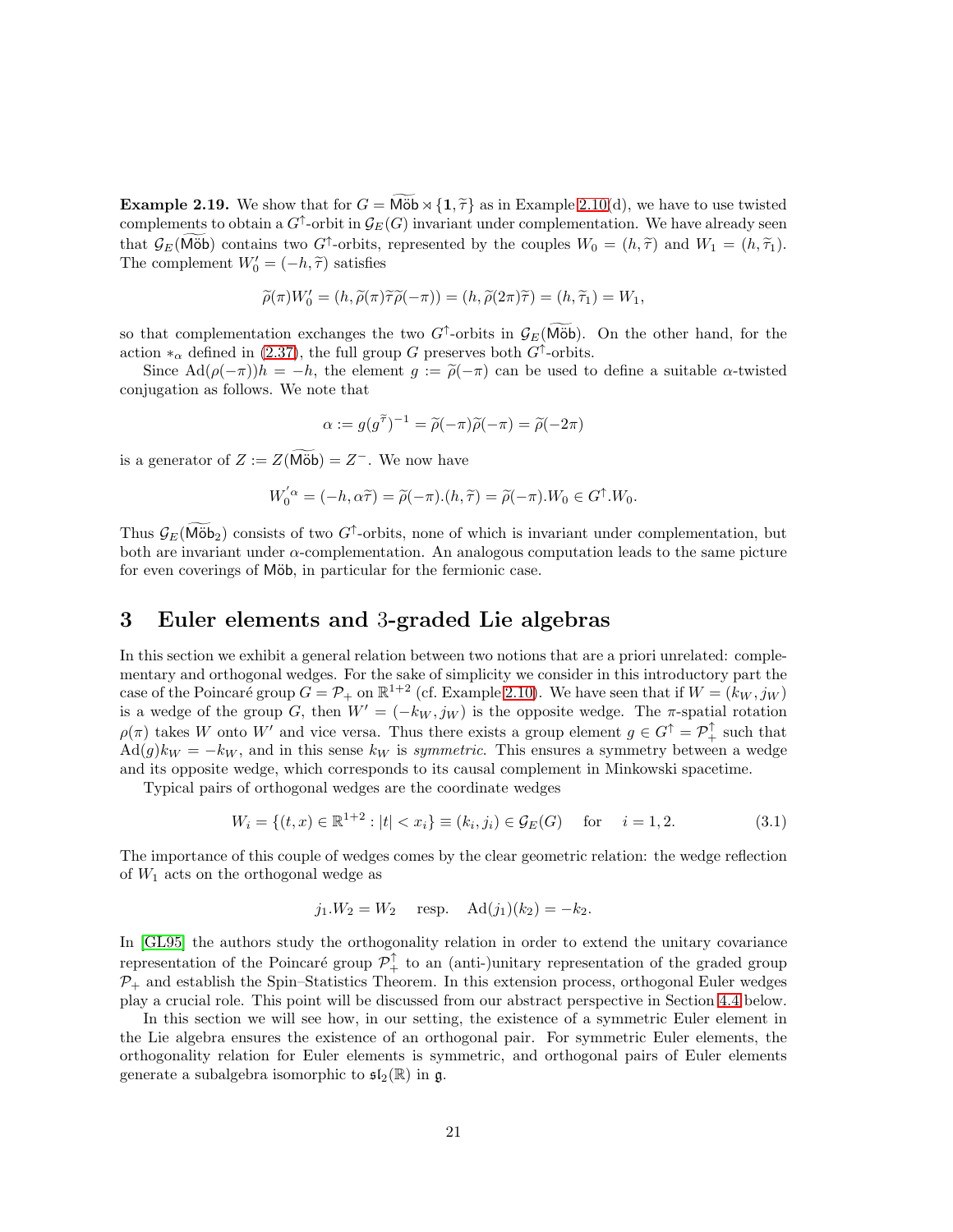#### <span id="page-21-0"></span>3.1 Preliminaries on Lie algebras and algebraic groups

In this subsection we collect some basic facts on finite dimensional real Lie algebras and on real algebraic groups (see [\[HN12\]](#page-46-13) for Lie algebras and [\[Ho81\]](#page-47-7) for algebraic groups).

A Lie algebra g is called *simple* if g and  $\{0\}$  are the only ideals of g. It is called *semisimple* if it is a direct sum of simple ideals  $\mathfrak{g} = \mathfrak{g}_1 \oplus \cdots \oplus \mathfrak{g}_n$ . On the other side of the spectrum, we have solvable Lie algebras. These are the ones for which the derived series defined by  $D^0(\mathfrak{g}) := \mathfrak{g}$  and  $D^{n+1}(\mathfrak{g}) := [D^n(\mathfrak{g}), D^n(\mathfrak{g})]$  satisfies  $D^N(\mathfrak{g}) = \{0\}$  for some  $N \in \mathbb{N}$ . Here

$$
[\mathfrak{g}, \mathfrak{g}] = \text{span}\{[x, y] \colon x, y \in \mathfrak{g}\}
$$

is the commutator algebra of g.

The fundamental theorem on the Levi decomposition asserts that, if r is the maximal solvable ideal of g, then there exists a semisimple subalgebra s (a Levi complement), such that

 $\mathfrak{g} \cong \mathfrak{r} \rtimes \mathfrak{s}$ 

is a semidirect sum, i.e., a vector space direct sum of the ideal  $\mathfrak{r}$  and the subalgebra  $\mathfrak{s}$ .

A key feature in the structure theory of semisimple real Lie algebras is the concept of a compactly embedded subalgebra. A subalgebra  $\mathfrak{k} \subseteq \mathfrak{g}$  is said to be *compactly embedded* if the subgroup  $\text{Inn}_{\mathfrak{g}}(\mathfrak{k}) = \langle e^{ad \mathfrak{k}} \rangle \subseteq \text{Aut}(\mathfrak{g})$  has compact closure. We write  $\text{Inn}(\mathfrak{g}) := \text{Inn}_{\mathfrak{g}}(\mathfrak{g})$  for the subgroup of inner automorphisms of g.

An element  $x \in \mathfrak{g}$  is called

- *elliptic*, if ad x is semisimple with purely imaginary eigenvalues, which is equivalent to the one-dimensional Lie subalgebra  $\mathbb{R}x$  being compactly embedded.
- hyperbolic, if ad x is diagonalizable.
- *nilpotent*, if ad x is nilpotent, i.e.,  $(\text{ad } x)^n = 0$  for some  $n \in \mathbb{N}$ .

The Cartan–Killing form

$$
\kappa: \mathfrak{g} \times \mathfrak{g} \to \mathbb{R}, \quad \kappa(x, y) := \text{tr}(\text{ad } x \text{ ad } y)
$$

is a symmetric bilinear form on  $\mathfrak g$  invariant under the automorphism group Aut $(\mathfrak g)$ . Recall that a finite dimensional real Lie algebra is semisimple if and only if  $\kappa$  is non-degenerate (Cartan's criterion). Note that  $\kappa(x, x) = \text{tr}((\text{ad }x)^2) \ge 0$  if x is hyperbolic and  $\kappa(x, x) \le 0$  if x is elliptic.

In the proof of Proposition [3.2](#page-22-1) below we shall use some results from the theory of linear algebraic groups. We now recall the basic concepts. If  $V$  is a finite dimensional real vector space, then  $GL(V)$  denotes the group of linear automorphisms of V. Any polynomial function on the linear space End(V) defines a function on the group  $GL(V)$  and we call a subgroup  $G \subseteq GL(V)$  algebraic if it is the zero set of a family of polynomial functions  $p_j$ : End $(V) \to \mathbb{R}$ . An algebraic group G is said to be

- reductive, if each G-invariant subspace  $V_1 \subseteq V$  has a G-invariant linear complement  $V_2$ .
- *unipotent*, if there exists a flag of linear subspaces

 $F_0 = \{0\} \subseteq F_1 \subseteq \cdots \subseteq F_n = V$ 

such that  $(g-1)F_j \subseteq F_{j-1}$  for  $j = 1, ..., n$  and  $g \in G$ .

In this context one has a decomposition theorem (the Levi decomposition), asserting that every algebraic subgroup  $G \subseteq GL(V)$  is a semidirect product  $G \cong U \rtimes L$ , where U is unipotent and L is reductive. Moreover, for every reductive subgroup  $L_1 \subseteq G$  there exists an element  $g \in G$  with  $gL_1g^{-1} \subseteq L$  ([\[Ho81,](#page-47-7) Thm. VIII.4.3]).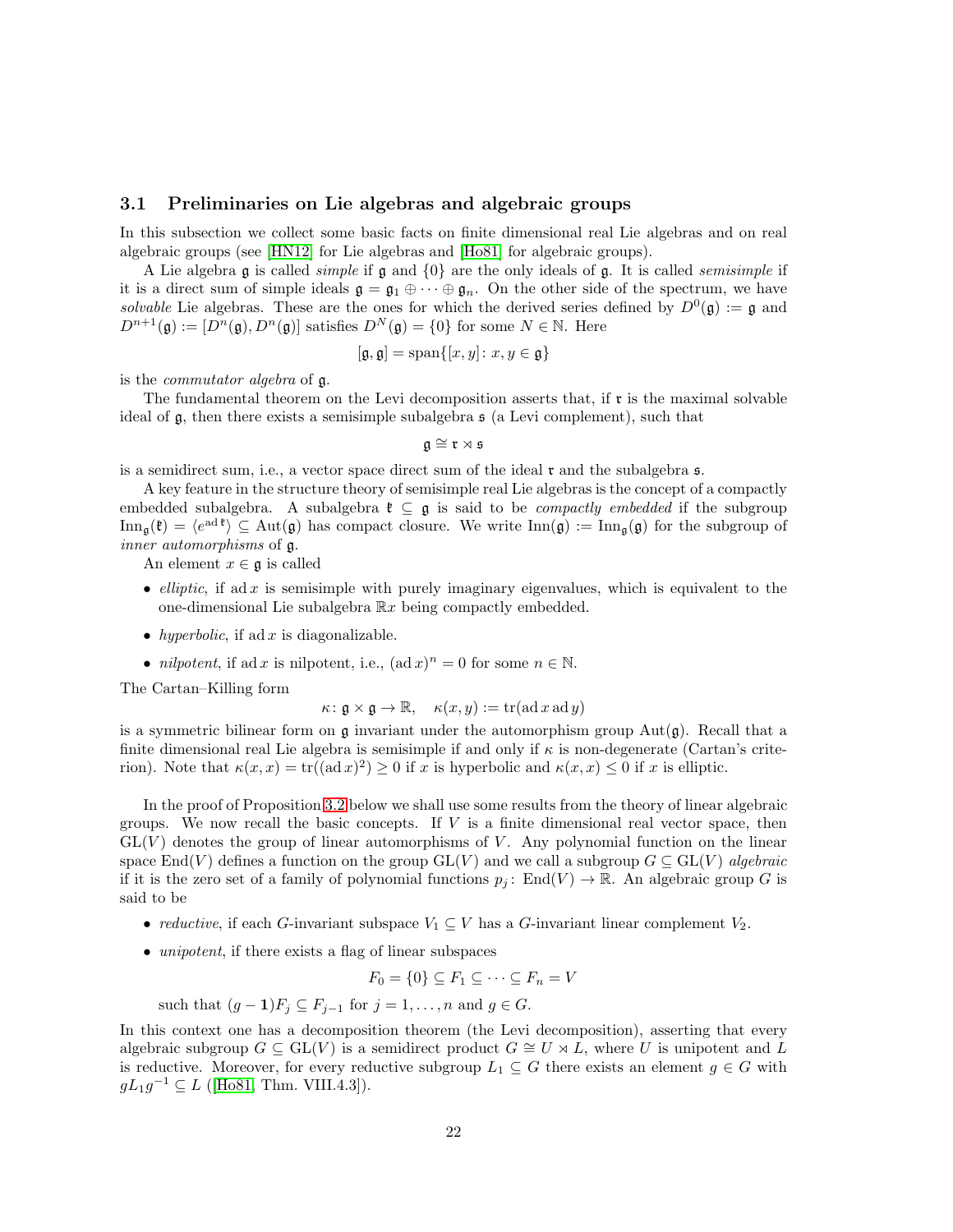#### <span id="page-22-0"></span>3.2 Symmetric and orthogonal Euler elements

**Definition 3.1.** A pair  $(h, x)$  of Euler elements is called *orthogonal* if  $\sigma_h(x) = -x$  (cf. Definition [2.4\)](#page-7-4).

<span id="page-22-1"></span>Proposition 3.2. The following assertions hold:

- (i) An Euler element  $h \in \mathfrak{g}$  is symmetric, i.e.,  $-h \in \mathcal{O}_h$ , if and only if h is contained in a Levi complement s and h is a symmetric Euler element in s.
- (ii) If  $\mathfrak{g} = \mathfrak{r} \rtimes \mathfrak{s}$  is a Levi decomposition.
	- (a) If  $h \in \mathfrak{g}$  is a symmetric Euler element, then  $\mathcal{O}_h = \text{Inn}(\mathfrak{g})(\mathcal{O}_h \cap \mathfrak{s}) = \mathcal{O}_{q(h)}$ , where  $q \colon \mathfrak{g} \to \mathfrak{s}$ is the projection map.
	- (b) Two symmetric Euler elements are conjugate under  $\text{Inn}(\mathfrak{g})$  if and only if their images in s are conjugate under Inn(s).

*Proof.* (i) As  $\mathcal{O}_h \subseteq h + [\mathfrak{g}, \mathfrak{g}]$  follows from the invariance of the affine subspace  $h + [\mathfrak{g}, \mathfrak{g}]$  under Inn(g), the relation  $-h \in \mathcal{O}_h$  implies  $h \in [\mathfrak{g}, \mathfrak{g}]$ . Let  $\mathfrak{g} = \mathfrak{r} \rtimes \mathfrak{s}$  be a Levi decomposition of  $\mathfrak{g}$ . As  $s = [s, s]$ , the commutator algebra is adapted to this decomposition:

$$
[\mathfrak{g},\mathfrak{g}]=[\mathfrak{r}+\mathfrak{s},\mathfrak{r}+\mathfrak{s}]=[\mathfrak{g},\mathfrak{r}]+\mathfrak{s}\cong [\mathfrak{g},\mathfrak{r}]\rtimes \mathfrak{s}.
$$

Now h is an Euler element in the ideal  $[\mathfrak{g}, \mathfrak{g}] = [\mathfrak{g}, \mathfrak{r}] \rtimes \mathfrak{s}$ . This is the Lie algebra of an algebraic group for which  $[q, r]$  is the Lie algebra of the unipotent radical and  $\epsilon$  the Lie algebra of a reductive complement([\[Ho81,](#page-47-7) Thm. VIII.3.3]). As the algebraic group generated by  $\exp(\mathbb{R} \text{ ad } h)$  is reductive, theconjugacy of Levi decompositions ([\[Ho81,](#page-47-7) Thm. VIII.4.3]) implies that ad h is contained in some Levi complement ad s of ad $([\mathfrak{g}, \mathfrak{g}]) = [\text{ad } \mathfrak{g}, \text{ad } \mathfrak{g}]$ . Replacing h by another element in  $\mathcal{O}_h$ , we may thus assume that  $h \in \mathfrak{z}(\mathfrak{g}) + \mathfrak{s}$  for some Levi complement  $\mathfrak{s}$  of  $\mathfrak{g}$ . Then  $\mathfrak{r}$  and  $\mathfrak{s}$  are ad h-invariant, so that the ad h-eigenspaces of the restrictions satisfy

$$
\mathfrak{r} = \mathfrak{r}_1(h) + \mathfrak{r}_0(h) + \mathfrak{r}_{-1}(h)
$$
 and  $\mathfrak{s} = \mathfrak{s}_1(h) + \mathfrak{s}_0(h) + \mathfrak{s}_{-1}(h)$ ,

and define 3-gradings of  $\mathfrak r$  and  $\mathfrak s$ . Further  $\mathfrak g_{\pm1}(h) \subseteq [h, \mathfrak g] \subseteq [\mathfrak g, \mathfrak g]$  and  $\mathfrak s = [\mathfrak s, \mathfrak s] \subseteq [\mathfrak g, \mathfrak g]$  imply that  $\mathfrak{g} = \mathfrak{r}_0(h) + [\mathfrak{g}, \mathfrak{g}]$ . As  $[\mathfrak{g}, \mathfrak{g}]$  is an ideal and  $\mathfrak{r}_0(h)$  a subalgebra of  $\mathfrak{g}$ , the subgroup  $\text{Inn}_{\mathfrak{g}}([\mathfrak{g}, \mathfrak{g}])$  of  $\text{Inn}(\mathfrak{g})$  is normal, and  $\text{Inn}(\mathfrak{g}) = \text{Inn}_{\mathfrak{g}}([\mathfrak{g}, \mathfrak{g}]) \text{Inn}(\mathfrak{r}_0(h))$ . As  $\text{Inn}(\mathfrak{r}_0(h))$  fixes h, this in turn shows that  $\mathcal{O}_h = \text{Inn}_{\mathfrak{g}}([\mathfrak{g},\mathfrak{g}])h = \text{Inn}_{\mathfrak{g}}([\mathfrak{g},\mathfrak{r}])\text{Inn}_{\mathfrak{g}}(\mathfrak{s})h$ . Writing  $h = h_z + h_s$  with  $h_z \in \mathfrak{z}(\mathfrak{g})$  and  $h_s \in \mathcal{E}(\mathfrak{s})$ , we thus find  $x \in [\mathfrak{g}, \mathfrak{r}]$  and  $s \in \text{Inn}_{\mathfrak{g}}(\mathfrak{s})$  such that <sup>[8](#page-22-2)</sup>

$$
-h_z - h_s = -h = e^{\operatorname{ad}x} s.h = h_z + e^{\operatorname{ad}x} s.h_s.
$$

Applying the Lie algebra homomorphism q to both sides, we derive from  $q(h_z) = 0$  and  $q \circ e^{ad x} = q$ that  $-h_s = s.h_s$ , and therefore

$$
e^{\operatorname{ad}x}h_s = h_s + 2h_z.
$$

We conclude that the unipotent linear map  $e^{ad x}$  preserves the linear subspace  $\mathbb{R}h_s + \mathbb{R}h_z$ , and this implies that  $ad x = log(e^{ad x})$  also has this property. We thus arrive at

$$
[h,x]=[h_s,x]\subseteq \mathbb{R}h_s+\mathbb{R}h_z\subseteq \mathfrak{g}_0(h),
$$

<span id="page-22-2"></span><sup>&</sup>lt;sup>8</sup>Here we use that the Lie algebra  $[g, r]$  is nilpotent, so that the exponential function of the corresponding group  $\text{Inn}_{\mathfrak{g}}([\mathfrak{g},\mathfrak{r}])$  is surjective, see [\[HN12\]](#page-46-13).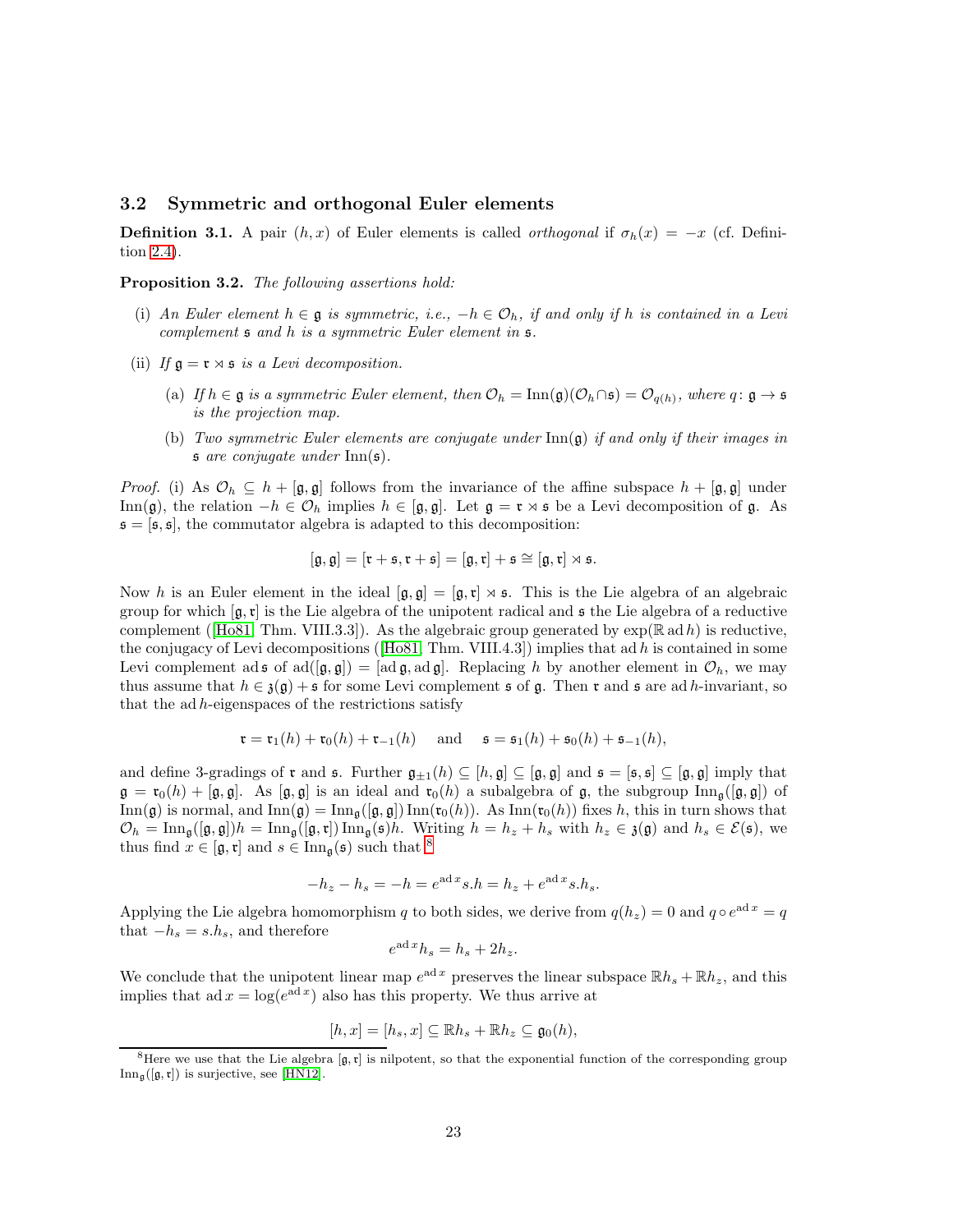so that we must have  $x \in \mathfrak{g}_0(h) = \mathfrak{g}_0(h_s)$ , which in turn leads to  $0 = e^{\mathrm{ad}x}h_s - h_s = 2h_z$ , i.e.,  $h = h_s \in \mathfrak{s}.$ 

To prove the second assertion of (i), we observe that the homomorphism  $q: \mathfrak{g} \to \mathfrak{s} \cong \mathfrak{g}/\mathfrak{r}$  satisfies

$$
q(\mathcal{O}_x) = \mathcal{O}_{q(x)}^{\mathfrak{s}} \quad \text{for} \quad x \in \mathfrak{g}.\tag{3.2}
$$

Hence  $q(\mathcal{E}_{sym}(\mathfrak{g})) \subseteq \mathcal{E}_{sym}(\mathfrak{s})$ . If, conversely,  $h \in \mathcal{E}_{sym}(\mathfrak{s})$ , then we clearly have  $-h \in \text{Inn}_{\mathfrak{g}}(\mathfrak{s})$   $h \subseteq$ Inn( $\mathfrak{g})h$ , so that  $h \in \mathcal{E}_{sym}(\mathfrak{g})$ .

(ii)(a) As  $\mathcal{O}_h$  intersects  $\mathfrak s$  by (i),  $q(\mathcal{O}_h) \cap \mathcal{O}_h \neq \emptyset$ , and since Inn( $\mathfrak s$ ) acts transitively on  $q(\mathcal{O}_h)$  by [\(3.2\)](#page-23-0), we obtain  $q(\mathcal{O}_h) \subseteq \mathcal{O}_h$  and thus  $q(\mathcal{O}_h) = \mathcal{O}_h \cap \mathfrak{s}$ . This further leads to

$$
\mathcal{O}_h = \text{Inn}(\mathfrak{g})(\mathcal{O}_h \cap \mathfrak{s}) = \text{Inn}(\mathfrak{g})q(\mathcal{O}_h) = \text{Inn}(\mathfrak{g})\mathcal{O}_{q(h)}^{\mathfrak{s}} = \mathcal{O}_{q(h)}.
$$

(ii)(b) follows immediately from (a).

Proposition [3.2](#page-22-1) reduces the description of symmetric Euler elements up to conjugation by inner automorphisms to the case of simple Lie algebras.

Remark 3.3. Suppose that g is a finite dimensional Lie algebra containing a pointed generating invariant cone C. If  $\mathfrak g$  is not reductive, then  $C \cap \mathfrak{z}(\mathfrak g) \neq \{0\}$  ([\[Ne99,](#page-47-8) Thm. VII.3.10]). If  $\tau = \sigma_h$  is an involution defined by a symmetric Euler element  $h$ , then  $\tau$  fixes every central element, so that we cannot have  $\tau(C) = -C$  if g is not reductive.

**Examples 3.4.** (a) If s is a semisimple Lie algebra and  $h \in \mathfrak{s}$  an Euler element, then it also is an Euler element in the semidirect sum  $T\mathfrak{s} := |\mathfrak{s}| \rtimes \mathfrak{s}$ , where  $|\mathfrak{s}|$  is the linear subspace underlying  $\mathfrak{s}$ , endowed with the s-module structure defined by the adjoint representation.

(b) In the simple Lie algebra  $\mathfrak{g} := \mathfrak{sl}_n(\mathbb{R})$ , we write  $n \times n$ -matrices as block  $2 \times 2$ -matrices according to the partition  $n = k + (n - k)$ . Then

$$
h_k := \frac{1}{n} \begin{pmatrix} (n-k)\mathbf{1}_k & 0\\ 0 & -k\mathbf{1}_{n-k} \end{pmatrix}
$$

is diagonalizable with the two eigenvalue  $\frac{n-k}{n} = 1 - \frac{k}{n}$  and  $-\frac{k}{n}$ . Therefore  $h_k$  is an Euler element whose 3-grading is given by

$$
\mathfrak{g}_0(h) = \left\{ \begin{pmatrix} a & 0 \\ 0 & d \end{pmatrix} : a \in \mathfrak{gl}_k(\mathbb{R}), d \in \mathfrak{gl}_{n-k}(\mathbb{R}), \text{tr}(a) + \text{tr}(d) = 0 \right\},\
$$

$$
\mathfrak{g}_1(h) = \begin{pmatrix} 0 & M_{k,n-k}(\mathbb{R}) \\ 0 & 0 \end{pmatrix}, \quad \mathfrak{g}_{-1}(h) \cong \begin{pmatrix} 0 & 0 \\ M_{n-k,k}(\mathbb{R}) & 0 \end{pmatrix}.
$$

<span id="page-23-1"></span>**Example 3.5.** For  $g = \mathfrak{sl}_2(\mathbb{R})$ , the Euler element

$$
h := \frac{1}{2} \begin{pmatrix} 1 & 0 \\ 0 & -1 \end{pmatrix} \quad \text{satisfies} \quad \sigma_h \begin{pmatrix} a & b \\ c & d \end{pmatrix} = \begin{pmatrix} a & -b \\ -c & d \end{pmatrix}.
$$

Any element in Fix $(-\sigma_h)$  is of the form  $x =$  $\begin{pmatrix} 0 & b \end{pmatrix}$  $c \quad 0$  $\overline{\phantom{0}}$ , and it is an Euler element if and only if  $bc = -\det(x) = \frac{1}{4}$ . If  $g \in SL_2(\mathbb{R})$  commutes with h, then it is diagonal, i.e.,  $g = \begin{pmatrix} a & 0 \\ 0 & a \end{pmatrix}$ 0  $a^{-1}$  $\overline{ }$ , and thus  $\sqrt{ }$  $\overline{\phantom{0}}$  $\sqrt{ }$ 2 <sup>1</sup>

$$
\mathrm{Ad}(g)\begin{pmatrix} 0 & b \\ c & 0 \end{pmatrix} = \begin{pmatrix} 0 & a^2b \\ a^{-2}c & 0 \end{pmatrix}.
$$

<span id="page-23-0"></span> $\Box$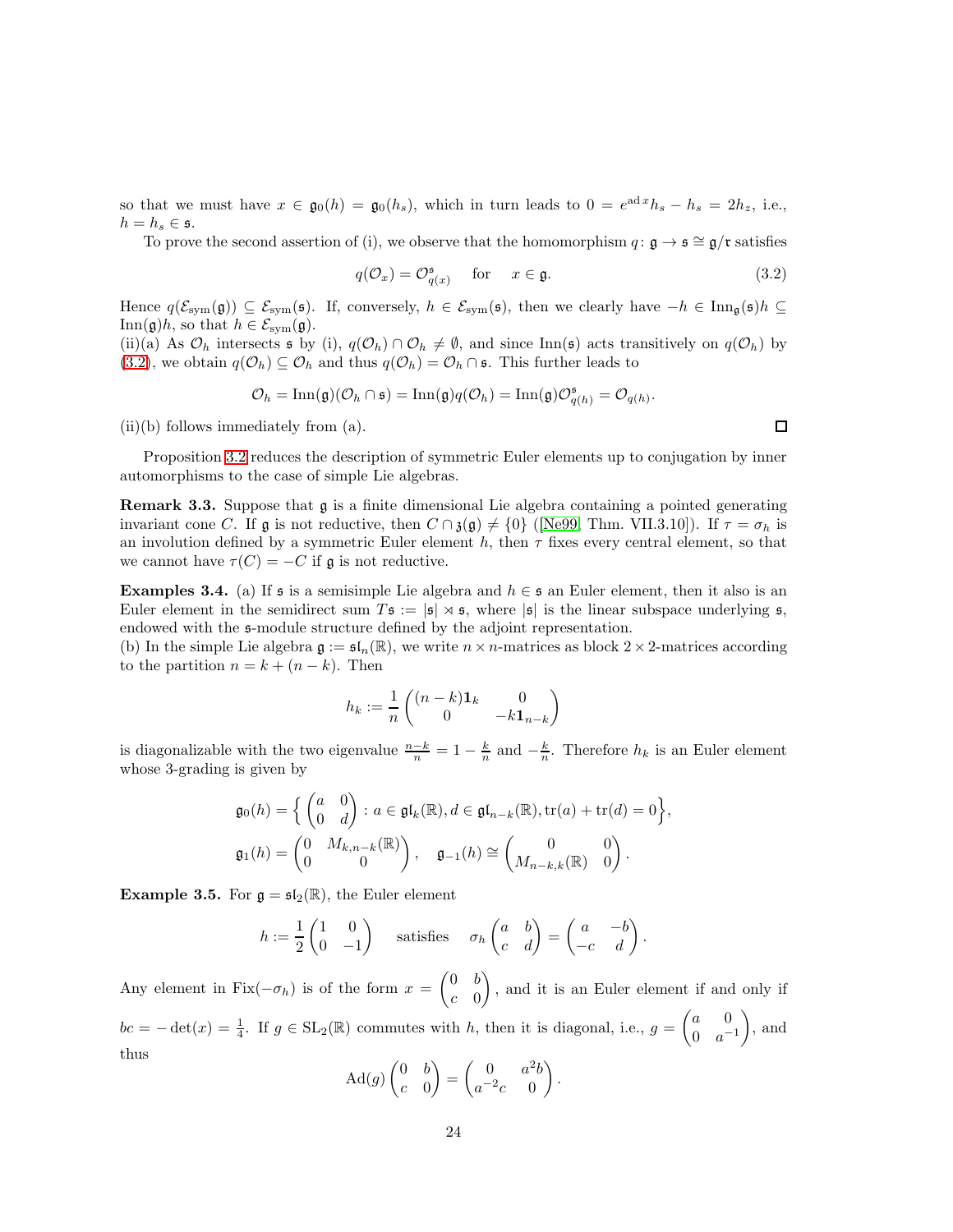We thus obtain two representatives

$$
x_{\pm}=\pm\frac{1}{2}\begin{pmatrix}0&1\\1&0\end{pmatrix}
$$

of conjugacy classes of orthogonal pairs  $(h, x)$  of Euler elements for  $\mathfrak{sl}_2(\mathbb{R})$ . The involution corresponding to  $x_{\pm}$  is given by

$$
\sigma_{x\pm} \begin{pmatrix} a & b \\ c & d \end{pmatrix} = e^{\pi i x \pm} \begin{pmatrix} a & b \\ c & d \end{pmatrix} e^{-\pi i x \pm} = \begin{pmatrix} 0 & i \\ i & 0 \end{pmatrix} \begin{pmatrix} a & b \\ c & d \end{pmatrix} \begin{pmatrix} 0 & -i \\ -i & 0 \end{pmatrix} = \begin{pmatrix} d & c \\ b & a \end{pmatrix},
$$

which shows in particular that

$$
\sigma_{x_{\pm}}(h) = -h. \tag{3.3}
$$

As a consequence of the preceding discussion, we see that the orthogonality relation on  $\mathcal{E}(\mathfrak{sl}_2(\mathbb{R}))$ is symmetric:

<span id="page-24-0"></span>**Lemma 3.6.** If  $(x, y)$  is an orthogonal pair of Euler elements in  $\mathfrak{sl}_2(\mathbb{R})$ , then  $\sigma_y(x) = -x$ , so that  $(y, x)$  is also symmetric.

**Example 3.7.** For  $\mathfrak{g} = \mathfrak{gl}_2(\mathbb{R})$ , the Euler element

$$
h := \begin{pmatrix} 1 & 0 \\ 0 & 0 \end{pmatrix} \quad \text{satisfies} \quad \sigma_h \begin{pmatrix} a & b \\ c & d \end{pmatrix} = \begin{pmatrix} -1 & 0 \\ 0 & 1 \end{pmatrix} \begin{pmatrix} a & b \\ c & d \end{pmatrix} \begin{pmatrix} -1 & 0 \\ 0 & 1 \end{pmatrix} = \begin{pmatrix} a & -b \\ -c & d \end{pmatrix},
$$

and we see, as for  $\mathfrak{sl}_2(\mathbb{R})$ , that the orthogonal Euler elements are given by

$$
x_{\pm} = \pm \frac{1}{2} \begin{pmatrix} 0 & 1 \\ 1 & 0 \end{pmatrix} \quad \text{with} \quad \sigma_{x_{\pm}} \begin{pmatrix} a & b \\ c & d \end{pmatrix} = \begin{pmatrix} d & c \\ b & a \end{pmatrix}.
$$

This shows that

$$
\sigma_{x_{\pm}}(h) \neq -h. \tag{3.4}
$$

Therefore  $\mathfrak{gl}_2(\mathbb{R})$  contains a pair  $(h, x)$  of orthogonal Euler elements for which  $\sigma_x(h) \neq -h$ . From  $h \notin [\mathfrak{g}, \mathfrak{g}]$  it immediately follows that h is not symmetric. We shall see in Theorem [3.13](#page-30-0) below that this pathology of the orthogonality relation on the set of Euler elements does not occur for symmetric Euler elements.

**Example 3.8.** For  $\mathfrak{g} = \mathfrak{sl}_3(\mathbb{R})$ , the Euler element

$$
h_1 := \frac{1}{3} \begin{pmatrix} 2 & 0 & 0 \\ 0 & -1 & 0 \\ 0 & 0 & -1 \end{pmatrix} \text{ satisfies } \sigma_{h_1} \begin{pmatrix} a & b \\ c & d \end{pmatrix} = \begin{pmatrix} a & -b \\ -c & d \end{pmatrix},
$$

where we write matrices as  $2 \times 2$ -block matrices according to the partition  $3 = 1 + 2$ . Up to conjugacy under the centralizer of  $h_1$ , the symmetric matrices in Fix $(-\sigma_{h_1})$  are represented by

$$
x = \begin{pmatrix} 0 & 0 & a \\ 0 & 0 & 0 \\ a & 0 & 0 \end{pmatrix}.
$$

These matrices have three different eigenvalues, so that ad  $x$  has five eigenvalues, and thus  $x$  cannot be an Euler elements of  $\mathfrak{sl}_3(\mathbb{R})$ . We conclude that, there exists no Euler element  $x \in \mathcal{E}(\mathfrak{sl}_3(\mathbb{R}))$  for which  $(h_1, x)$  is orthogonal.

We shall see in Theorem [3.13\(](#page-30-0)b) below that this never happens for symmetric Euler elements, but  $h_1$  is not symmetric. It corresponds to  $h_1$  for the root system  $A_2$  in the notation of Section [3.3.](#page-25-0)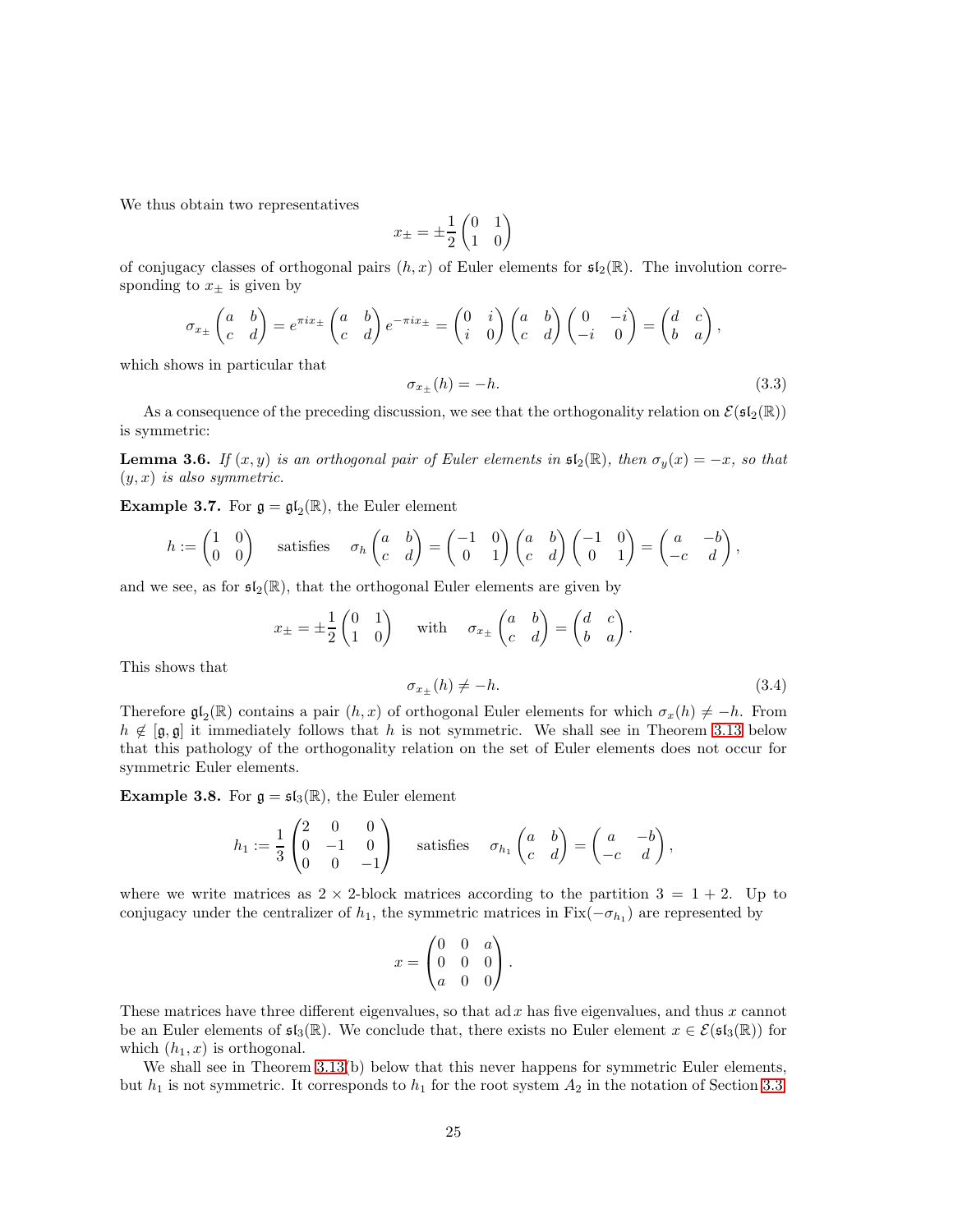**Example 3.9.** For  $\mathfrak{g} = \mathfrak{sl}_4(\mathbb{R})$ , the Euler element

$$
h_1 := \frac{1}{4} \begin{pmatrix} 3 & 0 & 0 & 0 \\ 0 & -1 & 0 & 0 \\ 0 & 0 & -1 & 0 \\ 0 & 0 & 0 & -1 \end{pmatrix} \text{ satisfies } \sigma_{h_1} \begin{pmatrix} a & b \\ c & d \end{pmatrix} = \begin{pmatrix} a & -b \\ -c & d \end{pmatrix},
$$

where we write matrices as  $2 \times 2$ -block matrices according to the partition  $4 = 1 + 3$ . Up to conjugacy under the centralizer of  $h_1$ , the symmetric matrices in Fix $(-\sigma_{h_1})$  are represented by

$$
x = \begin{pmatrix} 0 & 0 & 0 & a \\ 0 & 0 & 0 & 0 \\ 0 & 0 & 0 & 0 \\ a & 0 & 0 & 0 \end{pmatrix}.
$$

They all have three different eigenvalues and ad  $x$  has five eigenvalues, so that they are not Euler elements. We conclude that there exists no Euler element  $x \in \mathcal{E}(\mathfrak{sl}_4(\mathbb{R}))$  for which  $(h_1, x)$  is orthogonal.

This is different for the symmetric Euler element

$$
h_2 := \frac{1}{2} \begin{pmatrix} 1 & 0 & 0 & 0 \\ 0 & 1 & 0 & 0 \\ 0 & 0 & -1 & 0 \\ 0 & 0 & 0 & -1 \end{pmatrix} \text{ with } \sigma_{h_2} \begin{pmatrix} a & b \\ c & d \end{pmatrix} = \begin{pmatrix} a & -b \\ -c & d \end{pmatrix},
$$

where we write matrices as  $2 \times 2$ -block matrices according to the partition  $4 = 2 + 2$ . Up to conjugacy under the centralizer of  $h_2$ , the symmetric matrices in Fix $(-\sigma_{h_2})$  are represented by

$$
x = \begin{pmatrix} 0 & 0 & a & 0 \\ 0 & 0 & 0 & b \\ a & 0 & 0 & 0 \\ 0 & b & 0 & 0 \end{pmatrix},
$$

and, for  $a = b = \frac{1}{2}$ , these are Euler elements orthogonal to  $h_2$ .

#### <span id="page-25-0"></span>3.3 Euler elements in simple real Lie algebras

In this section we take a systematic look at Euler elements in simple real Lie algebras. In particular we determine which of them are symmetric and show that pairs of orthogonal ones generate  $\mathfrak{sl}_2$ subalgebras (Theorem [3.13\)](#page-30-0). For the classification of 3-gradings of simple Lie algebras, we refer to [\[KA88\]](#page-47-9), the concrete list of the 18 types in [\[Kan98,](#page-47-10) p. 600] which is also listed below, and Kaneyuki's lecture notes [\[Kan00\]](#page-47-11).

Let  $\mathfrak g$  is a real semisimple Lie algebra. An involutive automorphism  $\theta \in \mathrm{Aut}(\mathfrak g)$  is called a *Cartan* involution if its eigenspaces

 $\mathfrak{k} := \mathfrak{g}^\theta = \{x \in \mathfrak{g} : \theta(x) = x\} \quad \text{ and } \quad \mathfrak{p} := \mathfrak{g}^{-\theta} = \{x \in \mathfrak{g} : \theta(x) = -x\}$ 

have the property that they are orthogonal with respect to  $\kappa$ , which is negative definite on  $\mathfrak k$  and positive definite on p. Then

$$
\mathfrak{g} = \mathfrak{k} \oplus \mathfrak{p} \tag{3.5}
$$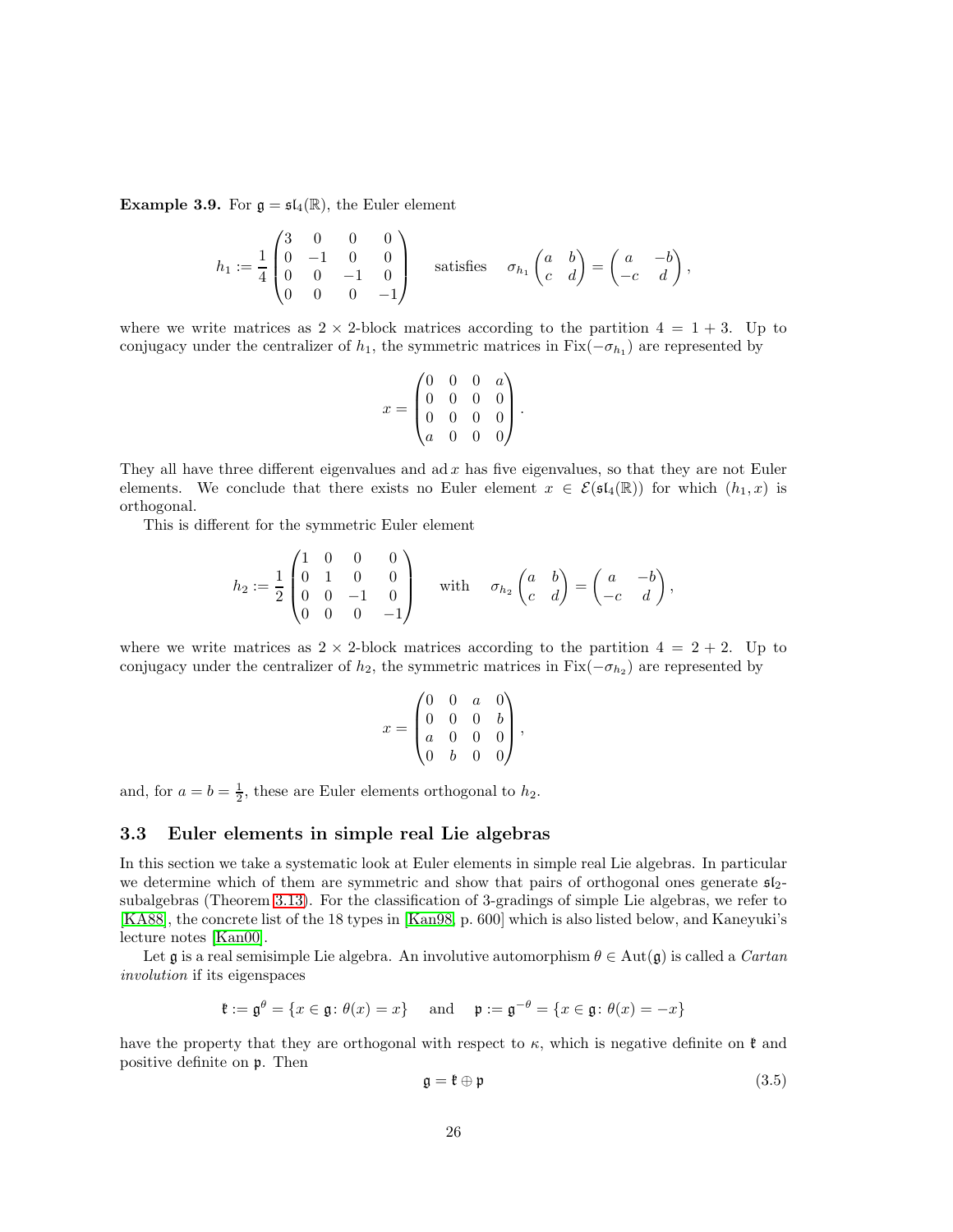is called a Cartan decomposition. Cartan involutions always exist and two such involutions are conjugate under the group  $\text{Inn}(\mathfrak{g})$  of inner automorphism, so they produce isomorphic decompositions ([\[HN12,](#page-46-13) Thm. 13.2.11]).

If  $\mathfrak{g} = \mathfrak{k} \oplus \mathfrak{p}$  is a Cartan decomposition, then  $\mathfrak{k}$  is a maximal compactly embedded subalgebra of  $\mathfrak{g}$ ,  $x \in \mathfrak{g}$  is elliptic if and only if its adjoint orbit  $\mathcal{O}_x = \text{Inn}(\mathfrak{g})x$  intersects  $\mathfrak{k}$ , and  $x \in \mathfrak{g}$  is hyperbolic if and only if  $\mathcal{O}_x \cap \mathfrak{p} \neq \emptyset$ .

For the finer structure theory, and also for classification purposes, one starts with a Cartan involution  $\theta$  and fixes a maximal abelian subspace  $\mathfrak{a} \subseteq \mathfrak{p}$ . As  $\mathfrak{a}$  is abelian, ad  $\mathfrak{a}$  is a commuting set of diagonalizable operators, hence simultaneously diagonalizable. For a linear functional  $0 \neq \alpha \in \mathfrak{a}^*$ , the simultaneous eigenspaces

$$
\mathfrak{g}_{\alpha} := \{ y \in \mathfrak{g} \colon (\forall x \in \mathfrak{a}) \ [x, y] = \alpha(x)y \}
$$

are called root spaces and

$$
\Sigma := \Sigma(\mathfrak{g}, \mathfrak{a}) := \{ \alpha \in \mathfrak{a}^* \setminus \{0\} \colon \mathfrak{g}_{\alpha} \neq 0 \}
$$

is called the set of restricted roots. We pick a set

$$
\Pi:=\{\alpha_1,\ldots,\alpha_n\}\subseteq\Sigma
$$

of *simple roots*. This is a subset with the property that every root  $\alpha \in \Sigma$  is a linear combination  $\alpha = \sum_{j=1}^n n_j \alpha_j$ , where the coefficients are either all in  $\mathbb{Z}_{\geq 0}$  or in  $\mathbb{Z}_{\leq 0}$ . The convex cone

$$
\Pi^\star := \{ x \in \mathfrak{a} \colon (\forall \alpha \in \Pi) \ \alpha(x) \ge 0 \}
$$

is called the *positive (Weyl)* chamber corresponding to  $\Pi$ .

We have the root space decomposition

$$
\mathfrak{g}=\mathfrak{g}_0\oplus\bigoplus_{\alpha\in\Sigma}\mathfrak{g}_\alpha\quad\text{ and }\quad\mathfrak{g}_0=\mathfrak{m}\oplus\mathfrak{a},\quad\text{ where }\quad\mathfrak{m}=\mathfrak{g}_0\cap\mathfrak{k}.
$$

Now  $\theta(\mathfrak{g}_{\alpha}) = \mathfrak{g}_{-\alpha}$ , and for a non-zero element  $x_{\alpha} \in \mathfrak{g}_{\alpha}$ , the 3-dimensional subspace spanned by  $x_\alpha, \theta(x_\alpha)$  and  $[x_\alpha, \theta(x_\alpha)] \in \mathfrak{a}$  is a Lie subalgebra isomorphic to  $\mathfrak{sl}_2(\mathbb{R})$ . In particular, it contains a unique element  $\alpha^{\vee} \in \mathfrak{a}$  with  $\alpha(\alpha^{\vee}) = 2$ . Then

$$
r_{\alpha} \colon \mathfrak{a} \to \mathfrak{a}, \quad r_{\alpha}(x) := x - \alpha(x)\alpha^{\vee}
$$

is a reflection, and the subgroup

$$
\mathcal{W}:=\langle r_\alpha\colon \alpha\in\Sigma\rangle\subseteq \operatorname{GL}(\mathfrak{a})
$$

is called the Weyl group. Its action on a provides a good description of the adjoint orbits of hyperbolic elements: Every hyperbolic element in  $\mathfrak g$  is conjugate to a unique element in  $\Pi^\star$  and, for  $x \in \mathfrak{a}$  $x \in \mathfrak{a}$  $x \in \mathfrak{a}$ , the intersection  $\mathcal{O}_x \cap \mathfrak{a} = \mathcal{W}x$  is the Weyl group orbit ([\[KN96,](#page-47-12) Thm. III.10]).

From now on we assume that g is simple. Then  $\Sigma$  is an irreducible root system, hence of one of the following types:

$$
A_n
$$
,  $B_n$ ,  $C_n$ ,  $D_n$ ,  $E_6$ ,  $E_7$ ,  $E_8$ ,  $F_4$ ,  $G_2$  or  $BC_n$ ,  $n \ge 1$ 

(cf. [\[Bo90a\]](#page-46-14)). If g is a complex simple Lie algebra, then it is also simple as a real Lie algebra, and a Cartan decomposition takes the form

$$
\mathfrak{g}=\mathfrak{k}\oplus i\mathfrak{k,}
$$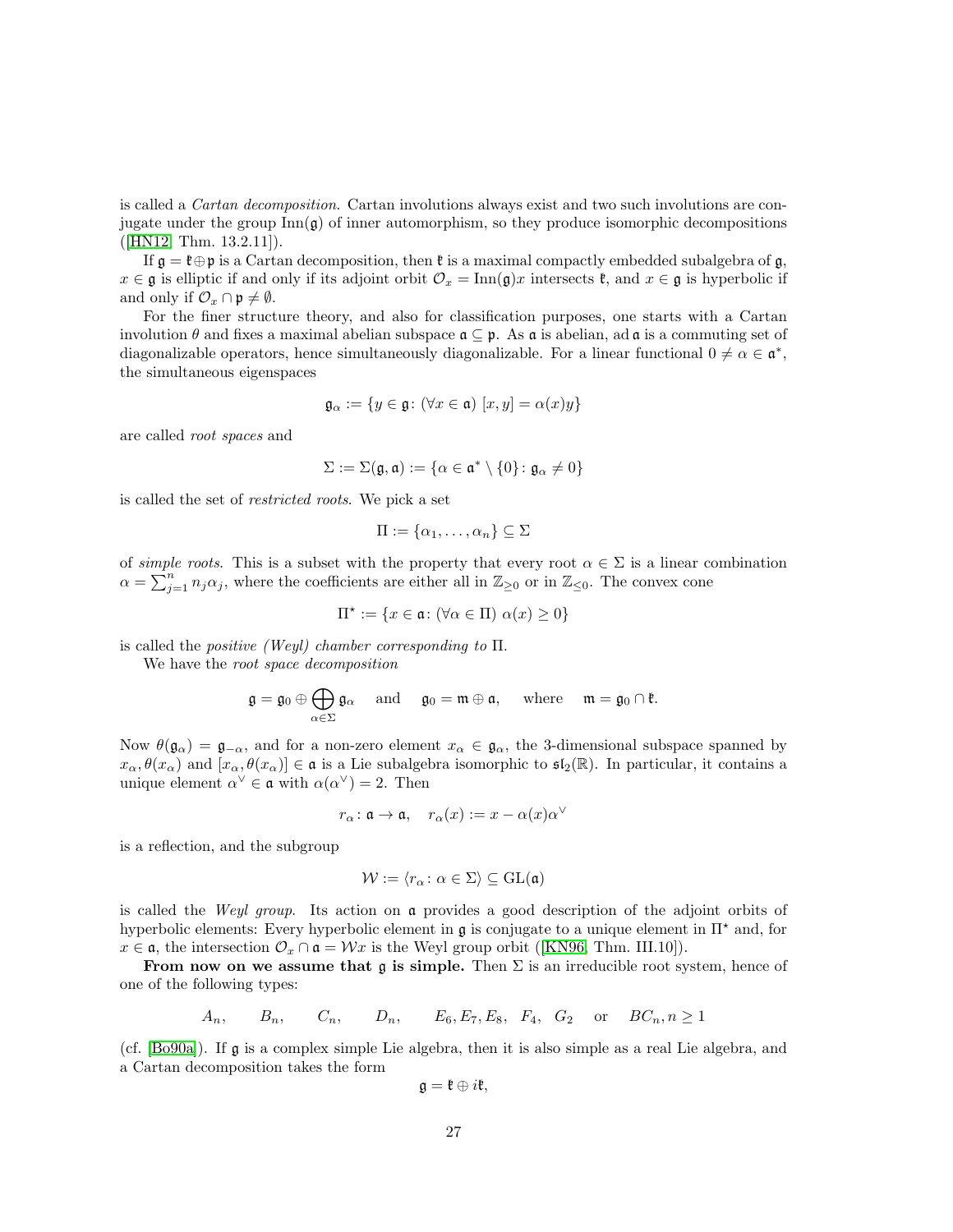where  $\mathfrak{k} \subseteq \mathfrak{g}$  is a compact real form. Then  $\mathfrak{a} = i\mathfrak{t}$ , where  $\mathfrak{t} \subseteq \mathfrak{k}$  is maximal abelian. In particular, the restricted root system  $\Sigma(\mathfrak{g},\mathfrak{a})$  coincides with the root system of the complex Lie algebra g. This leads to a one-to-one correspondence between isomorphy classes of simple complex Lie algebras and the irreducible reduced root systems. If  $\mathfrak g$  is not complex, then neither the isomorphy class of  $\mathfrak g$ nor of  $\mathfrak{g}_{\mathbb{C}}$  is determined by the root system  $\Sigma(\mathfrak{g},\mathfrak{a})$ . For instance all Lie algebras  $\mathfrak{so}_{1,n}(\mathbb{R})$  have the restricted root system  $A_1$  with dim  $\mathfrak{a} = 1$ , but their complexifications  $\mathfrak{so}_{n+1}(\mathbb{C})$  have the root systems  $B_k$  for  $n = 2k$  and  $D_k$  for  $n = 2k - 1$ .

The adjoint orbit of an Euler element in  $\mathfrak g$  contains a unique  $h \in \Pi^*$ . For any Euler element  $h \in \Pi^*$ , we have  $\alpha(h) \in \{0,1\}$  for  $\alpha \in \Pi$  because the values of the roots on h are the eigenvalues of ad h. If such an element exists, then the irreducible root system  $\Sigma$  must be reduced. Otherwise, for any root  $\alpha$  with  $2\alpha \in \Sigma$ , we must have  $\alpha(h) = 0$  because ad x has only three eigenvalues. As the set of such roots generates the same linear space as  $\Sigma$ , this leads to the contradiction  $h = 0$ . This excludes the non-reduced simple root systems of type  $BC_n$ .

To see how many possibilities we have for Euler elements in  $\mathfrak{a}$ , we recall that  $\Pi$  is a linear basis of **a**, so that, for each  $j \in \{1, \ldots, n\}$ , there exists a uniquely determined element

$$
h_j \in \mathfrak{a}, \quad \text{satisfying} \quad \alpha_k(h_j) = \begin{cases} 1 & \text{for } j = k \\ 0 & \text{otherwise.} \end{cases} \tag{3.6}
$$

A simple Lie algebra  $\mathfrak{g} = \mathfrak{k} \oplus \mathfrak{p}$  is called *hermitian* if the center  $\mathfrak{z}(\mathfrak{k}) = \{x \in \mathfrak{k} : [x, \mathfrak{k}] = \{0\}\}\$  of a maximal compactly embedded subalgebra  $\mathfrak k$  is non-zero. For hermitian Lie algebras, the restricted root system  $\Sigma$  is either of type  $C_r$  or  $BC_r$  (cf. Harish Chandra's Theorem [\[Ne99,](#page-47-8) Thm. XII.1.14]), and we say that g is of tube type if the restricted root system is of type  $C_r$ .

The following theorem lists for each irreducible root system  $\Sigma$  the possible Euler elements in the positive chamber  $\Pi^*$ . Since every adjoint orbit in  $\mathcal{E}(\mathfrak{g})$  has a unique representative in  $\Pi^*$ , this classifies the Inn(g)-orbits in  $\mathcal{E}(\mathfrak{g})$  for any non-compact simple real Lie algebra. For semisimple algebras  $\mathfrak{g} = \mathfrak{g}_1 \oplus \cdots \oplus \mathfrak{g}_k$ , an element  $x = (x_1, \ldots, x_n)$  is an Euler element if and only if its components  $x_j \in \mathfrak{g}_j$  are Euler elements, and its orbit is

<span id="page-27-1"></span>
$$
\mathcal{O}_x=\mathcal{O}_{x_1}\times\cdots\times\mathcal{O}_{x_k}.
$$

Therefore it suffices to consider simple Lie algebras, and for these the root system  $\Sigma$  is irreducible. As every complex simple Lie algebra g is also a real simple Lie algebra, our discussion also covers complex Lie algebras.

<span id="page-27-0"></span>Theorem 3.10. Suppose that  $g$  is a non-compact simple real Lie algebra, with restricted root system  $\Sigma \subseteq \mathfrak{a}^*$  of type  $X_n$ . We follow the conventions of the tables in [\[Bo90a\]](#page-46-14) for the classification of irreducible root systems and the enumeration of the simple roots  $\alpha_1, \ldots, \alpha_n$ . Then every Euler element  $h \in \mathfrak{a}$  on which  $\Pi$  is non-negative is one of  $h_1, \ldots, h_n$ , and for every irreducible root system, the Euler elements among the  $h_i$  are the following:

$$
A_n : h_1, \ldots, h_n, \qquad B_n : h_1, \qquad C_n : h_n, \qquad D_n : h_1, h_{n-1}, h_n, \quad E_6 : h_1, h_6, \quad E_7 : h_7. \tag{3.7}
$$

For the root systems  $BC_n$ ,  $E_8$ ,  $F_4$  and  $G_2$  no Euler element exists (they have no 3-grading). The symmetric Euler elements are

<span id="page-27-2"></span>
$$
A_{2n-1} : h_n, \qquad B_n : h_1, \qquad C_n : h_n, \qquad D_n : h_1, \qquad D_{2n} : h_{2n-1}, h_{2n}, \qquad E_7 : h_7. \tag{3.8}
$$

*Proof.* Writing the highest root in  $\Sigma$  with respect to the simple system  $\Pi$  as  $\alpha_{\text{max}} = \sum_{j=1}^{n} c_j \alpha_j$ , we have  $c_j \in \mathbb{Z}_{>0}$  for each j. If  $h \in \Pi^*$  is an Euler element, then  $\Pi(h) \subseteq \{0,1\}$ , and  $1 = \alpha_{\max}(h) =$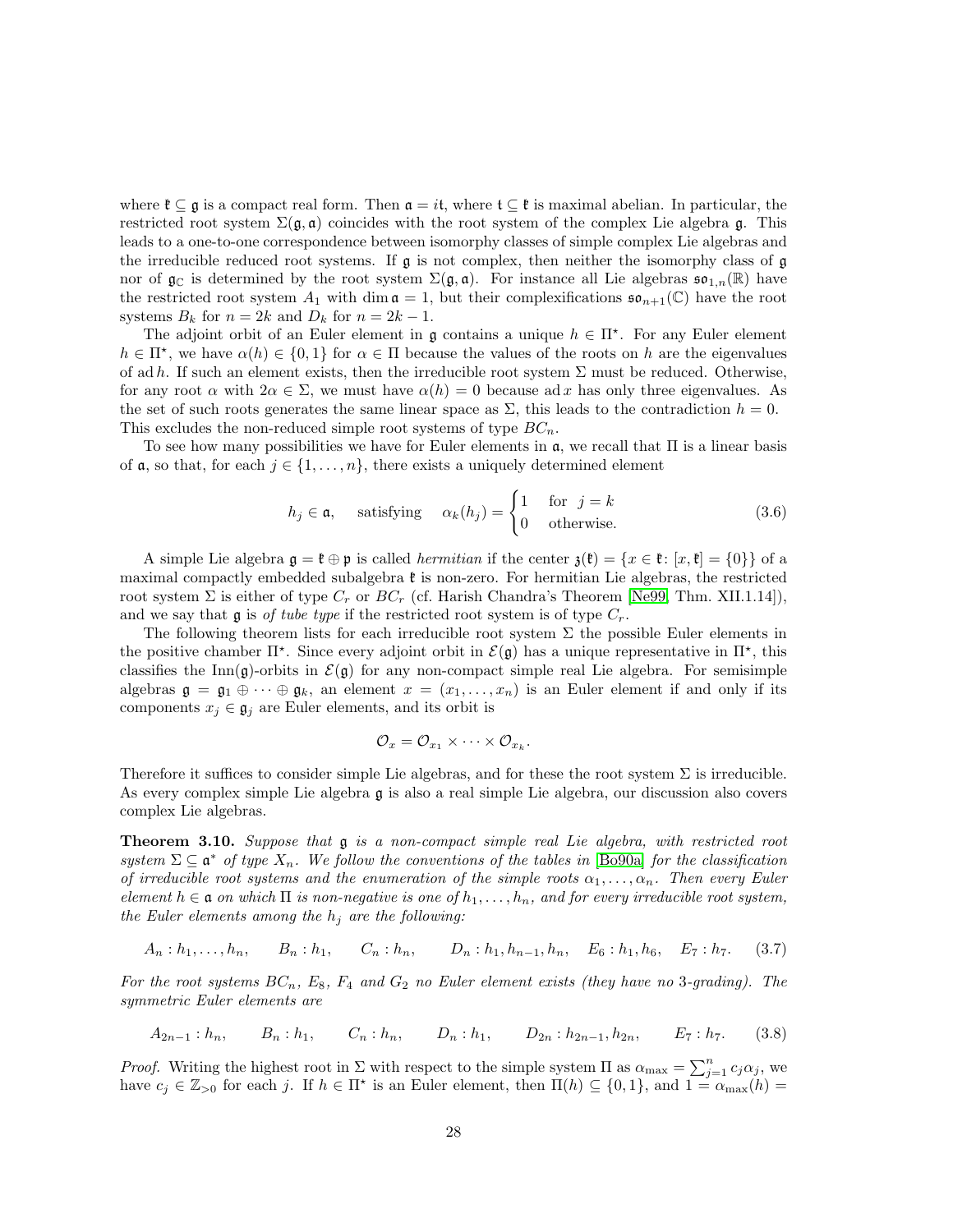$\sum_{j=1}^{n} c_j \alpha_j(h)$  implies that at most one value  $\alpha_j(h)$  can be 1, and then the others are 0, i.e.,  $h = h_j$ for some  $j \in \{1, \ldots, n\}$ . Moreover,  $h_j$  is an Euler element if and only if  $c_j = 1$ . Consulting the tables on the irreducible root systems in [\[Bo90a\]](#page-46-14), we obtain the Euler elements listed in [\(3.7\)](#page-27-1).

To determine the symmetric ones, let  $w_0 \in \mathcal{W}$  be the longest element of the Weyl group, which is uniquely determined by  $w_0^* \Pi = -\Pi$  for the dual action of W on  $\mathfrak{a}^*$ . Then  $h'_j := w_0(-h_j)$  is the Euler element in the positive chamber representing the orbit  $\mathcal{O}_{-h_j}$ . Therefore  $h_j$  is symmetric if and only if  $-h_j \in \mathcal{W}h_j$ , which is equivalent to  $h'_j = h_j$ . Using the description of  $w_0$  and the root systems in [\[Bo90a\]](#page-46-14), now leads to

$$
A_{n-1}: h'_j = h_{n-j}, \quad B_n: h'_1 = h_1, \quad C_n: h'_n = h_n,
$$
\n(3.9)

$$
D_n : h'_1 = h_1, h'_n = \begin{cases} h_{n-1} & \text{for } n \text{ odd,} \\ h_n & \text{for } n \text{ even,} \end{cases}
$$
 (3.10)

$$
E_6: h_1' = h_6, \quad E_7: h_7' = h_7. \tag{3.11}
$$

 $\Box$ 

Hence the symmetric Euler elements are given by the list [\(3.8\)](#page-27-2).

This theorem requires some interpretation. So let us first see what it says about complex simple Lie algebras g. In [\(3.7\)](#page-27-1) we see that only if g is not of type  $E_8$ ,  $F_4$  or  $G_2$ , the Lie algebra g contains an Euler element. As Euler elements correspond to 3-gradings of the root system and these in turn to hermitian real forms  $\mathfrak{g}^{\circ}$ , where  $ih_j \in \mathfrak{z}(\mathfrak{k}^{\circ})$  generates the center of a maximal compactly embedded subalgebra  $\mathfrak{k}^{\circ}$  ([\[Ne99,](#page-47-8) Thm. A.V.1]). We thus obtain the following possibilities. In Table 1, we write  $\mathfrak{g}^{\circ}$  for the hermitian real form,  $\mathfrak{g}$  for the complex Lie algebra,  $\Sigma$  for its root system, and  $h_j$  for the corresponding Euler element:

| $\mathfrak{g}^{\circ}$<br>$($ hermitian $)$                   | $\Sigma(\mathfrak{g}^{\circ}, \mathfrak{a}^{\circ})$ | $\mathbf{A} = (\overline{\mathfrak{g}}^{\circ})_{\mathcal{F}}$ | $\Sigma(\mathfrak{g},\mathfrak{a})$ | Euler element  |
|---------------------------------------------------------------|------------------------------------------------------|----------------------------------------------------------------|-------------------------------------|----------------|
| $\overline{\mathfrak{su}_{p,q}(\mathbb{C})}, 1 \leq p \leq q$ | $BC_p(p < q), C_p(p = q)$                            | $\mathfrak{sl}_{p+q}(\mathbb{C})$                              | $A_{p+q-1}$                         | $n_p$          |
| $\mathfrak{so}_{2,2n-1}(\mathbb{R}), n > 1$                   | $C_2$                                                | $\mathfrak{so}_{2n+1}(\mathbb{C})$                             | $B_n$                               | h <sub>1</sub> |
| $\mathfrak{sp}_{2n}(\mathbb{R})$                              | $C_n$                                                | $\mathfrak{sp}_{2n}(\mathbb C)$                                | $C_n$                               | $h_n$          |
| $\mathfrak{so}_{2,2n-2}(\mathbb{R}), n > 2$                   | $C_2$                                                | $\mathfrak{so}_{2n}(\mathbb{C})$                               | $D_n$                               | h <sub>1</sub> |
| $\mathfrak{so}^*(2n)$                                         | $BC_m(n = 2m + 1), C_m(n = 2m)$                      | $\mathfrak{so}_{2n}(\mathbb{C})$                               | $D_n$                               | $h_{n-1}, h_n$ |
| $\mathfrak{e}_{6(-14)}$                                       | BC <sub>2</sub>                                      | $\mathfrak{e}_6$                                               | $E_6$                               | $h_1 = h'_6$   |
| $\ell_{7(-25)}$                                               | $C_3$                                                | $e_7$                                                          | $E_7\,$                             | $h_7$          |

Table 1: Simple hermitian Lie algebras  $\mathfrak{g}^{\circ}$ 

In this correspondence, those hermitian simple Lie algebras corresponding to symmetric Euler elements are of particular interest. Comparing with the list of hermitian simple Lie algebras of tube type (cf. [\[FK94,](#page-46-15) p. 213]), we see that they correspond precisely the 3-gradings specified by symmetric Euler elements, as listed in [\(3.8\)](#page-27-2). Since the Euler elements  $h_{n-1}$  and  $h_n$  for the root system of type  $D_n$  are conjugate under a diagram automorphism, they correspond to isomorphic hermitian real forms.

| (hermitian)                                         | $\alpha^{\circ}$ | (gʻ<br>)C                          | $\Sigma(\mathfrak{g},\mathfrak{a})$ | symm. Euler element $h$ |
|-----------------------------------------------------|------------------|------------------------------------|-------------------------------------|-------------------------|
| $\mathfrak{su}_{n,n}(\mathbb{C})$                   | $\cup_n$         | $\mathfrak{sl}_{2n}(\mathbb{C})$   | $A_{2n-1}$                          | $n_n$                   |
| $\mathfrak{so}_{2,2n-1}(\mathbb{R}), n > 1$         | $C_2$            | $\mathfrak{so}_{2n+1}(\mathbb{C})$ | $B_n$                               | $h_1$                   |
| ' $\mathfrak{sp}_{2n}(\mathbb{R})$                  | $C_n$            | $\mathfrak{sp}_{2n}(\mathbb{C})$   | $C_n$                               | $h_n$                   |
| $\ $ 50 <sub>2,2n-2</sub> ( $\mathbb{R}$ ), $n > 2$ | $C_2$            | $\mathfrak{so}_{2n}(\mathbb{C})$   | $D_n$                               | h <sub>1</sub>          |
| $50^*(4n)$                                          | $C_n$            | $\mathfrak{so}_{4n}(\mathbb{C})$   | $D_{2n}$                            | $h_{2n-1}, h_{2n}$      |
| $\mathfrak{e}_{7(-25)}$                             | - 3              | $\mathfrak{e}_7$                   | $E_7$                               | $h_7$                   |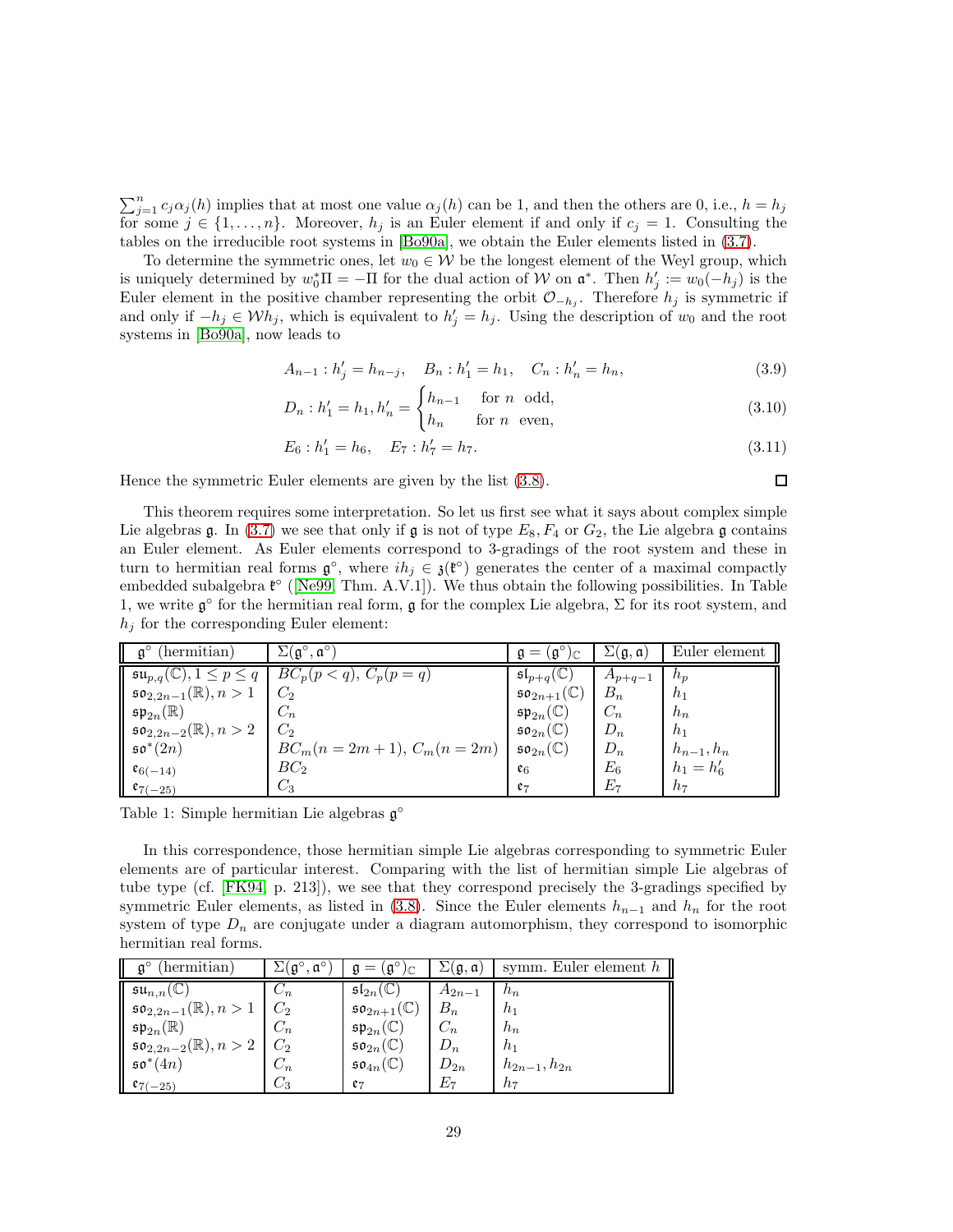Table 2: Simple hermitian Lie algebras  $\mathfrak{g}^{\circ}$  of tube type

In our context hermitian simple Lie algebras are of particular interest. We therefore collect some of their main properties in the following proposition.

<span id="page-29-0"></span>Proposition 3.11. For a simple real Lie algebra, the following assertions hold:

- (a)  $\mathfrak g$  is hermitian if and only if there exists a closed convex  $\text{Inn}(\mathfrak g)$ -invariant cone  $C \neq \{0\}$ ,  $\mathfrak g$ .
- (b) A simple hermitian Lie algebra contains an Euler element if and only if it is of tube type, and in this case Inn( $\mathfrak{g}$ ) acts transitively on  $\mathcal{E}(\mathfrak{g})$ .

*Proof.* (a) is a consequence of the Kostant–Vinberg Theorem (cf.  $[H\acute{O}96, Lemma 2.5.1]$ ). (b) Since the restricted root system of a hermitian simple Lie algebra is of type  $C_r$  or  $BC_r$ , and the first case characterizes the algebras of tube type, the assertion follows from Theorem [3.10](#page-27-0) because  $C_r$  only permits one class of Euler elements. 口

There are many types of simple 3-graded Lie algebras that are neither complex nor hermitian of tube type; for instance the Lorentzian algebras  $\mathfrak{so}_{1,n}(\mathbb{R})$ . We refer to [\[Kan98,](#page-47-10) p. 600] or [\[Kan00\]](#page-47-11). for the list of all 18 types which is reproduced below.

|                  | g                                        | $\Sigma(\mathfrak{g},\mathfrak{a})$ | $\hbar$                  | $\mathfrak{g}_1(h)$                        |
|------------------|------------------------------------------|-------------------------------------|--------------------------|--------------------------------------------|
| $\mathbf{1}$     | $\mathfrak{sl}_n(\mathbb{R})$            | $A_{n-1}$                           | $h_j, 1 \leq j \leq n-1$ | $M_{j,n-j}(\mathbb{R})$                    |
| $\overline{2}$   | $\mathfrak{sl}_n(\mathbb{H})$            | $\mathcal{A}_{n-1}$                 | $h_j, 1 \le j \le n-1$   | $M_{j,n-j}(\mathbb{H})$                    |
| 3                | $\mathfrak{su}_{n,n}(\mathbb{C})$        | $C_n$                               | $h_n$                    | $\text{Herm}_n(\mathbb{C})$                |
| $\overline{4}$   | $\mathfrak{sp}_{2n}(\mathbb{R})$         | $C_n$                               | $h_n$                    | $\mathrm{Sym}_n(\mathbb{R})$               |
| 5                | $\mathfrak{u}_{n,n}(\mathbb{H})$         | $C_n$                               | $h_n$                    | Aherm <sub>n</sub> ( $\mathbb{H}$ )        |
| 6                | $\mathfrak{so}_{p,q}(\mathbb R)$         | $B_p (p < q), D_p (p = q)$          | $h_1$                    | $\mathbb{R}^{p+q-2}$                       |
| 7                | $\mathfrak{so}^*(4n)$                    | $C_n$                               | $h_n$                    | $\text{Herm}_n(\mathbb{H})$                |
| 8                | $\mathfrak{so}_{n,n}(\mathbb{R})$        | $C_n$                               | $h_n$                    | $\mathrm{Alt}_n(\mathbb{R})$               |
| $\boldsymbol{9}$ | $\mathfrak{e}_6(\mathbb{R})$             | $E_6$                               | $h_1 = h'_6$             | $M_{1,2}(\mathbb{O}_{\text{split}})$       |
| 10               | $\mathfrak{e}_{6(-26)}$                  | $\scriptstyle A_2$                  | $h_1$                    | $M_{1,2}(\mathbb{O})$                      |
| 11               | $\mathfrak{e}_7(\mathbb{R})$             | $E_7$                               | $h_7$                    | $\text{Herm}_3(\mathbb{O}_{\text{split}})$ |
| 12               | $e_{7(-25)}$                             | $C_3$                               | $h_3$                    | $\text{Herm}_3(\mathbb{O})$                |
| 13               | $\mathfrak{sl}_n(\mathbb{C})$            | $\mathcal{A}_{n-1}$                 | $h_j, 1 \le j \le n-1$   | $M_{j,n-j}(\mathbb{C})$                    |
| 14               | $\mathfrak{sp}_{2n}(\mathbb{C})$         | $C_n$                               | $h_n$                    | $\mathrm{Sym}_n(\mathbb{C})$               |
| 15a              | $\mathfrak{so}_{2n+1}(\mathbb{C})$       | $B_n$                               | $h_1$                    | $\mathbb{C}^n$                             |
| 15 <sub>b</sub>  | $\mathfrak{so}_{2n}(\mathbb{C})$         | $D_n$                               | $h_1$                    | $\mathbb{C}^n$                             |
| 16               | $\mathfrak{so}_{2n}(\mathbb C)$          | $D_n$                               | $h_{n-1}, h_n$           | $\mathrm{Alt}_n(\mathbb{C})$               |
| 17               | $\mathfrak{e}_6(\mathbb{C})$             | $E_6$                               | $h_1 = h'_6$             | $M_{1,2}(\mathbb{O})_{\mathbb{C}}$         |
| 18               | $\underline{\mathfrak{e}}_7(\mathbb{C})$ | $E_7$                               | $h_7$                    | $\text{Herm}_3(\mathbb{O})_{\mathbb{C}}$   |

Table 3: Simple 3-graded Lie algebras

**Remark 3.12.** As  $h \in \mathfrak{a}$  implies  $\theta(h) = -h$ , the Cartan involution  $\theta$  always maps h into  $-h$ , but this only implies that h is symmetric if  $\theta \in \text{Inn(g)}$ . This is the case if g is hermitian, so that in these Lie algebras all Euler elements are symmetric.

We conclude this section with some finer results concerning orthogonality and symmetry of Euler elements.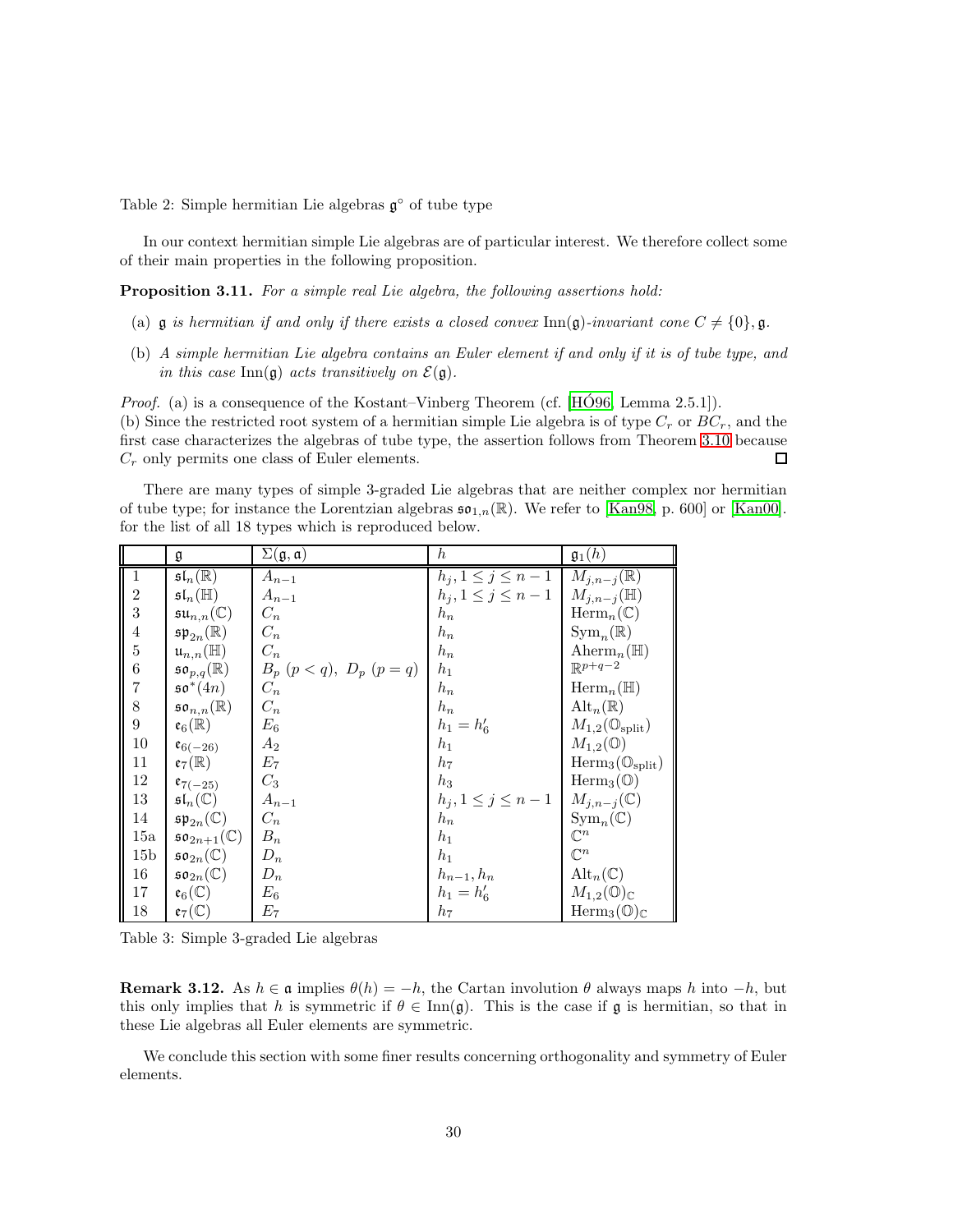<span id="page-30-0"></span>**Theorem 3.13.** If  $\mathfrak{g}$  is simple and  $h \in \mathcal{E}(\mathfrak{g})$ , then the following assertions hold:

- (a) If  $x \in \mathcal{E}(\mathfrak{g})$  is such that  $(h, x)$  is orthogonal, then
	- (i) h and x are symmetric,
	- (ii) the Lie algebra generated by h and x is isomorphic to  $\mathfrak{sl}_2(\mathbb{R})$ , and
	- (iii)  $\sigma_x(h) = -h$ , so that  $(x, h)$  is also orthogonal.
- (b) There exists an Euler element x such that  $(h, x)$  is orthogonal if and only if h is symmetric.

*Proof.* (a) We split the proof into the two cases, according to whether  $\alpha$  is a complex Lie algebra or not. We then reduce the second case to the first one.

Case 1: g is complex: A simple complex Lie algebra g contains an Euler element, i.e., it possesses a 3-graded root system, if and only if it has a real form  $\mathfrak{g}^{\circ}$  which is hermitian, i.e.,  $\mathfrak{g} = (\mathfrak{g}^{\circ})_{\mathbb{C}} = \mathfrak{g}^{\circ} \oplus i\mathfrak{g}^{\circ}$ . This follows for example by comparing the list of irreducible root systems for which Euler elements exist (see  $(3.7)$ ) with the classification of hermitian simple Lie algebras  $\mathfrak{g}^{\circ}$  (see [\[Ne99,](#page-47-8) Thm. A.V.1] and Table 1). In this case the real Lie algebra  $\mathfrak{g}^{\circ}$  has a Cartan decomposition  $\mathfrak{g}^{\circ} = \mathfrak{k}^{\circ} \oplus \mathfrak{p}^{\circ}$  and the center  $\mathfrak{z}(\mathfrak{k}^{\circ})$  is one-dimensional and generated by an element z with  $Spec(ad z) = \{0, \pm i\}$  ([\[Ne99,](#page-47-8) Thm. A.V.1]). Then  $h = iz$  is an Euler element in the complexification g for which  $\mathfrak{k}^{\circ} = \ker(\text{ad } z) \cap \mathfrak{g}^{\circ}$ and  $[z, \mathfrak{g}^{\circ}] = \mathfrak{p}^{\circ}$ , where ad  $z|_{\mathfrak{p}^{\circ}}$  is a complex structure on the real vector space  $\mathfrak{p}^{\circ}$ . The corresponding Euler involution  $\sigma_h = e^{\pi i a \cdot d h} = e^{\pi a d z} \in \text{Aut}_{\mathbb{C}}(\mathfrak{g})$  thus restricts to the Cartan involution on  $\mathfrak{g}^{\circ}$ , corresponding to the decomposition  $\mathfrak{k}^{\circ} \oplus \mathfrak{p}^{\circ}$ . Accordingly, we obtain

$$
\mathfrak{h} := \mathrm{Fix}(\sigma_h) = (\mathfrak{k}^\circ)_{\mathbb{C}} \quad \text{ and } \quad \mathfrak{q} := \mathrm{Fix}(-\sigma_h) = (\mathfrak{p}^\circ)_{\mathbb{C}}.
$$

A Cartan decomposition of  $\mathfrak g$  is obtained by  $\mathfrak k = \mathfrak k^\circ + i\mathfrak p^\circ$  and  $\mathfrak p = \mathfrak p^\circ + i\mathfrak k^\circ$ . If  $\mathfrak t \subseteq \mathfrak k^\circ$  is a maximal abelian Lie subalgebra, then  $\mathfrak{a} := i\mathfrak{t} \subseteq \mathfrak{p}$  is a maximal abelian subspace which contains  $h = iz \in i\mathfrak{z}(\mathfrak{k}^{\circ}) \subseteq it$ . The orthogonality of the pair  $(h, x)$  means that  $x \in \mathfrak{q} = \text{Fix}(-\sigma_h)$ . By [\[KN96,](#page-47-12) Cor. III.9],  $x \in \mathcal{E}(\mathfrak{g}) \cap \mathfrak{q}$  is conjugate under the centralizer of h to an element in  $\mathfrak{q} \cap \mathfrak{p} = \mathfrak{p}^{\circ}$ . Fixing a maximal abelian subspace  $\mathfrak{a}^{\circ} \subseteq \mathfrak{p}^{\circ}$ , we may therefore assume that x is an Euler element for the corresponding restricted root system  $\Sigma^{\circ} := \Sigma(\mathfrak{g}^{\circ}, \mathfrak{a}^{\circ}) \subseteq (\mathfrak{a}^{\circ})^*$ , which is of type  $C_r$  or  $BC_r$ (cf. [\[Ne99,](#page-47-8) Thm. XII.1.14]). As we have already observed above, the existence of an Euler element  $x \in \mathfrak{a}^{\circ}$  implies that the restricted root system  $\Sigma^{\circ}$  is reduced, which excludes the case  $BC_r$ . Therefore  $\mathfrak g^{\circ}$  is of tube type (cf. Proposition [3.11\)](#page-29-0) and Table 2 thus implies that h is symmetric.

The fact that  $\mathfrak{g}^{\circ}$  is of tube type implies that  $x \in \mathfrak{a}^{\circ}$  corresponds to the unique Euler element  $h_r$  for the restricted root system  $\Sigma^{\circ}$  of type  $C_r$  (see [\(3.7\)](#page-27-1)). From [\(3.8\)](#page-27-2) it now follows that x is symmetric (see also Proposition [3.11\)](#page-29-0). This proves (i).

To verify (ii) and (iii), we observe that the root system  $C_r$  contains the maximal subset  $\{2\varepsilon_1,\ldots,2\varepsilon_r\}$  of strongly orthogonal roots, i.e., neither sums nor differences of these roots are roots. The multiplicities of these restricted roots are 1([\[Ne99,](#page-47-8) Thm. XII.1.14]), and

$$
\mathfrak{s}:=\bigoplus_{j=1}^r (\mathfrak{g}^{\circ}_{2\varepsilon_j}+\mathfrak{g}^{\circ}_{-2\varepsilon_j}+\mathbb{R} (2\varepsilon_j)^{\vee})=\mathfrak{a}^{\circ} \oplus \bigoplus_{j=1}^r (\mathfrak{g}^{\circ}_{2\varepsilon_j}+\mathfrak{g}^{\circ}_{-2\varepsilon_j})\cong \mathfrak{sl}_2(\mathbb{R})^r
$$

(cf. [\[Ne99,](#page-47-8) Lemma XII.1.11], [\[Ta79,](#page-48-11) p. 12]). As the roots  $2\varepsilon_j$  all take the value 1 on the Euler element  $x \in \mathfrak{a}^{\circ}$ , we have  $x = \frac{1}{2} \sum_{j=1}^{r} (2 \varepsilon_j)^{\vee}$ , which is the diagonal element in  $\mathfrak{sl}_2(\mathbb{R})^r$ , corresponding to  $\begin{pmatrix} \frac{1}{2} & 0 \\ 0 & 0 \end{pmatrix}$  $\bar{0}$   $-\frac{1}{2}$ ). Likewise, *ih* is contained in  $\mathfrak{s} \cong \mathfrak{sl}_2(\mathbb{R})^r$  as the diagonal element corresponding to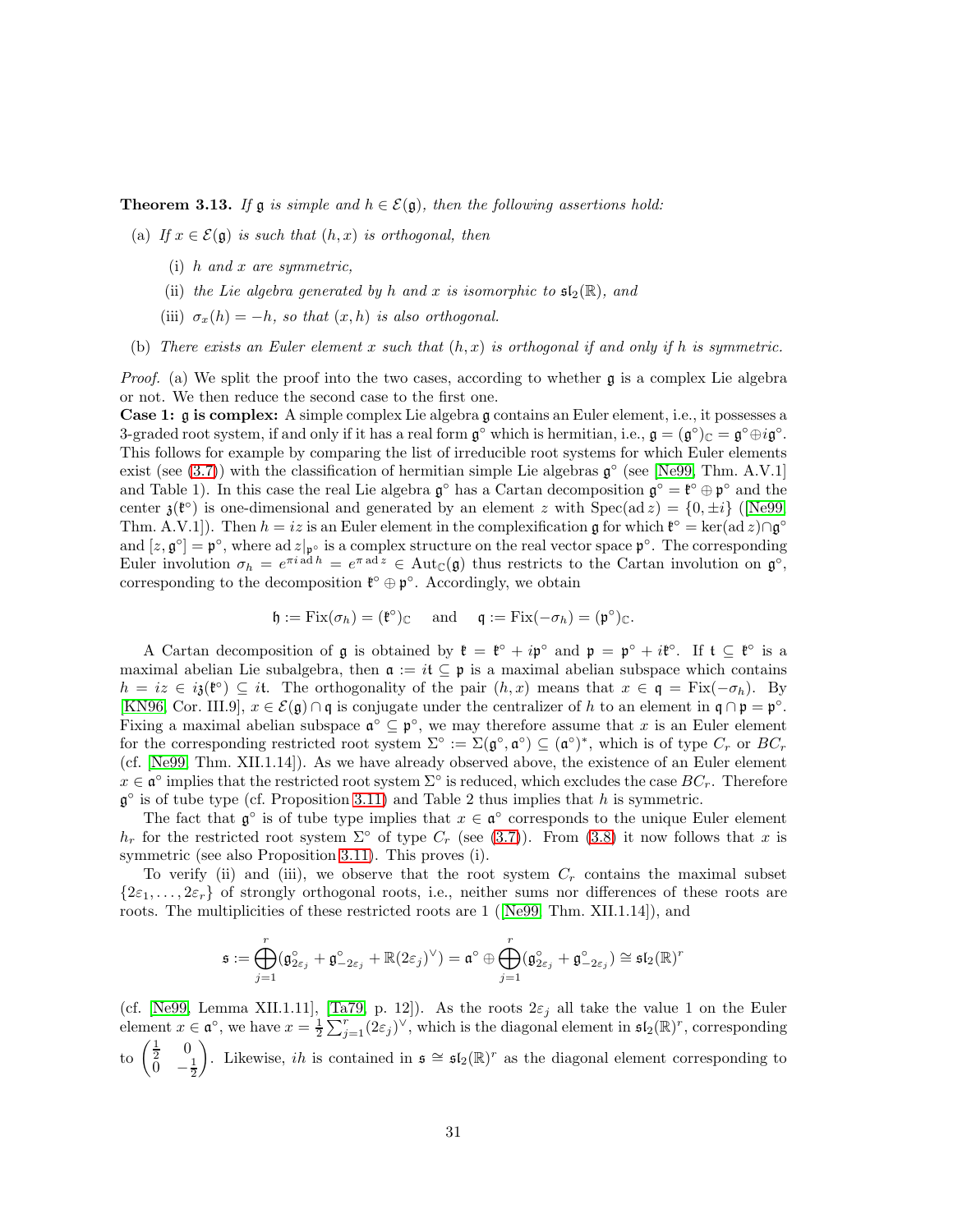$\begin{pmatrix} 0 & -\frac{1}{2} \\ \frac{1}{2} & 0 \end{pmatrix}$  $\overline{\phantom{0}}$ . As the Lie subalgebra of  $\mathfrak{gl}_2(\mathbb{C}),$  generated by

$$
\begin{pmatrix} 0 & -\frac{1}{2} \\ \frac{1}{2} & 0 \end{pmatrix} \quad \text{and} \quad \begin{pmatrix} \frac{1}{2} & 0 \\ 0 & -\frac{1}{2} \end{pmatrix}
$$

is isomorphic to  $\mathfrak{sl}_2(\mathbb{R})$ , the same holds for the real Lie subalgebra of g generated by h and x. Now (ii) and (iii) follow from Lemma [3.6.](#page-24-0)

**Case 2:**  $\mathfrak{g}$  is not complex: Then  $\mathfrak{g}_\mathbb{C}$  is a simple complex Lie algebra to which all arguments in Case 1 apply. In particular, the real Lie subalgebra s spanned by h, x and  $[h, x]$  is isomorphic to  $\mathfrak{sl}_2(\mathbb{R})$ . This proves (ii) and (iii). As  $\mathfrak{s} \subseteq \mathfrak{g}$  and all Euler elements in  $\mathfrak{sl}_2(\mathbb{R})$  are symmetric, we also obtain (i).

(b) If there exists an Euler element x for which  $(h, x)$  is orthogonal, then (a)(i) implies that h is a symmetric Euler element. Suppose, conversely, that  $h$  is a symmetric Euler element. For a Cartan involution  $\theta$  with  $\theta(h) = -h$ , we choose a maximal abelian subspace  $\mathfrak{a} \subseteq \mathfrak{p} = \text{Fix}(-\theta)$  containing h and choose in the subset

$$
\Sigma_1 := \{ \alpha \in \Sigma(\mathfrak{g}, \mathfrak{a}) \colon \alpha(h) = 1 \}
$$

a maximal set  $\{\gamma_1, \ldots, \gamma_r\}$  of strongly orthogonal roots (cf. [\[Ta79,](#page-48-11) p.13] or [\[Kan00,](#page-47-11) p. 134]). From these references we further infer the existence of elements  $e_j \in \mathfrak{g}_{\gamma_j}$  such that, for each j, the subalgebra  $\mathfrak{s}_j := \text{span}_{\mathbb{R}}\{e_j, \sigma_h(e_j), [e_j, \sigma_h(e_j)]\}$  is isomorphic to  $\mathfrak{s}l_2(\mathbb{R})$ . We normalize  $e_j$  in such a way that, for  $x_j := [e_j, \sigma_h(e_j)]$ , we have  $\gamma_j(x_j) = 1$ . Then loc. cit. further implies that

$$
\mathfrak{a}_{\mathfrak{q}} := \mathfrak{a} \cap \mathfrak{q} = \text{span}\{x_j : j = 1, \dots, r\} \quad \text{for} \quad \mathfrak{q} := \mathfrak{g}^{-\sigma_h}
$$

is maximal abelian in  $\mathfrak{q}_p$ . Since h is a symmetric Euler element and the root system  $\Sigma(\mathfrak{g},\mathfrak{a})$  is irreducible, h corresponds to some  $h_j$  in the list [\(3.8\)](#page-27-2). The restricted root system  $\Sigma(\mathfrak{g}, \mathfrak{a}_{\mathfrak{q}})$  is always of type  $C_r$ . The explicit description of the restricted roots in [\[Kan98,](#page-47-10) p. 596] now implies that  $x := \sum_{j=1}^r x_j \in \mathfrak{a}_{\mathfrak{q}}$  is an Euler element. By construction, it satisfies  $\sigma_h(x) = -x$ , so that  $(h, x)$  is orthogonal. This completes the proof.

<span id="page-31-0"></span>**Corollary 3.14.** Let  $\mathfrak g$  be a finite dimensional Lie algebra and  $(h, x)$  be orthogonal Euler elements such that h is also symmetric. Then the following assertions hold:

- (a) There exists a Levi complement containing h and x.
- (b) The Lie algebra generated by h and x is isomorphic to  $\mathfrak{sl}_2(\mathbb{R})$ .
- (c)  $(x, h)$  is also orthogonal.

*Proof.* By Proposition [3.2\(](#page-22-1)i), there exists a Levi decompositions  $\mathfrak{g} = \mathfrak{r} \rtimes \mathfrak{s}$  with  $h \in \mathfrak{s}$ . We then have for  $\mathfrak{q} := \text{Fix}(-\sigma_h)$  the decompositions

$$
\mathfrak{q} := \mathfrak{g}_1(h) \oplus \mathfrak{g}_{-1}(h) = \mathfrak{q}_{\mathfrak{r}} \oplus \mathfrak{q}_{\mathfrak{s}} \quad \text{ with } \quad \mathfrak{q}_{\mathfrak{r}} = \mathfrak{q} \cap \mathfrak{r} \quad \text{ and } \quad \mathfrak{q}_{\mathfrak{s}} = \mathfrak{q} \cap \mathfrak{s},
$$

and  $x \in \mathfrak{q}$  is an Euler element, hence in particular hyperbolic. Let  $\mathfrak{a}_{\mathfrak{r}} \subseteq \mathfrak{q}_{\mathfrak{r}}$  be a maximal hyperbolic subspace, i.e.,  $\mathfrak{a}_r$  is abelian, consists of ad-diagonalizable elements and is maximal with respect to this property. Then  $\mathfrak{a}_r \subseteq [h,r] \subseteq [\mathfrak{g},r]$  consists also of ad-nilpotent elements, hence is central. As ad  $h|_{\mathfrak{q}}$  is injective, it follows that  $\mathfrak{a}_{\mathfrak{r}} = \{0\}$ . By [\[KN96,](#page-47-12) Prop. III.5],  $\mathfrak{q}_{\mathfrak{s}}$  contains a maximal hyperbolic subspace  $\mathfrak a$  of  $\mathfrak q$  and x is conjugate under  $\text{Inn}_{\mathfrak g}(\mathfrak h)$  to an element of  $\mathfrak a \subseteq \mathfrak q_{\mathfrak s}$ . This proves(a).

(b) In view of (a), we may w.l.o.g. assume that g is semisimple, and by Theorem [3.13,](#page-30-0) which applies to each simple ideal, even that  $\mathfrak{g} \cong \mathfrak{sl}_2(\mathbb{R})^r$  for some  $r \in \mathbb{N}$ . As  $Aut(\mathfrak{sl}_2(\mathbb{R})) \cong \mathrm{PGL}_2(\mathbb{R})$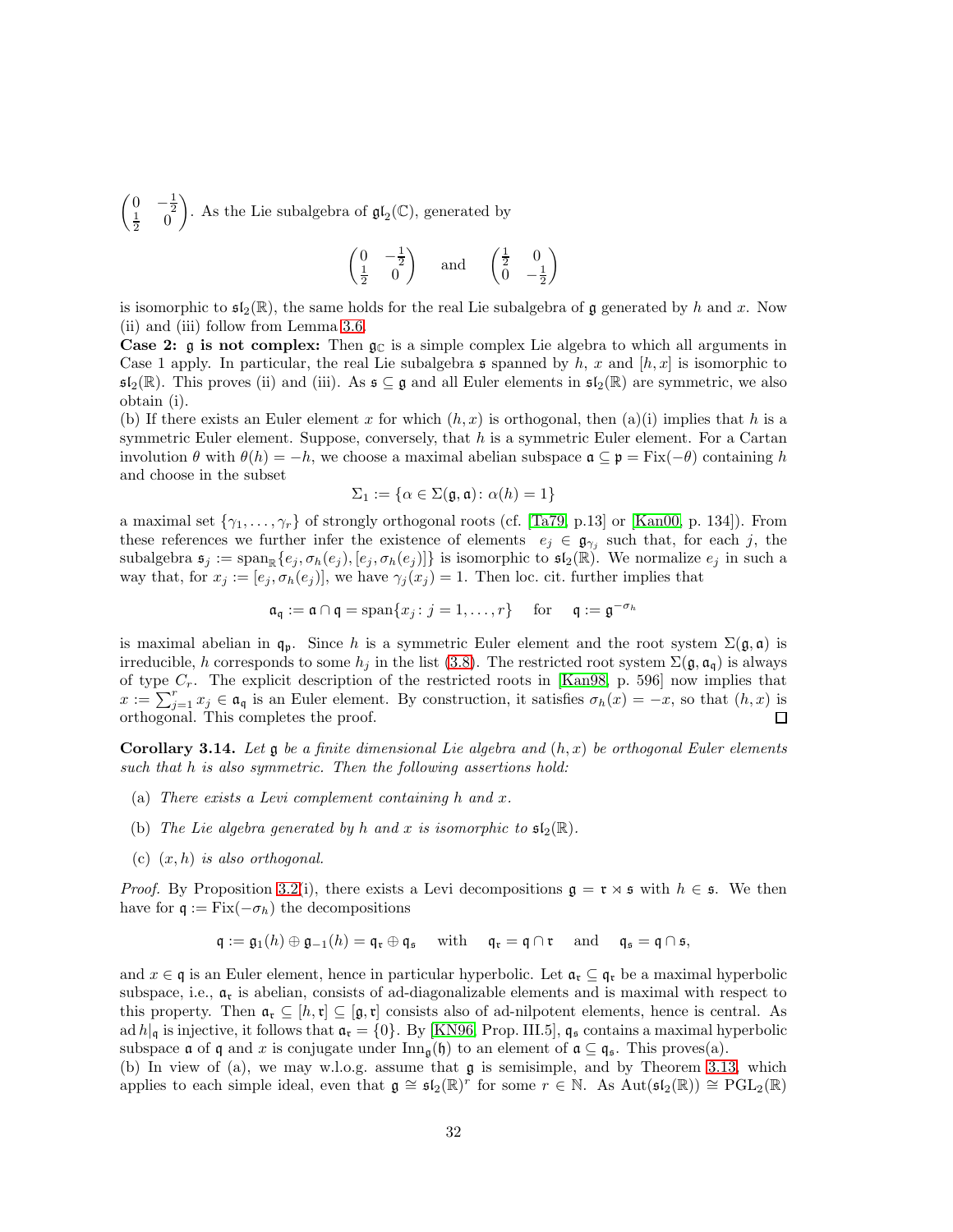acts transitively on the set of orthogonal pairs of Euler elements in  $\mathfrak{sl}_2(\mathbb{R})$  (Example [3.5\)](#page-23-1), we may further assume that

$$
h = (h_0, \dots, h_0)
$$
 and  $x = (x_0, \dots, x_0)$  for  $h_0 = \begin{pmatrix} \frac{1}{2} & 0 \\ 0 & -\frac{1}{2} \end{pmatrix}$ ,  $x_0 := \begin{pmatrix} 0 & -\frac{1}{2} \\ \frac{1}{2} & 0 \end{pmatrix}$ ,

so that the Lie subalgebra generated by x and h is the diagonal in  $\mathfrak{sl}_2(\mathbb{R})^r$ , hence isomorphic to  $\mathfrak{sl}_2(\mathbb{R})$ .

<span id="page-32-0"></span>(c) follows directly from (b) and Lemma [3.6.](#page-24-0)

# 4 Covariant nets of real subspaces

In this section we develop an axiomatic setting for covariant nets of standard subspaces parametrized by  $G^{\uparrow}$ -orbits in  $\mathcal{G}_E(G)$ .

#### <span id="page-32-1"></span>4.1 Standard subspaces

Here we collect some fundamental notions concerning real subspaces of a complex Hilbert space  $H$ with scalar product  $\langle \cdot, \cdot \rangle$ , linear in the second argument. We call a closed real subspace  $H \subseteq \mathcal{H}$  cyclic if H + iH is dense in H, separating if  $H \cap iH = \{0\}$ , and standard if it is cyclic and separating. The symplectic "complement" of a real subspace H is defined by the symplectic form  $Im \langle \cdot, \cdot \rangle$ , namely

$$
\mathsf{H}' = \{ \xi \in \mathcal{H} : (\forall \eta \in \mathsf{H}) \ \operatorname{Im} \langle \xi, \eta \rangle = 0 \}.
$$

Note that H is separating if and only if H' is cyclic, hence H is standard if and only if H' is standard. For a standard subspace H, we define the *Tomita operator* as the closed antilinear involution

$$
S_{\mathsf{H}} : \mathsf{H} + i\mathsf{H} \to \mathsf{H} + i\mathsf{H}, \quad \xi + i\eta \mapsto \xi - i\eta.
$$

The polar decomposition  $S_H = J_H \Delta_H^{\frac{1}{2}}$  defines an antiunitary involution  $J_H$  and the modular operator  $\Delta_{\mathsf{H}}$ . For the modular group  $(\Delta_{\mathsf{H}}^{it})_{t \in \mathbb{R}}$ , we then have

$$
J_{\mathsf{H}}\mathsf{H} = \mathsf{H}' \quad \text{and} \quad \Delta_{\mathsf{H}}^{it}\mathsf{H} = \mathsf{H} \qquad \text{for every} \quad t \in \mathbb{R}
$$

([\[Lo08,](#page-47-14) Thm. 3.4]). This construction leads to a one-to-one correspondence between Tomita operators and standard subspaces:

<span id="page-32-2"></span>**Proposition 4.1.** ([\[Lo08,](#page-47-14) Prop. 3.2]) The map  $H \mapsto S_H$  is a bijection between the set of standard subspaces of H and the set of closed, densely defined, antilinear involutions on H. Moreover, polar decomposition  $S = J\Delta^{1/2}$  defines a one-to-one correspondence between such involutions and pairs  $(\Delta, J)$ , where J is a conjugation and  $\Delta > 0$  selfadjoint with  $J\Delta J = \Delta^{-1}$ .

The modular operators of symplectic complements satisfy the following relations

$$
S_{H'} = S_H^*, \qquad \Delta_{H'} = \Delta_H^{-1}, \qquad J_{H'} = J_H.
$$

From Proposition [4.1](#page-32-2) we easily deduce:

<span id="page-32-3"></span>**Lemma 4.2.** ([\[Mo18,](#page-47-15) Lemma 2.2]) Let  $H \subset \mathcal{H}$  be a standard subspace and  $U \in \text{AU}(\mathcal{H})$  be a unitary operator. Then UH is also standard and  $U\Delta_H U^* = \Delta_{UH}^{\epsilon(U)}$  and  $UJ_H U^* = J_{UH}$ .

 $\Box$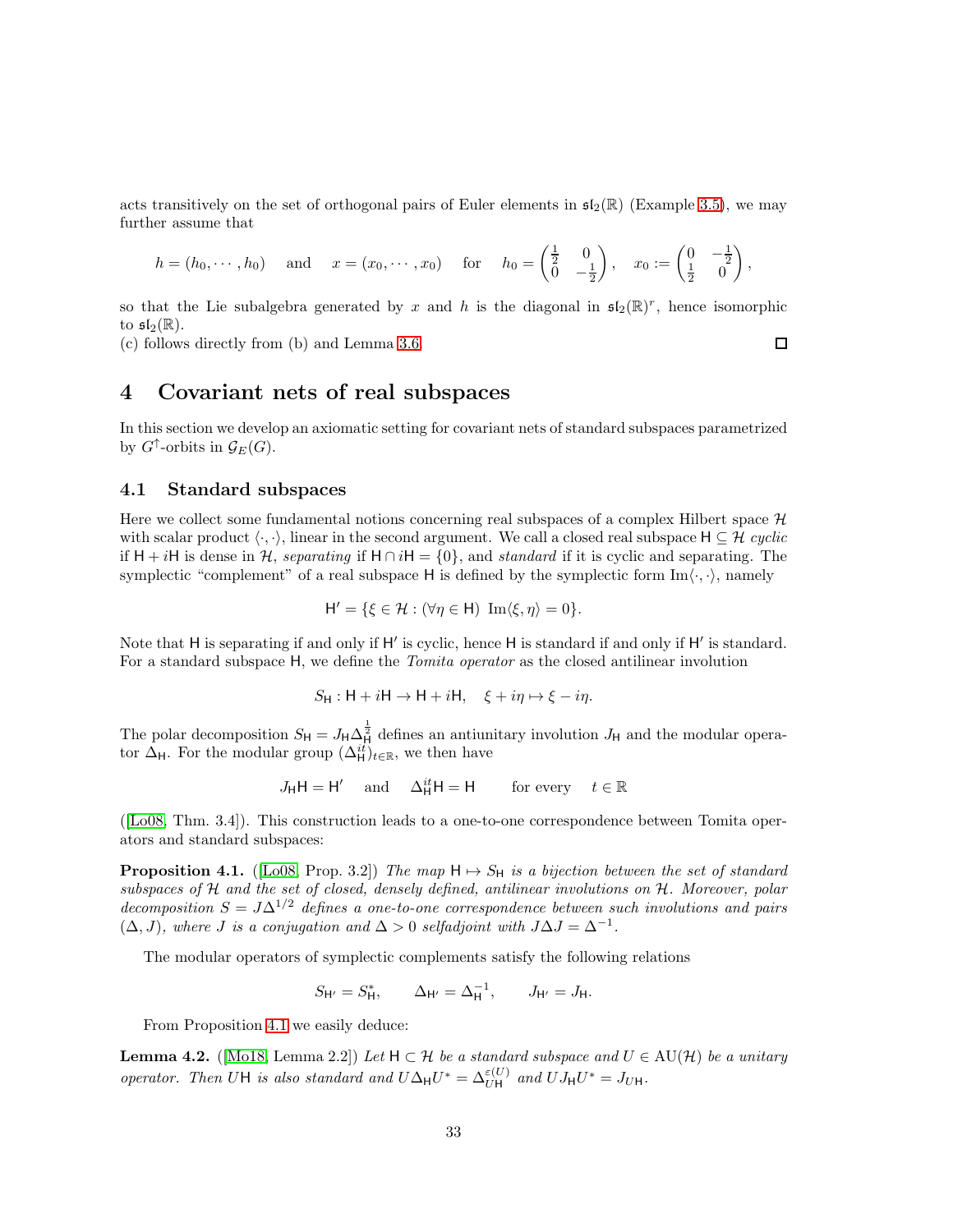<span id="page-33-1"></span>**Lemma 4.3.** ([\[Lo08,](#page-47-14) Cor. 2.1.8]) Let  $H \subset \mathcal{H}$  be a standard subspace, and  $K \subset H$  be a closed, real linear subspace of H. If  $\Delta_H^{it} K = K$  for all  $t \in \mathbb{R}$ , then K is a standard subspace of  $K := \overline{K + iK}$  and  $\Delta_H|_K$  is the modular operator of K on K. If, in addition, K is a cyclic subspace of H, then H = K.

The following theorem relates positive generators and inclusions of real subspaces.

<span id="page-33-0"></span>**Theorem 4.4.** ([\[Lo08,](#page-47-14) Thms. 3.15, 3.17], [\[BGL02,](#page-46-5) Thm. 3.2]) Let  $H \subset \mathcal{H}$  be a standard subspace and  $U(t) = e^{itP}$  be a unitary one-parameter group on H with a generator P.

(a) If  $\pm P > 0$  and  $U(t)H \subset H$  for all  $t \geq 0$ , then

$$
\Delta_{\mathsf{H}}^{-is/2\pi} U(t) \Delta_{\mathsf{H}}^{is/2\pi} = U(e^{\pm s}t) \quad \text{and} \quad J_{\mathsf{H}}U(t)J_{\mathsf{H}} = U(-t) \quad \text{for all} \quad t, s \in \mathbb{R}.\tag{4.1}
$$

- (b) If  $\Delta_{\rm H}^{-is/2\pi}U(t)\Delta_{\rm H}^{is/2\pi}=U(e^{\pm s}t)$  for  $s,t\in\mathbb{R}$ , then the following are equivalent:
	- (1)  $U(t)H \subset H$  for  $t > 0$ ;
	- (2)  $\pm P$  is positive.

Part (a) is also called the One-particle Borchers Theorem. Borchers originally proved it for von Neumann algebras with a cyclic and separating vectors. Part (b) is in [\[BGL02\]](#page-46-5).

With the notation introduced in Examples [2.10\(](#page-10-1)b), we have seen that any couple  $(U, H)$  of a one-parameter group  $(U_t)_{t\in\mathbb{R}}$  with positive (resp. negative) generator and a standard subspace H satisfying the assumptions of Theorem [4.4\(](#page-33-0)a) defines a unitary, positive energy representation of the affine group  $\mathrm{Aff}(\mathbb{R}) \cong \mathbb{R} \rtimes \mathbb{R}^\times$  implemented by

$$
U(\zeta(t)) = U(t), \quad U(\delta(t)) = \Delta_{\mathsf{H}}^{-\frac{it}{2\pi}}, \quad U(r_0) = J_{\mathsf{H}} \quad \text{for} \quad t \in \mathbb{R}.
$$

A representation of  $\text{Aff}(\mathbb{R})$  can also be obtained by looking at some peculiar relative positions of standard subspaces: The half-sided modular inclusions.

**Definition 4.5.** An inclusion  $K \subseteq H$  of standard subspaces of H is called a  $\pm$ half-sided modular inclusion  $(\pm HSMI)$  if

$$
\Delta_{\mathsf{H}}^{-it} \mathsf{K} \subseteq \mathsf{K} \quad \text{ for } \quad \pm t \ge 0.
$$

**Theorem 4.6.** ([\[Lo08,](#page-47-14) Cor. 3.6.6.], [NÓ17, Thm. 3.15])  $K \subseteq H$  is a positive half-sided modular inclusion if and only if there exists an (anti-)unitary positive energy representation  $(U, \mathcal{H})$  of  $\text{Aff}(\mathbb{R}) \cong \mathbb{R} \rtimes \mathbb{R}^{\times}$  with  $U(\delta(t)) = \Delta_{\text{H}}^{-\frac{it}{2\pi}}$ ,  $U(r_0) = J_{\text{H}}$ ,  $U(\delta_{(1,\infty)}(t)) = \Delta_{\text{K}}^{-\frac{it}{2\pi}}$ ,  $U(r_1) = J_{\text{K}}$ . In this picture

$$
\mathsf{K}=\mathsf{N}((1,1).W_0)\quad\text{ and }\quad \mathsf{H}=\mathsf{N}(W_0),
$$

where  $W_0 = (\lambda, r_0)$  corresponds to the half-line  $(0, \infty)$ , the translations satisfy

$$
\mathsf{K} = U(1)\mathsf{H} \quad \text{and} \quad U(1 - e^t) = \Delta_{\mathsf{K}}^{-it/2\pi} \Delta_{\mathsf{H}}^{it/2\pi} \quad \text{for} \quad t \in \mathbb{R}.
$$

As a consequence, negative half-sided modular inclusions  $K \subseteq H$  are in in 1-1 correspondence with (anti-)unitary negative energy representation  $(U, \mathcal{H})$  of Aff( $\mathbb{R} \cong \mathbb{R} \rtimes \mathbb{R}^{\times}$  with

$$
K = N((-1, 1).W'_0) = U(-1)N(W_0)'
$$
 and 
$$
H = N(W'_0) = N(W_0)'
$$

and with  $U(\delta(-t)) = \Delta_H^{-\frac{it}{2\pi}}$ ,  $U(r_0) = J_H$ ,  $U(\delta_{(-\infty, -1)}(t)) = \Delta_K^{-\frac{it}{2\pi}}$ ,  $U(r_{-1}) = J_K$ . Corollary 4.7. ([\[Lo08,](#page-47-14) Corollary 2.4.3.]). If  $K \subset H$  is +HSMI, then  $H' \subset K'$  is -HSMI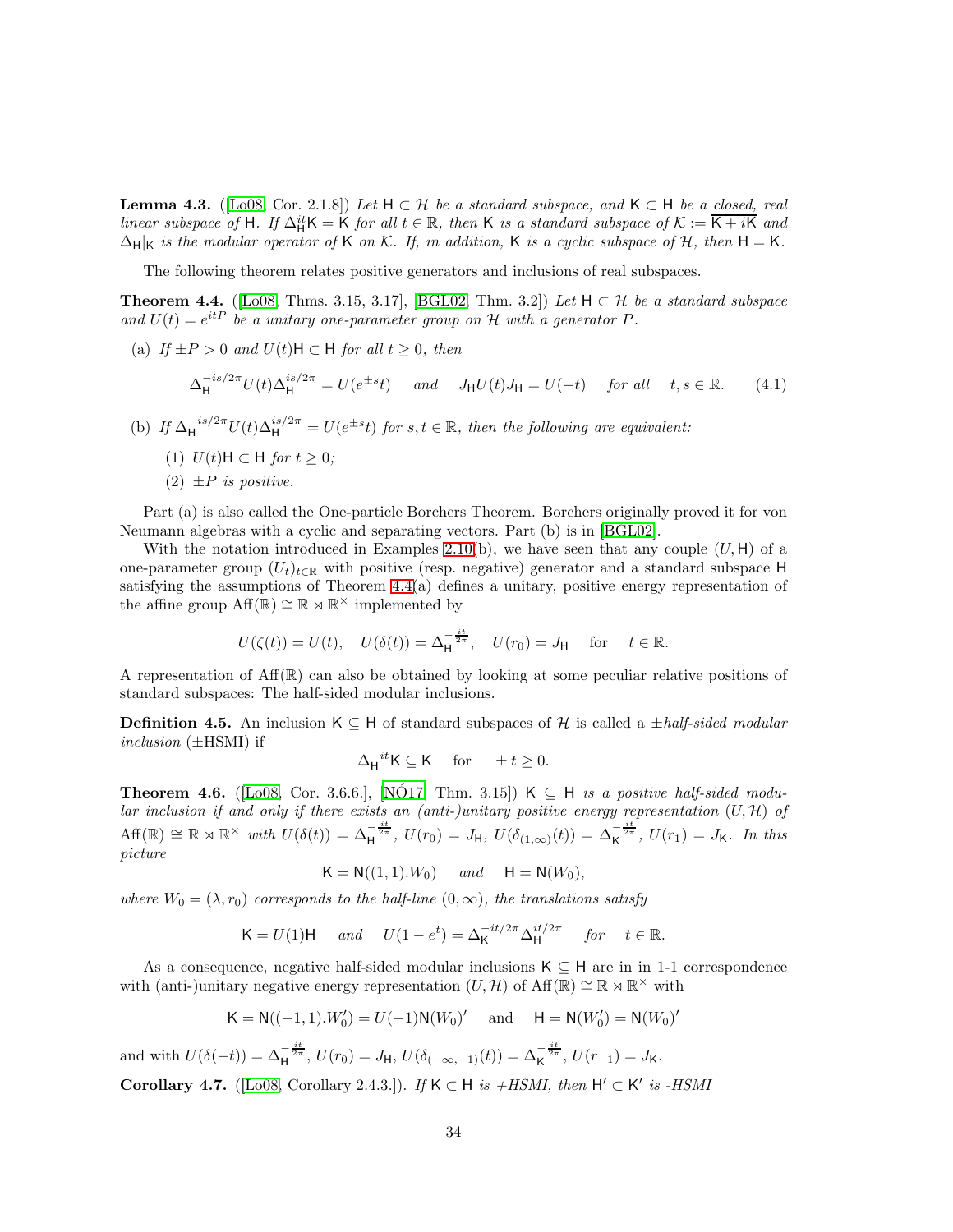#### <span id="page-34-0"></span>4.2 The axiomatics of abstract covariant nets

Hereafter we will make the following assumption on the group  $G$ .

**Assumption 1.** We assume that  $\mathcal{G}_E(G) \neq \emptyset$  and write  $G = G^{\uparrow} \rtimes \{e, \sigma\}$  for some Euler involution  $\sigma$ .

**Example 4.8.** Note that  $G^{\downarrow}$  may contain involutions which are not Euler.

We consider the graded Lie group  $G := SO_{1,n}(\mathbb{R})$  with the identity component  $G^{\uparrow} = SO_{1,n}(\mathbb{R})^{\uparrow}$ . For  $n \geq 2$ , the Lie algebra  $\mathfrak{g} = \mathfrak{so}_{1,n}(\mathbb{R})$  is simple,  $\theta(x) = -x^{\top}$  is a Cartan involution, and  $\mathfrak{a} := \mathfrak{so}_{1,1}(\mathbb{R}) \subseteq \mathfrak{p}$  (acting on the first two components) is a maximal abelian subspace. As the corresponding restricted root system is of type  $A_1$ , our classification scheme (see [\(3.8\)](#page-27-2) in Theorem [3.10\)](#page-27-0) implies that all Euler elements in g are conjugate to the one corresponding to the boost generator

$$
h(x_0,...,x_n) = (x_1,x_0,0,...,0).
$$

Accordingly, an involution  $\sigma \in G$  is Euler if and only if  $\sigma$  or  $-\sigma$  is the orthogonal reflection in a 2-dimensional Lorentzian plane.

However,  $G^{\downarrow}$  contains all reflections of the type

$$
\tau(x) = (\varepsilon_0 x_0, \dots, \varepsilon_n x_n) \quad \text{with} \quad \varepsilon_j \in \{\pm 1\} \quad \text{satisfying} \quad \prod_{j=0}^n \varepsilon_j = 1.
$$

In particular neither Fix( $\tau$ ) nor Fix( $-\tau$ ) must have dimension 2.

We now present the analogs of the one-particle Haag–Kastler axioms and further fundamental properties in our general setting.

**Definition 4.9.** Let  $G = G^{\uparrow} \rtimes \{e, \sigma\}$  be as above,  $C \subseteq \mathfrak{g}$  be a closed convex  $\text{Ad}^{\varepsilon}(G)$ -invariant cone in **g**, and fix a  $G^{\uparrow}$ -orbit  $W_{+} = G^{\uparrow}$ . W  $\subseteq \mathcal{G}_{E}(G)$ . Let  $(U, \mathcal{H})$  be a unitary representation of  $G^{\uparrow}$  and

$$
N: \mathcal{W}_+ \to \text{Stand}(\mathcal{H}) \tag{4.2}
$$

be a map, also called a *net of standard subspaces*. In the following we denote this data as  $(\mathcal{W}_+, U, \mathbf{N})$ . We consider the following properties:

- (HK1) **Isotony:**  $N(W_1) \subseteq N(W_2)$  for  $W_1 \leq W_2$ .
- (HK2) Covariance:  $N(gW) = U(g)N(W)$  for  $g \in G^{\uparrow}$ ,  $W \in \mathcal{W}_+$ .
- (HK3) Spectral condition:  $C \subseteq C_U := \{x \in \mathfrak{g}: -i\partial U(x) \geq 0\}$ . We then say that U is C-positive.
- (HK4) Central twisted locality: For  $\alpha \in Z(G^{\uparrow})^-$  and  $W \in \mathcal{W}_+$  with  $W^{'\alpha} \in \mathcal{W}_+$ , there exists a unitary  $Z_{\alpha} \in U(G^{\uparrow})'$  satisfying

<span id="page-34-1"></span>
$$
Z_{\alpha}^{2} = U(\alpha) \quad \text{and} \quad J_{\mathsf{N}(W)} Z_{\alpha} J_{\mathsf{N}(W)} = Z_{\alpha}^{-1}, \tag{4.3}
$$

such that

$$
N(W^{'\alpha}) \subset Z_{\alpha}N(W)'.
$$
\n(4.4)

Moreoever, such an  $\alpha$  exists.

When  $Z_{\alpha}$  is trivial, for instance when  $\partial(G_{\underline{W}}^{\uparrow}) = \{e\}$ , then the central twisted locality reduces to the more familiar locality relation.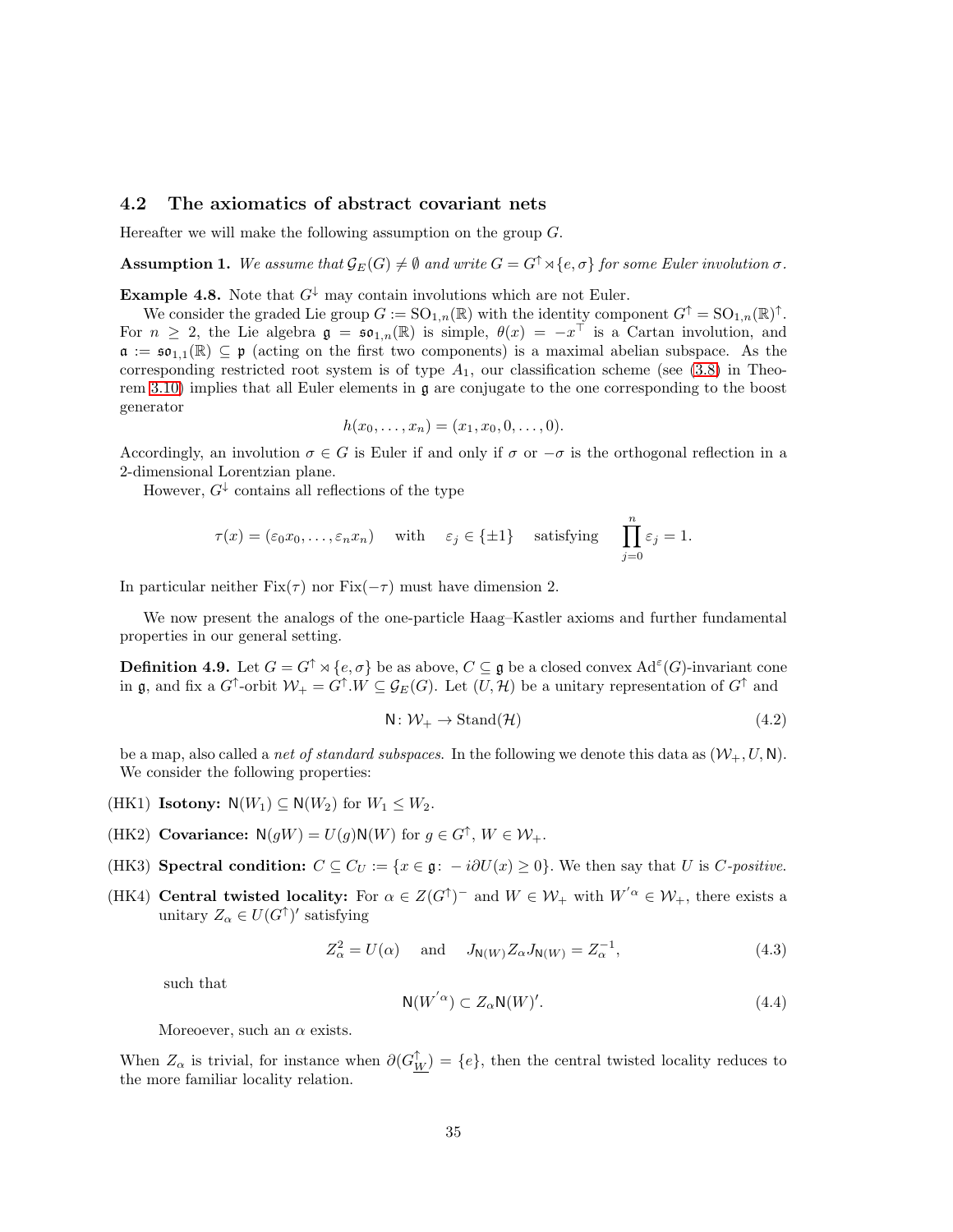(HK4<sub>e</sub>) **Locality:** If  $W \in \mathcal{W}$  is such that  $W' \in \mathcal{W}_+$ , then  $N(W') \subset N(W)'$ .

Concerning (HK3), note that  $C_U$  is pointed if and only if  $\ker(U)$  is discrete. Therefore the assumption that  $C$  is pointed is compatible with the possible existence of representations with discrete kernel satisfying (HK3). Furthermore, if  $C = \{0\}$ , then (HK3) trivially holds.

The following property will be central in our discussion because it connects the modular groups of standard subspaces to the unitary representation U of  $G^{\uparrow}$ .

(HK5) Bisognano–Wichmann (BW) property:  $U(\lambda_W(t)) = \Delta_{N(W)}^{-it/2\pi}$  for  $W \in \mathcal{W}_+, t \in \mathbb{R}$ .

We will see in Proposition [4.19](#page-39-0) that a consequence of (HK1-5) is the following stronger form of (HK4):

(HK6) Central Haag Duality:  $N(W^{'\alpha}) = Z_{\alpha}N(W)'$  for  $\alpha \in Z(G^{\uparrow})^-$ ,  $W \in \mathcal{W}_+$  with  $W^{'\alpha} \in \mathcal{W}_+$ and  $Z_{\alpha}$  as in [\(4.3\)](#page-34-1).

If the representation  $U$  extends antiunitarily to  $G$  we can further require:

(HK7) **G-covariance:** For any  $\alpha \in Z(G^{\uparrow})^-$  such that  $W'^{\alpha} \in \mathcal{W}_+$ , there exists an (anti-)unitary extension  $U^{\alpha}$  of U from  $G^{\dagger}$  to G such that the following condition is satisfied:

$$
\mathsf{N}(g *_{\alpha} W) = U^{\alpha}(g)\mathsf{N}(W) \quad \text{for} \quad g \in G,
$$
\n(4.5)

where  $*_\alpha$  is the  $\alpha$ -twisted action [\(2.37\)](#page-19-0) of G on  $\mathcal{W}_+$  defined in Lemma [2.18\(](#page-19-2)e).

It is enough to provide an extension  $U^{\alpha}$  w.r.t. one  $\alpha \in Z(G^{\uparrow})^-$  such that  $W^{'\alpha} \in \mathcal{W}_+$ . All the other extensions come as described in Lemma [2.18\(](#page-19-2)f). The modular conjugation of standard subspaces can have a geometric meaning when the extension  $U^{\alpha}$  from (HK7) has the following specific form:

(HK8) **Modular reflection:**  $U^{\alpha}(\sigma_W) = Z_{\alpha}J_{N(W)}$  for  $\alpha \in Z(G^{\uparrow})^{-}$ ,  $W \in \mathcal{W}_+$  with  $W^{'\alpha} \in \mathcal{W}_+$  and  $Z_{\alpha}$  as in [\(4.3\)](#page-34-1).

In the next sections we will show that there exist nets of standard subspaces satisfying all the above assumptions. It is the analog of the BGL construction in this general setting.

#### <span id="page-35-0"></span>4.2.1 Wedge isotony and half-sided modular inclusions

Taking the wedge modular inclusion defined in Section [2.4.1](#page-16-1) into account, we now prove that isotony can be deduced from covariance, the Bisognano–Wichmann property and the C-spectral condition. On specific models this has been checked in [\[BGL02,](#page-46-5) [Lo08\]](#page-47-14).

<span id="page-35-2"></span>**Proposition 4.10.** Let  $(W_+, N, U)$  be a net of standard subspaces. Then the spectral condition (HK3), the BW property (HK5) and  $G^{\uparrow}$ -covariance (HK2) imply isotony (HK1).

*Proof.* Let  $W_0 = (h, \tau) \in \mathcal{G}_E$  and  $H_0 = N(W_0)$ . By covariance, the net N is isotone if and only if

$$
\mathcal{S}_{W_0}=G_{W_0}^{\uparrow}\exp(C_+) \exp(C_-)\subseteq \mathcal{S}_{\mathsf{H}_0}:=\{g\in G^{\uparrow}\colon U(g)\mathsf{H}_0\subseteq \mathsf{H}_0\}.
$$

As the stabilizer  $G_{W_0}^{\uparrow}$  stabilizes  $H_0$  by covariance, isotony is equivalent to  $\exp(x) \in S_{H_0}$  for every  $x \in C_+ \cup C_-.$ 

By the spectral condition (HK3), we have  $\mp i\partial U(x) \geq 0$ . Therefore Theorem [4.4](#page-33-0) shows that isotony is equivalent to

<span id="page-35-1"></span>
$$
U^{\mathsf{H}_{0}}(e^{s})U(\exp tx)U^{\mathsf{H}_{0}}(e^{-s}) = U(\exp e^{\pm s}tx) \quad \text{ for } \quad s, t \in \mathbb{R}, x \in C_{\pm}.
$$
 (4.6)

By the BW property (HK5),  $U^{\mathsf{H}_{0}}(e^{s}) = \Delta_{\mathsf{H}_{0}}^{-is/2\pi} = U(\exp sh)$ , so that  $[h, x] = \pm x$  for  $x \in C_{\pm}$ implies [\(4.6\)](#page-35-1).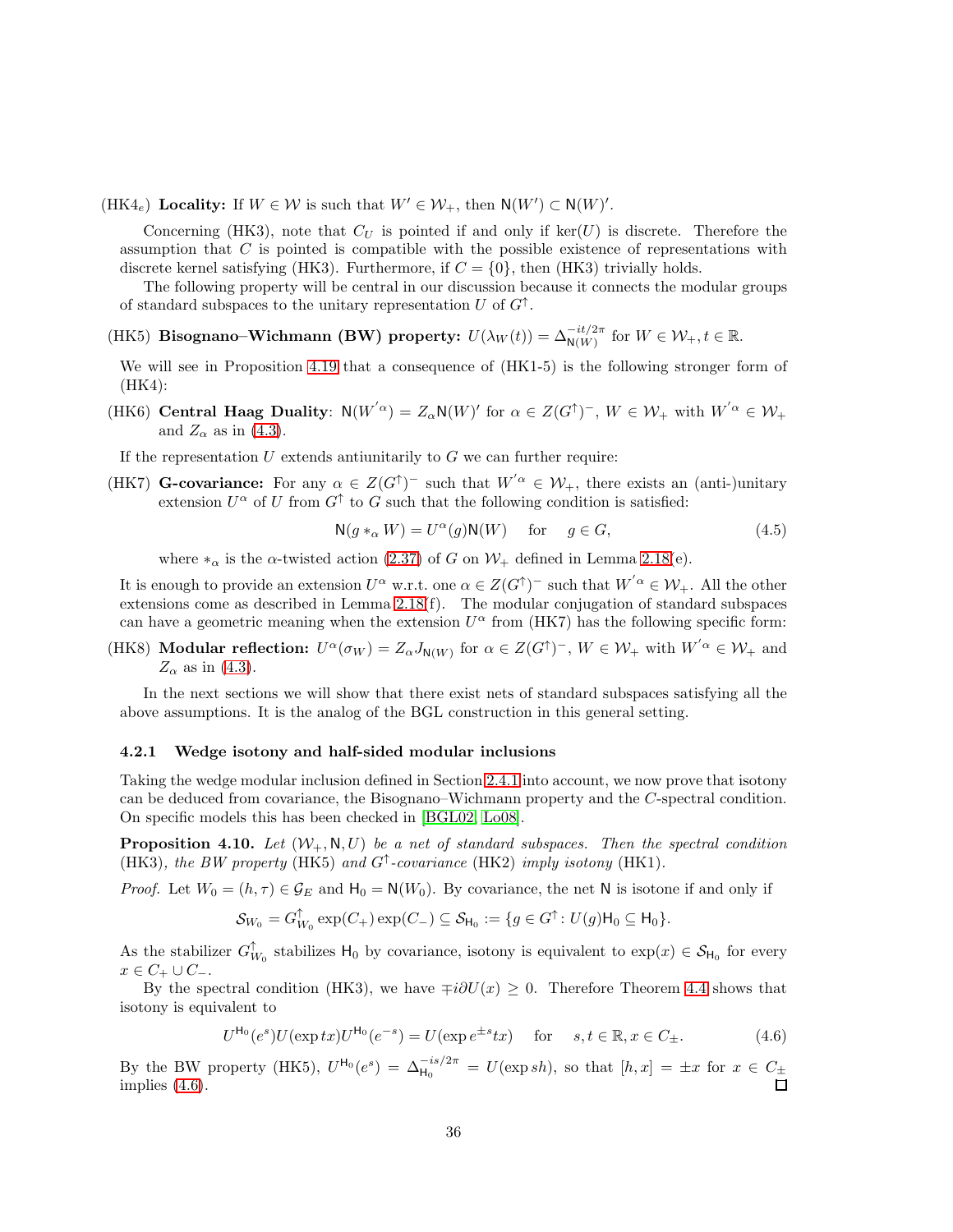#### <span id="page-36-0"></span>4.2.2 The Brunetti–Guido–Longo (BGL) construction

We have seen in the introduction to Section [2](#page-5-0) that each standard subspace H specifies a homomorphism

$$
U^{\mathsf{H}}\colon \mathbb{R}^{\times} \to \mathrm{AU}(\mathcal{H}) \quad \text{ by } \quad U^{\mathsf{H}}(e^{t}) := \Delta_{\mathsf{H}}^{-it/2\pi}, \quad U^{\mathsf{H}}(-1) := J_{\mathsf{H}}, \tag{4.7}
$$

and that this leads to a bijection

$$
\Phi\colon \operatorname{Hom}_{\mathrm{gr}}(\mathbb{R}^{\times}, \mathrm{AU}(\mathcal{H})) \to \operatorname{Stand}(\mathcal{H}), \quad U^{\mathsf{H}} \mapsto \mathsf{H}
$$

between continuous (anti-)unitary representations of the graded Lie group  $\mathbb{R}^{\times}$  and standard sub-spaces([\[NO17,](#page-48-5) Prop. 3.2]). By Lemma [4.2,](#page-32-3)  $\Phi$  is equivariant with respect to the natural action of  $\text{AU}(\mathcal{H})$  on Stand $(\mathcal{H})$  and the action [\(2.3\)](#page-5-3) on  $\text{Hom}_{\text{gr}}(\mathbb{R}^{\times}, \text{AU}(\mathcal{H}))$ .

Now every (anti-)unitary representation  $U: G \to \mathrm{AU}(\mathcal{H})$  defines by composition a natural Gequivariant map

$$
\mathcal{G} \xrightarrow{\Psi^{-1}} \text{Hom}_{\text{gr}}(\mathbb{R}^{\times}, G) \xrightarrow{U_{\circ}} \text{Hom}_{\text{gr}}(\mathbb{R}^{\times}, \text{AU}(\mathcal{H})), \qquad W \mapsto U \circ \gamma_W.
$$

Combining this with  $\Phi$  leads to the so-called Brunetti–Guido–Longo (BGL) construction:

**Definition 4.11.** (Brunetti–Guido–Longo (BGL) net) If  $(U, G)$  is an (anti-)unitary representation, then we obtain a G-equivariant map  $N_U : \mathcal{G} \to \text{Stand}(\mathcal{H})$  determined for  $W = (k_W, \sigma_W)$  by

$$
J_{N_U(W)} = U(\sigma_W) \quad \text{and} \quad \Delta_{N_U(W)}^{-it/2\pi} = U(\exp tk_W) \quad \text{for} \quad t \in \mathbb{R}.
$$
 (4.8)

This means that, with respect to Definition [2.3,](#page-6-7)  $U^{\mathsf{N}_U(W)} = U \circ \gamma_W$  for  $W \in \mathcal{G}$  (see [\[BGL02\]](#page-46-5), [\[NO17,](#page-48-5) Prop. 5.6]).

The BGL net associates to every wedge  $W \in \mathcal{G}$  a standard subspace  $\mathsf{N}_U(W)$ . We shall denote with  $(W_+, N_U, U)$  the restriction of the BGL net to the  $G^{\uparrow}$ -orbit  $W_+ \subseteq \mathcal{G}_E(G)$ .

**Theorem 4.12.** The restriction of the BGL net  $N_U$  associated to an (anti-)unitary C-positive representation U of  $G = G^{\uparrow} \rtimes \{e, \sigma\}$  to a  $G^{\uparrow}$ -orbit  $\mathcal{W}_+ \subseteq \mathcal{G}_E$  satisfies all the axioms (HK1)-(HK3) and (HK5).

We shall see in Proposition [4.16](#page-38-0) that the twisted locality (HK4), Central Haag Duality (HK6) and (HK7-8) are also satisfied.

*Proof.* Let  $W_+ \subseteq \mathcal{G}_E(G)$  be a  $G^{\uparrow}$ -orbit. By construction, the restriction of the BGL net  $\mathsf{N}_U$  to  $\mathcal{W}_+$ satisfies (HK2) and by construction it satisfies (HK5). By Proposition [4.10,](#page-35-2) isotony (HK1) follows from the Spectral Condition (HK3), which is the C-positivity of U. П

As a last remark in this section we stress that two (anti-)unitary extensions of a unitary representation  $(U, \mathcal{H})$  of  $G^{\uparrow}$  are unitarily equivalent, but the corresponding BGL nets depend on the choice of the (anti-)unitary extension. The following proposition makes this dependence explicit and provides a natural parameter space.

**Proposition 4.13.** (The space of (anti-)unitary extensions) Fix  $(h, \tau) \in \mathcal{G}$ , let  $U : G \to \mathrm{AU}(\mathcal{H})$  be an (anti-)unitary representation and let  $\mathcal{M} := U(G^{\uparrow})'$ . Then the following assertions hold:

(i) All (anti-)unitary representations  $(\tilde{U}, \mathcal{H})$  extending  $U|_{G^{\uparrow}}$  are of the form  $\tilde{U} = TUT^*$  for some  $T \in U(\mathcal{M})$ . The corresponding BGL nets are related by

$$
\mathsf{N}_{\widetilde{U}}(W)=T\mathsf{N}_{U}(W) \quad \textit{for} \quad W\in \mathcal{G}. \tag{4.9}
$$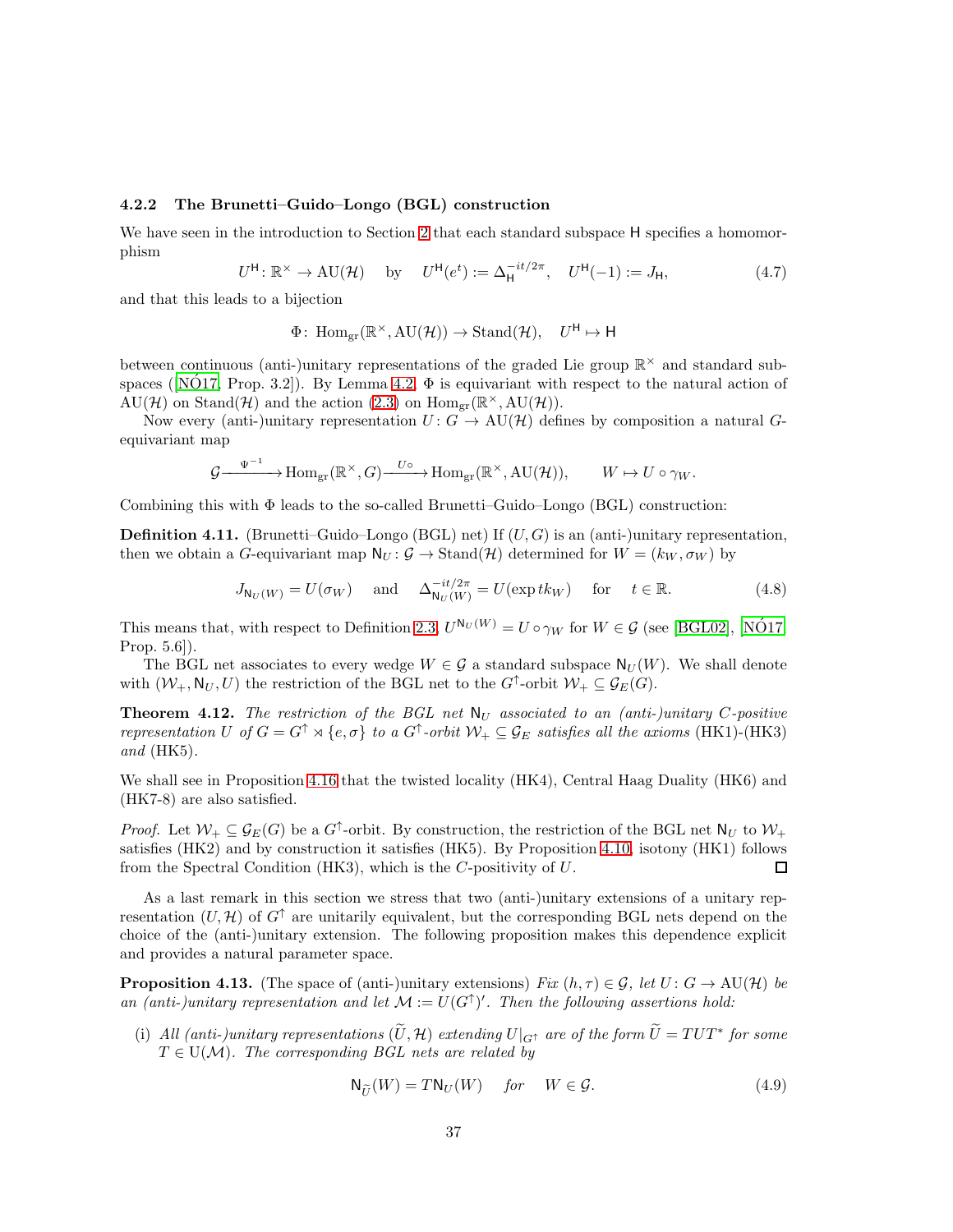(ii) (Parametrization of (anti-)unitary extensions) Let  $J := U(\tau)$ ,  $\tau \in G^{\downarrow}$ . For every

$$
N \in \mathrm{U}(\mathcal{M})^- := \{ M \in \mathrm{U}(\mathcal{M}) : JMJ = M^{-1} \},
$$

there exists a unique (anti-)unitary extension  $\tilde{U}$  of  $U|_{G^{\uparrow}}$  with  $\tilde{U}(\tau) = NJ$ , and we thus obtain a bijection between the set  $U(\mathcal{M})^-$  and the set of (anti-)unitary extensions of  $U|_{G^{\uparrow}}$  to G.

Proof. (i) follows from Proposition [A.1](#page-45-3) and the assertion on the BGL nets is an immediate consequence of the definitions.

(ii) Let  $T \in U(\mathcal{M})$ , so that  $\widetilde{U} = TUT^{-1} : G \to \mathrm{AU}(\mathcal{H})$  is an (anti-)unitary extension of  $U|_{G^{\uparrow}}$  with  $\tilde{J} := \tilde{U}(\tau) = T J T^{-1}$ . Since  $\tilde{U}$  and U extend the same representation of  $G^{\uparrow}$ ,

$$
N := \widetilde{J}J = \widetilde{J}J^{-1} \in U(\mathcal{M}).
$$

This element satisfies  $JNJ = JJ = N^{-1}$ , so that  $N \in U(\mathcal{M})^-$  and  $J = NJ$ .

If, conversely,  $N \in U(\mathcal{M})^-$ , then Lemma [A.2](#page-45-4) implies the existence of an  $X = -X^* \in \mathcal{M}$  with  $N = e^{2X}$  and  $JXJ = -X$ . For  $T := e^{X} \in U(\mathcal{M})$  and  $\tilde{J} := TJT^{-1}$ , we then have

$$
\widetilde{J}J = TJT^{-1}J = T^2 = e^{2X} = N.
$$

Therefore the manifold U( $\mathcal{M}$ )<sup>-</sup> parametrizes the (anti-)unitary extensions of  $U|_{G}$ <sup>\*</sup>.

 $\Box$ 

 $\Box$ 

#### <span id="page-37-0"></span>4.2.3 Twisted Locality

We have seen in Section [2.4.2](#page-16-2) that it can happen that  $W' \notin \mathcal{W}_+ = G^{\uparrow}.W$ . One can anyway attach to W' a real subspace by the BGL-net and by construction obtain the relation  $H(W') = H(W)'$ . On the other hand one can define natural complementary wedges  $W'{}^{\alpha}$  indexed by central elements  $\alpha$ . In this section we will see that in the BGL construction, the complementary wedge subspaces satisfy the central Haag duality condition (HK6), hence the twisted locality relation (HK4). We start with a lemma on standard subspaces.

**Lemma 4.14.** Let  $H \subset \mathcal{H}$  be a standard subspace, and  $U \in U(\mathcal{H})$  be a unitary operator commuting with  $\Delta_H$  and satisfying  $J_H U J_H = U^{-1}$ . Let  $H_1$  be the standard subspace defined by  $(\Delta_H, U J_H)$ . There exists a unitary square root Z of U commuting with  $\Delta_H$  such that  $J_H Z J_H = Z^{-1}$  and  $ZH = H_1$ . The standard subspace  $H_1$  does not depend on this choice of Z.

Proof. The existence of the square root and the commutation relation with the modular conjugation and the modular operator follows by Lemma [A.3.](#page-45-5) Then

$$
Z(J_{\rm H}\Delta_{\rm H}^{1/2})Z^{-1} = ZJ_{\rm H}Z^{-1}\Delta_{\rm H}^{1/2} = Z^2J_{\rm H}\Delta_{\rm H}^{1/2} = UJ_{\rm H}\Delta_{\rm H}^{1/2}
$$

implies that  $H_1 = ZH$ . It is clear that  $H_1$  does not depend on the choice of Z.

In order to conclude (HK6), hence the central locality condition on a BGL net  $N_U$ , we will need an analogous statement relating complementary wedge subspaces.

<span id="page-37-1"></span>**Proposition 4.15.** Let  $(U, \mathcal{H})$  be an (anti-)unitary representation of the graded group  $G = G^{\uparrow} \rtimes \{e, \sigma\}$  and  $\alpha \in Z(G^{\uparrow})^{-}$ . Then the commutant  $U(G^{\uparrow})'$  contains a unitary square root  $Z_{\alpha}$ of  $U(\alpha)$  satisfying

$$
U(g)Z_{\alpha}U(g)^{-1} = Z_{\alpha}^{-1} \quad \text{for every} \quad g \in G^{\downarrow}.
$$
 (4.10)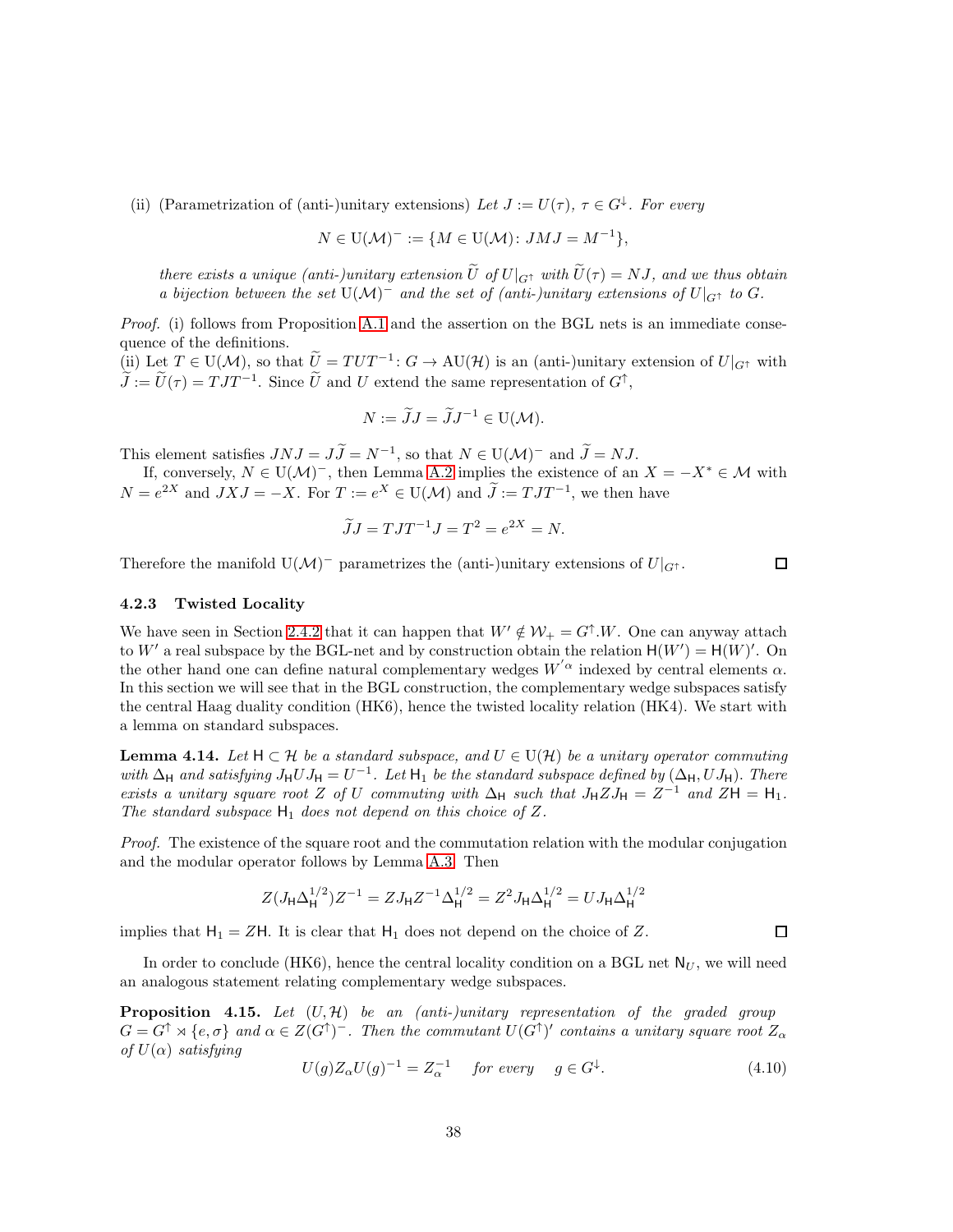*Proof.* First we note that  $U(\alpha) \in \mathcal{M} := U(G^{\uparrow})'$ . We fix  $\sigma_0 \in Inv(G^{\downarrow})$  and observe that conjugation with  $U(\sigma_0)$  defines an antilinear isomorphism  $\beta$  of M. As  $\beta(U(\alpha)) = U(\alpha)^{-1}$  follows from  $\alpha \in$  $Z(G^{\uparrow})^-$ , we find with Lemma [A.3\(](#page-45-5)c) in the appendix, a unitary square root  $Z_{\alpha}$  of  $U(\alpha)$  satisfying

$$
U(\sigma_0)Z_{\alpha}U(\sigma_0) = \beta(Z_{\alpha}) = Z_{\alpha}^{-1}.
$$
\n(4.11)

For any other  $\sigma \in G^{\downarrow}$  we have  $\sigma = \sigma_0 g$  with  $g \in G^{\uparrow}$ , so that

$$
U(\sigma)Z_{\alpha}U(\sigma) = U(\sigma)Z_{\alpha}U(\sigma)^{-1} = U(\sigma_0)U(g)Z_{\alpha}U(g)^{-1}U(\sigma_0) = U(\sigma_0)Z_{\alpha}U(\sigma_0) = Z_{\alpha}^{-1}.\quad \Box
$$

We are now ready to verify that the BGL net is compatible with the twistings appearing in (HK4), (HK6) and (HK7).

<span id="page-38-0"></span>**Proposition 4.16.** For every (anti-)unitary representation  $(U, \mathcal{H})$  of G, the BGL net  $N_U$  satisfies (HK4) and (HK6). Moreover, for  $\alpha \in Z(G^{\uparrow})^-$ ,  $W \in \mathcal{W}_+$  with  $W^{'\alpha} \in \mathcal{W}_+$  and  $Z_{\alpha} \in U(G^{\uparrow})'$ satisfying [\(4.3\)](#page-34-1), the (anti-)unitary extension  $(U^{\alpha}, \mathcal{H})$  of  $U|_{G^{\uparrow}}$  to G, determined by  $U^{\alpha}(\sigma_W) :=$  $Z_{\alpha}U(\sigma_W)$ , satisfies (HK7) and (HK8).

*Proof.* Let  $\alpha \in Z(G^{\uparrow})^-$  and  $W = (x, \sigma) \in W_+$  be such that  $W^{'\alpha} = (-x, \alpha\sigma) \in W_+$ . Proposi-tion [4.15](#page-37-1) implies the existence of  $Z_{\alpha} \in U(G^{\uparrow})'$  satisfying [\(4.3\)](#page-34-1). Then

$$
\Delta_{\mathsf{N}_U(W'^{\alpha})}^{-it/2\pi} = U(\exp(-tx)) \quad \text{and} \quad J_{\mathsf{N}_U(W'^{\alpha})} = U(\alpha \sigma) = Z_\alpha^2 J_{\mathsf{N}_U(W)} = Z_\alpha J_{\mathsf{N}_U(W)} Z_\alpha^{-1}
$$

imply that  $N_U(W^{'\alpha}) = Z_{\alpha}N_U(W)'$ . This shows that (HK6), hence also (HK4) are satisfied. We also have

$$
N_U(\sigma *_\alpha W) = N_U(W^{'\alpha}) = Z_{\alpha}N_U(W)' = Z_{\alpha}U(\sigma)N_U(W).
$$

Since  $\mathsf{N}_U$  is G-equivariant on  $\mathcal{G}$ , this leads for  $g \in G^{\uparrow}$  to

$$
N_U(g\sigma *_\alpha W) = N_U(g.(\sigma *_\alpha W)) = U(g)N_U(\sigma *_\alpha W) = U(g)Z_{\alpha}N_U(W)'
$$
  
= 
$$
U(g)Z_{\alpha}U(\sigma)N_U(W) = U(g)U^{\alpha}(\sigma)N_U(W) = U^{\alpha}(g\sigma)N_U(W).
$$

This proves (HK7). As  $J_{N_U(W)} = U(\sigma_W)$  by definition, we also have

$$
U^{\alpha}(\sigma_W) = Z_{\alpha} U(\sigma_W) = Z_{\alpha} J_{N_U(W)},
$$

so that  $U^{\alpha}$  also satisfies (HK8).

**Remark 4.17.** (a) If  $U|_{G}$  is irreducible, then  $U(Z(G^{\uparrow})) \subseteq \mathbb{T}1$ , so that, we find for any  $\alpha \in Z(G^{\uparrow})$ that  $U(\alpha) = \zeta \mathbf{1}$  with  $|\zeta| = 1$ . We may thus put  $Z_{\alpha} := z \mathbf{1}$  for any complex number z with  $z^2 = \zeta$ . In this case  $JZ_{\alpha}J = Z_{\alpha}^*$  holds for any antiunitary operator  $J$ .

(b) Let  $(U, \mathcal{H})$  be an (anti-)unitary representation of G. For any other square root Z of  $U(\alpha)$ satisfying the same requirements as  $Z_{\alpha}$ , the unitary operator  $Z^{-1}Z_{\alpha}$  is an involution commuting with  $U(G)$ , so that it leaves all standard subspaces  $N(W)$  of the BGL net invariant.

(c) If  $\alpha \in Z(G^{\uparrow})$  satisfies  $\alpha^{\sigma} = \alpha$  for  $\sigma \in G^{\downarrow}$ , then  $\alpha$  acts trivially on  $\mathcal{G}(G)$  and, by covariance of N, leaves all standard subspaces  $N(W)$  invariant. This happens in particular if  $\alpha^2 = e$ . Then also  $\alpha \in Z(G^{\uparrow})^-$ , so that  $\alpha$ -twisted complements are useful in the context of fermionic theories. Here  $U(\alpha)$  is an involution and one choice of a square root of  $U(\alpha)$  is given by

$$
Z_{\alpha} := \frac{\mathbf{1} + iU(\alpha)}{1 + i}.
$$
\n(4.12)

 $\Box$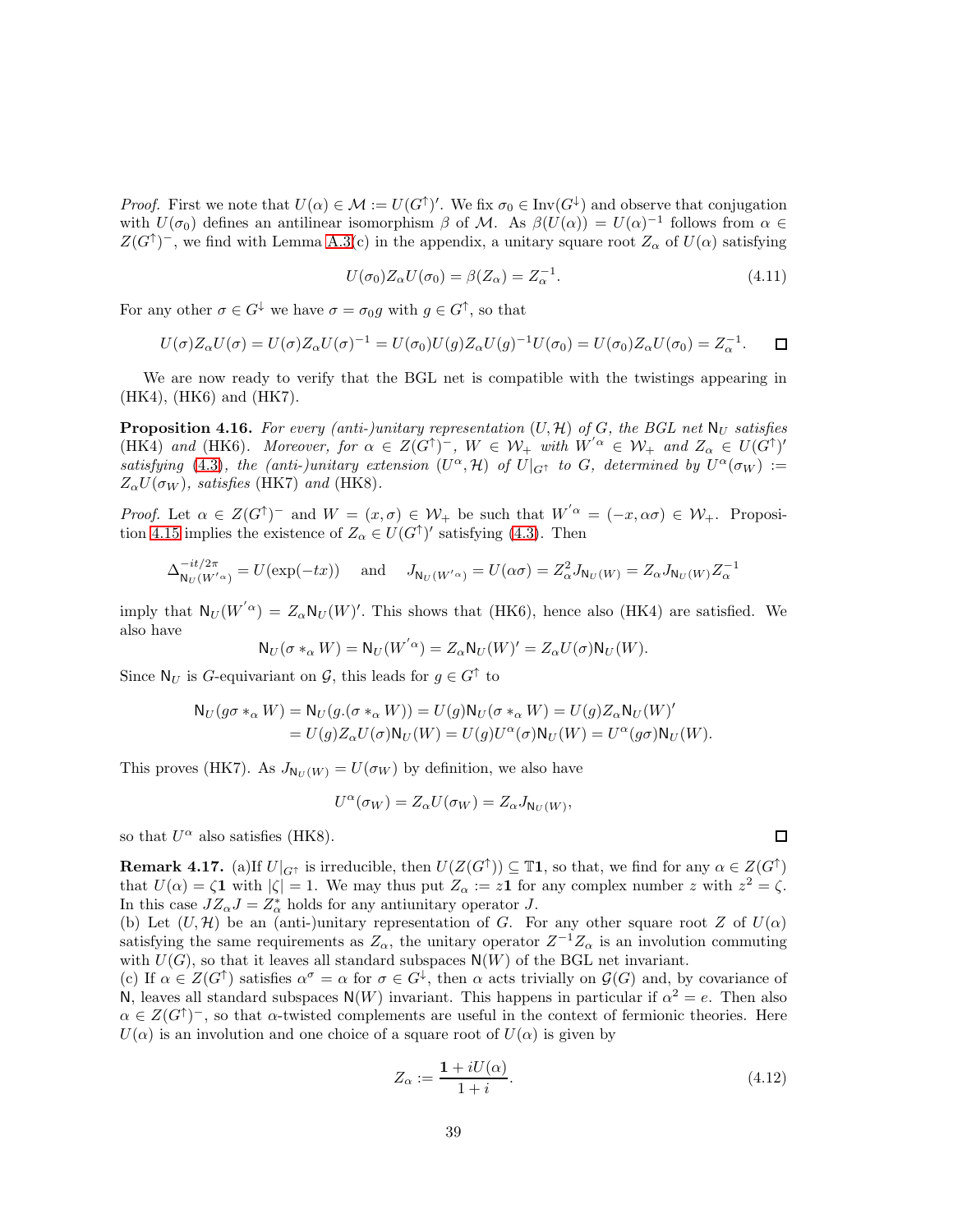Given a net satisfying (HK1)-(HK5), the commutation relation among twist operators and the wedge modular operators immediately hold.

<span id="page-39-1"></span>**Proposition 4.18.** Let  $(W_+, U, N)$  be a G-covariant net satisfying (HK1)-(HK5), suppose that U extends to an (anti-)unitary representation of G, and let  $Z_{\alpha} \in U(G^{\uparrow})'$  as in [\(4.3\)](#page-34-1). Then, for every  $W \in \mathcal{W}_+$ , we have

$$
Z_{\alpha} \Delta_{\mathsf{N}(W)} Z_{\alpha}^{-1} = \Delta_{\mathsf{N}(W)}.
$$

The latter proposition allows to conclude that (HK6) is a consequence of (HK1)-(HK5).

<span id="page-39-0"></span>**Proposition 4.19.** Let  $(W_+, N, U)$  be a net of standard subspace satisfying (HK1)-(HK5). Then it also satisfies central Haag duality (HK6):

$$
\mathsf{N}(W^{' \alpha}) = Z_\alpha \mathsf{N}(W)' \quad \textit{for } \quad \alpha \in Z(G^\uparrow)^-, W \in \mathcal{W}_+, W^{' \alpha} \in \mathcal{W}_+.
$$

In particular, the right hand side does not depend on the choice of  $Z_{\alpha}$ .

*Proof.* By (HK5), the unitary operator  $Z_{\alpha} \in U(G^{\uparrow})'$  commutes with the modular operator of  $N(W)$ , by Proposition [4.18.](#page-39-1) Therefore the two standard subspaces  $N(W^{'}{}^{\alpha})$  and  $Z_{\alpha}N(W)^{'}$  have the same modular operator. By twisted locality  $N(W^{'\alpha}) \subseteq Z_{\alpha}N(W)'$ , so that Lemma [4.3](#page-33-1) implies that they coincide. 口

**Remark 4.20.** Let  $(W_+, N, U)$  be a net of standard subspaces with a unitary C-positive representation  $(U, \mathcal{H})$  of  $G^{\uparrow}$ . Let  $W_0 = (x, \sigma) \in \mathcal{W}_+ \subset \mathcal{G}_E$  and  $H_0 := \mathsf{N}(W_0)$ . We claim that  $(HK1-3)$  imply that

$$
U(\sigma):=J_{\mathsf{H}_0}
$$

defines an (anti-)unitary extension of  $U|_{G^{\uparrow}(W_0)}$  to the graded subgroup  $G(W_0) = G^{\uparrow}(W_0) \rtimes \{e, \sigma\}$ of G. In fact,  $J_{\text{H}_0}$  commutes with  $G_{W_0}^{\uparrow}$  by Lemma [4.2.](#page-32-3) Further, the C-positivity and Theorem [4.4\(](#page-33-0)b) imply that it also has the correct commutation relation with  $\exp(C_{\pm})$ , hence also with  $G^{\uparrow}(W_0)$ . We shall see in Section [4.4,](#page-41-0) when we actually obtain an extension to the full group G.

**Example 4.21.** (The Poincaré case) Let  $\underline{G} := \mathcal{P}_+ := \mathbb{R}^{1,3} \rtimes \text{SO}_{1,3}(\mathbb{R})_0^{\uparrow}$  be the proper Poincaré group and

$$
G = \widetilde{\mathcal{P}}_+ = \mathbb{R}^{1, d-1} \rtimes \text{Spin}_{1,3}(\mathbb{R})_0
$$

be its simply connected covering. We write  $\lambda_W$  for the one-parameter group lifting the boost group  $\Lambda_W$  associated to a wedge  $W \in \mathcal{W} = \underline{G} . W_1$  (see e.g. [\[Mo18\]](#page-47-15)). For  $\underline{G}^{\uparrow}$ , a wedge is defined by a pair  $\underline{W} = (x, r_x)$ , where x generates  $\Lambda_{\underline{W}}$  and  $r_x = e^{\pi ix}$  is the spacetime reflection in the direction of the wedge. Since  $Z = Z(G) = \{\pm 1\}$  is a 2-element group, a wedge  $W \in \mathcal{G}$  has two lifts which belong to two different  $G^{\uparrow}$ -orbits in  $\mathcal{G}(G)$ . To see this, we note that  $Z = Z^-$  and  $Z_2 = \{e\}$ . For the second equality we use the isomorphism  $\text{Spin}_{1,3}(\mathbb{R})$  with  $\text{SL}_2(\mathbb{C})$  and note that the centralizer of any Euler element x, which may be assumed to be  $x =$  $\left(\frac{1}{2} \quad 0\right)$  $\bar{0}$   $-\frac{1}{2}$  $\setminus$ , is connected and isomorphic to the multiplicative group  $\mathbb{C}^{\times}$ , on which the involution  $\sigma_x$  acts trivially. Therefore the central elements  $\partial(g) = g^{\sigma} g^{-1}, g \in G_{\alpha}^{\uparrow}$  $\{(\mathbf{x}, \sigma_x), \text{ are all trivial, which leads to } Z_2 = \{e\}.$ 

For  $\alpha := -1$ , the twisted complement of  $W = (k_W, \sigma_W)$  is  $W^{-1} = (-k_W, -\sigma_W)$ . Any lift  $\widetilde{r}: \mathbb{R} \to G^{\uparrow}$  of a rotation one-parameter group  $\rho: \mathbb{R} \to SO_2(\mathbb{R}) \to SO_{1,3}(\mathbb{R})$  in  $G^{\uparrow}$  satisfying  $\text{Ad}(\rho(\pi))k_W = -k_W$  now satisfies  $\tilde{\rho}(2\pi) = -1$ . This shows that,  $W' = (-k_W, \sigma_W) \notin G^{\uparrow}.W$ , but that  $W^{(-1)} = (-k_W, -\sigma_W) \notin G^{\uparrow} . W$ .

Let  $(U, \mathcal{H})$  be an irreducible unitary positive energy representation of  $G^{\uparrow}$  for which  $U(-1) \neq 1$ , then  $U(-1) = -1$  by Schur's Lemma. For the BGL net  $N: \mathcal{G}(G) \to \text{Stand}(\mathcal{H})$  we therefore have  $N(W<sup>′-1</sup>) = iN(W)<sup>′</sup>$  and  $Z_{\alpha} = i1$  is a suitable twist operator (cf. [\[Mo18,](#page-47-15) Thm. 2.8]).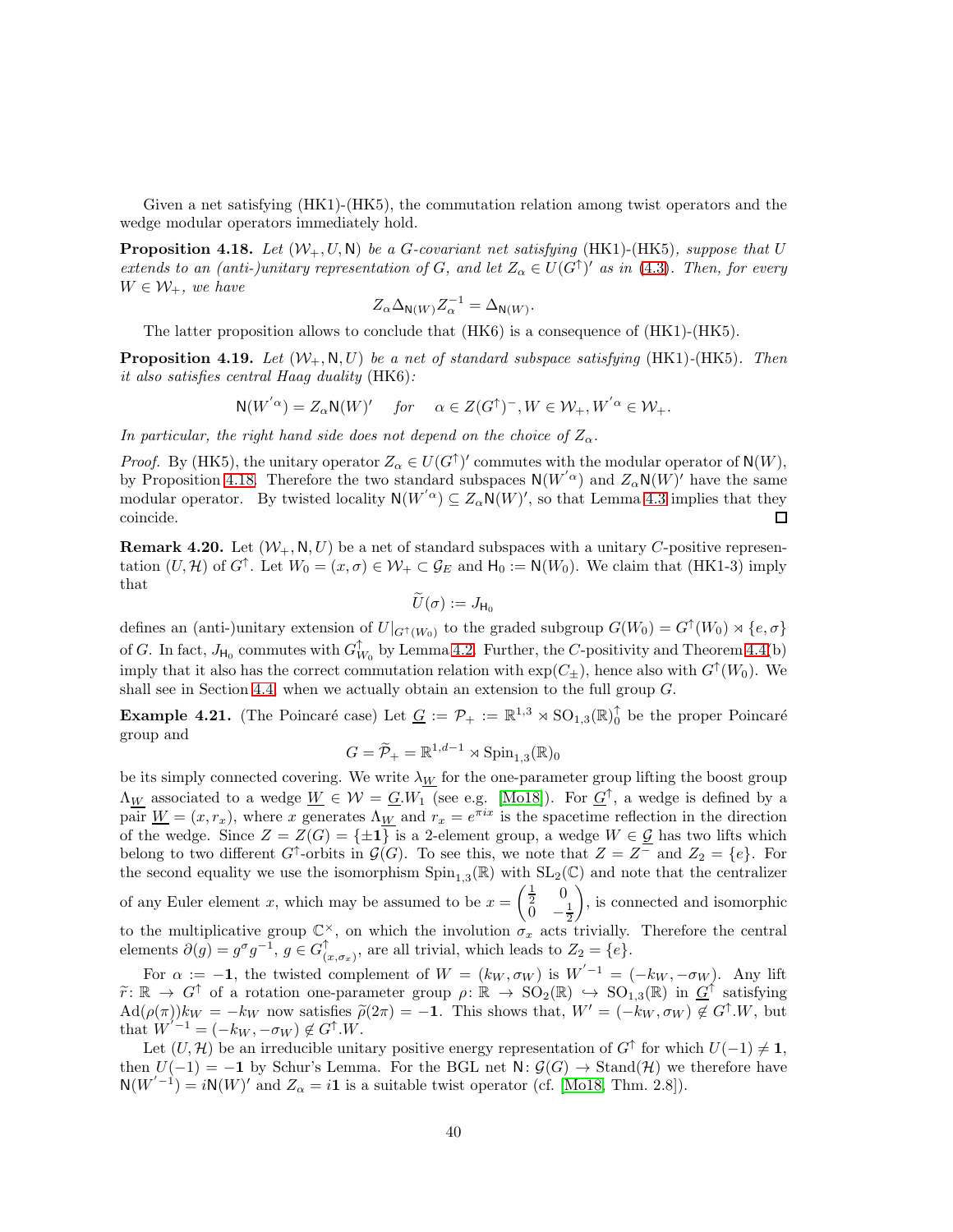Example 4.22. (Finite coverings of the Möbius group) Consider the *n*-fold covering of the Möbius  $\text{group } G^{\uparrow} := \textsf{M\"ob}^{(n)} \subseteq G := \textsf{M\"ob}_2^{(n)}$ , where  $\underline{G} = \textsf{M\"ob}_2$  (cf. Example [2.10\(](#page-10-1)e)). This group is obtained from  $\widetilde{\text{M\"ob}}_2$  by factorization of the subgroup  $nZ(\widetilde{\text{M\"ob}})$ . Then  $Z := Z(G^{\uparrow}) \cong \mathbb{Z}_n$  is a cyclic group of order n. Let  $\alpha := \widetilde{\rho}(2\pi) \in Z$  be a generator, where  $\widetilde{\rho}: \mathbb{R} \to G^{\uparrow}$  is the lift of the rotation group.

Let  $(U, \mathcal{H})$  be an (anti-)unitary representation of G whose restriction to  $G^{\uparrow}$  is irreducible. Then, by Schur's Lemma,  $U(\alpha^n) = U(\tilde{\rho}(\pi n))$  is an involution in T1, hence  $\pm 1$ . We now define *n*-twisted local nets of real subspaces as follows:

• *n* is even. As  $\beta^{\tau} = \beta^{-1}$  for  $\beta \in \mathbb{Z}$ , we have  $\mathbb{Z}^{-} = \mathbb{Z}$  and  $\mathbb{Z}_1 \cong \mathbb{Z}_{n/2}$  is a subgroup of index 2. As for Möb<sub>2</sub>, we have  $Z_2 = Z_1$ . We therefore obtain for every Euler couple  $W = (x, \sigma) \in \mathcal{G}_E(G)$ two G<sup>†</sup>-orbits  $G^{\uparrow}(\pm x, \sigma)$  covering  $\underline{G}^{\uparrow} \cdot \underline{W} \subseteq \mathcal{G}_E(\underline{G})$ . Choosing  $G^{\uparrow} \cdot (x, \sigma)$ , one obtains with the BGL construction a net of real subspaces  $I \mapsto N(I)$ , where I denotes an interval of length smaller than  $2\pi$  in the  $\frac{n}{2}$ -covering  $\mathbb{S}^1_{(n/2)} \simeq \mathbb{R}/\pi n \mathbb{Z}$  of  $\mathbb{S}^1$ . We can realize the net on intervals in  $\mathbb{S}^1_{(n/2)}$  because  $U(\tilde{\rho}(n\pi))\mathsf{N}(I) = \pm \mathsf{N}(I) = \mathsf{N}(I)$ . For the central element  $\alpha = \tilde{\rho}(-2\pi) \in Z$ , twisted complements look as follows. For  $I = (a, b) \subset \mathbb{R}/\pi n \mathbb{Z}$  with  $b - a < 2\pi$ , we have  $I^{'\alpha} = I^c$ , where  $I^c = (b - 2\pi, a)$  is the "complement" obtained by conformal reflection on the left endpoint, cf. [\(2.25\)](#page-14-0). All the other twisted complement, belonging to the same orbit, are obtained by covariance.

The locality relation then is given by

$$
N(I^{'\alpha}) = \omega^k N(I)', \qquad k \in \mathbb{Z},
$$

where  $\alpha = \tilde{\rho}(2\pi k)$  and  $\omega \in \mathbb{T}$  satisfies  $\omega^2 \mathbf{1} = U(\tilde{\rho}(2\pi))$ . Since U is irreducible and Z is a cyclic group of order n,  $U(\tilde{\rho}(2\pi))$  is an n-th root of the unity, hence  $\omega^{2n} = 1$  and  $Z_{\alpha} = \omega^k \mathbf{1}$ .

• *n* is odd. Then  $Z^- = Z_1$  implies that  $G^{\uparrow}$  acts transitively on the inverse images of  $\underline{G}^{\uparrow}$ -orbits in  $\mathcal{G}$ . Fixing the orbit  $G^{\uparrow}(x,\sigma)$ , we have by the BGL construction a net of real subspaces  $I \mapsto N(I)$ , where, again, I is an interval of length smaller than  $2\pi$  in the *n*-fold covering of  $\mathbb{S}^1$ . Here the locality relation is

$$
N(I^{'\alpha}) = \omega^k N(I)', \qquad k \in \mathbb{Z},
$$

where  $\alpha = \tilde{\rho}(2\pi k)$  and  $\omega^{2n} = 1$ ,  $I'^{\alpha}$  and  $Z_{\alpha}$  are as above.

#### <span id="page-40-0"></span>4.3 New models

Theorem [3.10](#page-27-0) provides the list of restricted root systems for real simple Lie algebras containing (symmetric) Euler elements, hence supporting (symmetric) Euler wedges. Any such Lie algebra g is the Lie algebra of a simply connected Lie group  $G^{\uparrow}$ . Then  $(2.10)$  defines an Euler involution on the group  $G^{\uparrow}$ , so that we obtain the extension to  $G = G^{\uparrow} \rtimes {\text{id}, \sigma}$ .

Such a Lie group  $G^{\dagger}$  has many unitary representations, possibly with positive energy if the Lie algebra g is hermitian. By unitary induction, one can construct a unitary representation of  $G^{\uparrow}$  from a unitary representation of a subgroup, for instance from a covering of  $PSL_2(\mathbb{R}) \subset G^{\uparrow}$ [\[Ma52\]](#page-47-16). It is always possible, to extend a unitary representation  $(U, \mathcal{H}_U)$  of  $G^{\uparrow}$  to an (anti-)unitary representation of G by doubling the Hilbert space, if the representation does not extend on  $\mathcal{H}_U$ itself. Indeed, we can choose any conjugation C on  $\mathcal{H}_U$  and observe that the representation defined by  $\widetilde{U}(g) = U(g) \oplus CU(\sigma g\sigma)C$  on  $\mathcal{H}_U \oplus \mathcal{H}_U$  extends to G by  $U(\sigma) = \begin{pmatrix} 0 & C \\ C & 0 \end{pmatrix}$  $C=0$  $\overline{ }$ . By the BGL

construction there exists a (twisted-)local one-particle net satisfying (HK1-8).

As a consequence we have the theorem: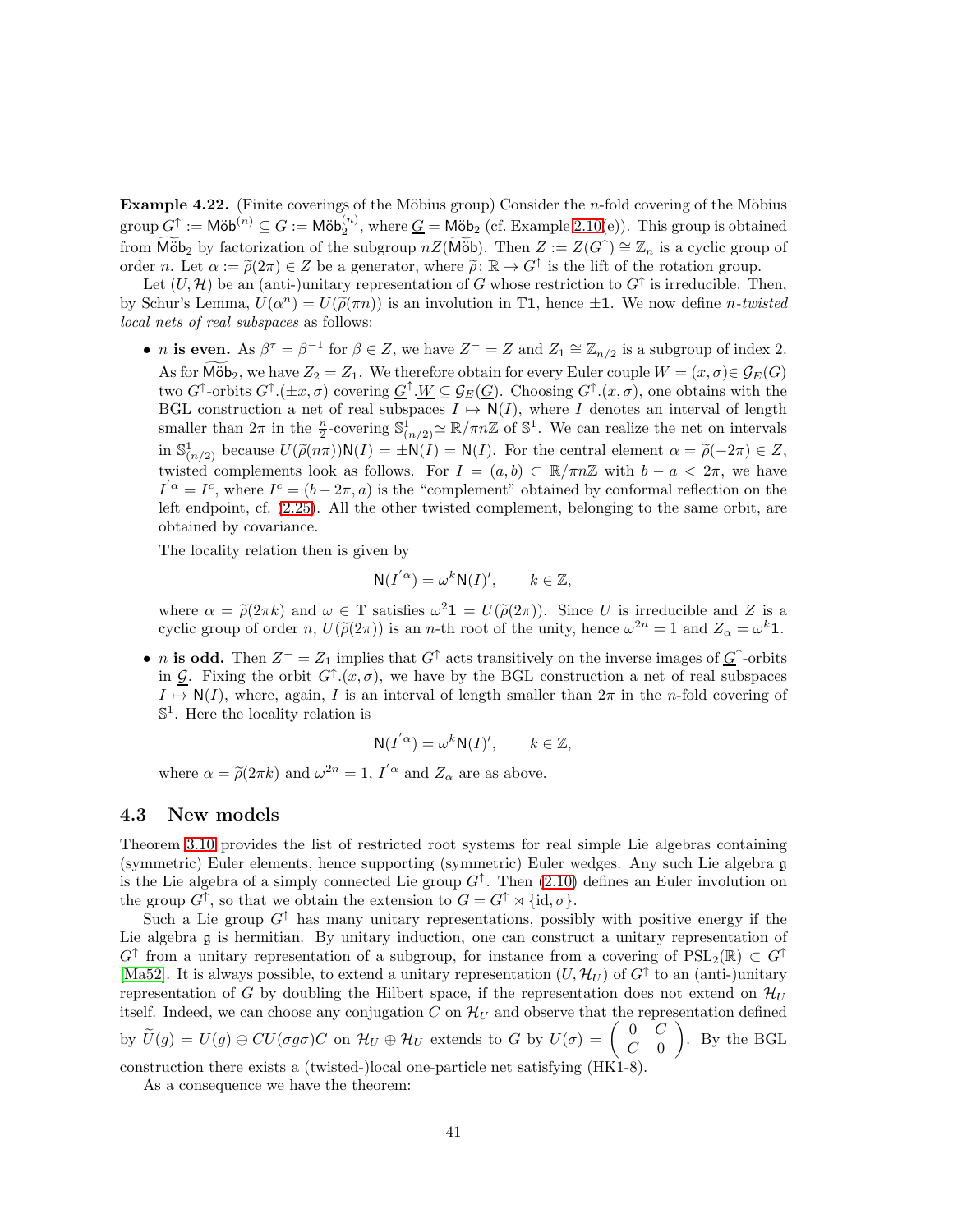**Theorem 4.23.** Let  $\mathfrak{g}$  be a simple real Lie algebra containing an Euler element, i.e., whose restricted root system space occurs in Theorem [3.10](#page-27-0). Then there exists a graded Lie group  $G = G^{\dagger} \cup G^{\dagger}$  as in Section [2.1](#page-5-1) with an (anti-)unitary representations U, and these in turn define twisted G-covariant  $BGL-nets$   $(\mathcal{W}_+, U, \mathbb{N}).$ 

This theorem shows, for instance, that it is possible to associate a covariant homogeneous net of standard subspace to a Lie algebra g with restricted root system  $E_7$ . The subgroups  $G_{\pm 1}$  =  $\exp(\mathfrak{g}_{\pm 1}(x)) \subseteq G^{\uparrow}$  are closed, and if  $G_0 := \{g \in G^{\uparrow} \colon \text{Ad}(g)x = x\}$ , then so is  $\mathbf{P} := G_0G_{-1}$ . Then  $M := G^{\dagger}/\mathbf{P}$  is a homogeneous space whose tangent space in the base point can be identified with the eigenspace  $\mathfrak{g}_1(x) = \ker(\text{ad }x - 1)$ . If g is simple hermitian of tube type and  $C \subseteq \mathfrak{g}$  is a pointed generating invariant cone, then  $C_+ := C \cap \mathfrak{g}_1(x)$  defines a  $G^{\uparrow}$ -invariant causal structure on M. The so-obtained manifolds include the Jordan spaces-times of Günaydin  $[Gu93, Gu00, Gu01]$  $[Gu93, Gu00, Gu01]$  $[Gu93, Gu00, Gu01]$ and the simple spacetime manifolds in the sense of Mack–de Riese [\[MdR07\]](#page-47-5). If the rank of the restricted root system  $\Sigma$  of  $(\mathfrak{g}, \mathfrak{a})$  is 2, then M is a Lorentzian manifold, but in general it is not. As a consequence of Proposition [3.11](#page-29-0) and Table 2, there exists a real form with a non-trivial positive cone i.e., g is hermitian of tube type, for every root system appearing in Theorem [3.10.](#page-27-0) Thus models with a proper notion of positive energy appear can be associated to every root system supporting symmetric Euler elements.

Recently, in [\[NO20\]](#page-48-10) it has been shown that irreducible (anti-)unitary representations  $(U, \mathcal{H})$  of G which are of positive energy in the sense that  $-i\partial U(y) \geq 0$  for  $y \in C$ , lead to G-covariant nets  $(V_{\mathcal{O}})$  of real subspace of H, indexed by open subsets  $\mathcal{O} \subseteq M$ . If  $\mathcal{O} \neq \emptyset$ , then  $V_{\mathcal{O}}$  is generating, and it is standard if  $\mathcal O$  is not "too big". In particular, the open subset  $\mathcal O = \exp(C_+^0) \mathbf{P} \subseteq M$  corresponds to a standard subspace with the Bisognano–Wichmann property for which the modular group is represented by the one-parameter group  $(\exp tx)_{t\in\mathbb{R}}$  of G (see [\[NO20,](#page-48-10) §5.2]).

#### <span id="page-41-0"></span>4.4 The  $SL<sub>2</sub>$ -problem, symmetry extension

In Section [3.2](#page-22-0) we have seen that the existence of orthogonal Euler wedges corresponds to the existence of an  $\mathfrak{sl}_2$ -subalgebra containing both Euler elements. In this section we will discuss when we can extend a covariant net of standard subspaces  $(W_+, N, U)$  of Euler wedges satisfying (HK1)-(HK5) to a G-covariant net.

We first look at the (anti-)unitary extensions of unitary representations of  $\widetilde{SL}_2(\mathbb{R})$ . In  $\mathfrak{sl}_2(\mathbb{R})$ , we consider the two Euler elements

$$
h := \frac{1}{2} \begin{pmatrix} 1 & 0 \\ 0 & -1 \end{pmatrix} \quad \text{and} \quad k := \frac{1}{2} \begin{pmatrix} 0 & 1 \\ 1 & 0 \end{pmatrix}.
$$
 (4.13)

Let  $(U, \mathcal{H})$  be a unitary representation of the group  $G := \widetilde{\mathrm{SL}}_2(\mathbb{R})$  and consider the two selfadjoint operators

$$
H := -2\pi i \partial U(h) \quad \text{and} \quad K := -2\pi i \partial U(k).
$$

<span id="page-41-1"></span>**Theorem 4.24.** Every continuous unitary representation of  $\widetilde{SL}_2(\mathbb{R})$  extends to an (anti-)unitary representation of the group

$$
\widetilde{\mathrm{GL}}_2(\mathbb{R}) := \widetilde{\mathrm{SL}}_2(\mathbb{R}) \rtimes \{1, \tau_G\},
$$

where  $\tau_G$  is the involutive automorphism of  $\widetilde{SL}_2(\mathbb{R})$  induced by the Lie algebra automorphism

$$
\tau \begin{pmatrix} a & b \\ c & d \end{pmatrix} = \begin{pmatrix} a & -b \\ -c & d \end{pmatrix}
$$

corresponding to the Euler element h.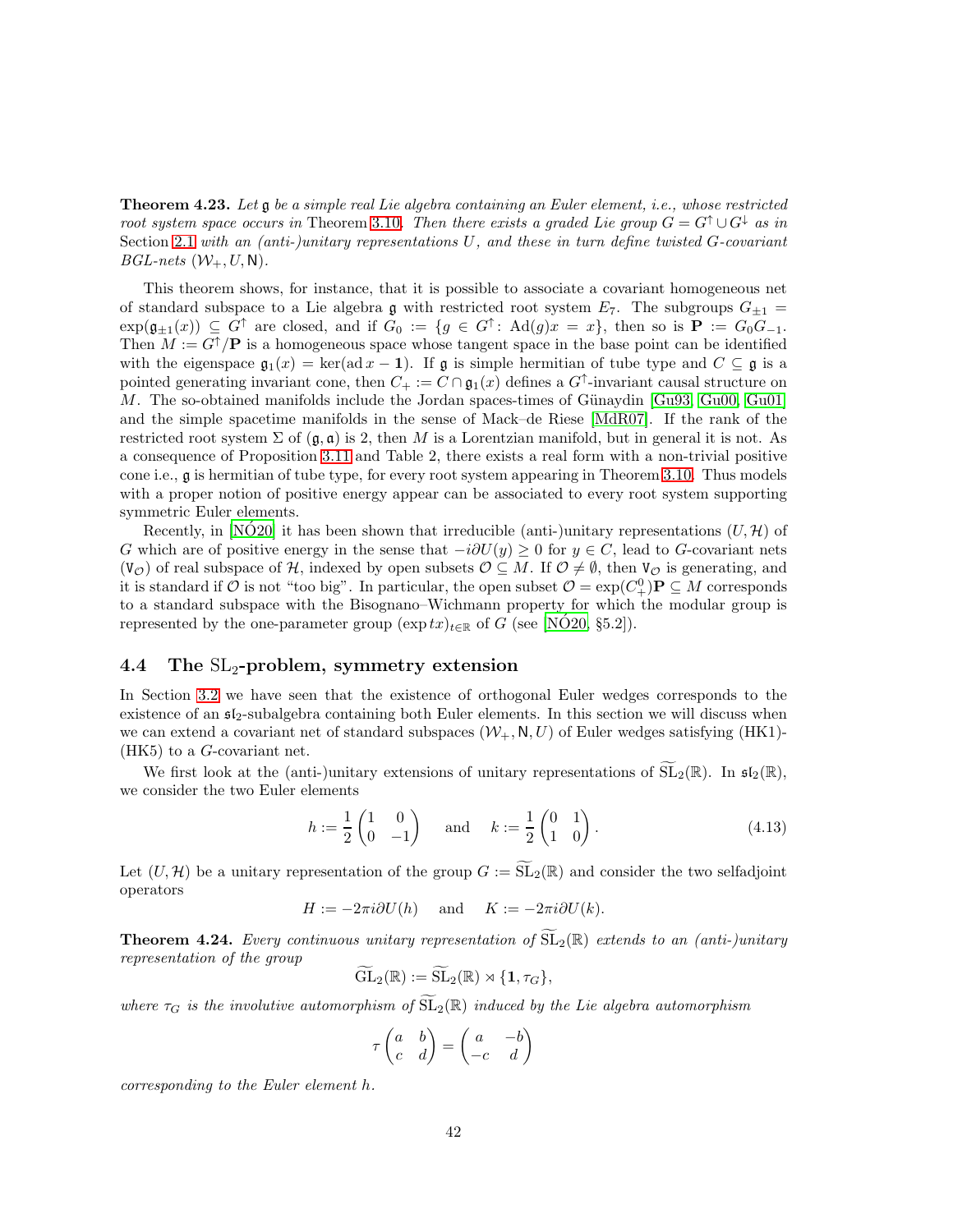In [\[GL95,](#page-46-2) [Lo08\]](#page-47-14) this theorem was proved for  $SL_2(\mathbb{R})$ -representations of the principal and discrete series. Here the argument does not depend on the family of the representation.

*Proof.* Since  $\widetilde{\mathrm{SL}}_2(\mathbb{R})$  is a type I group, every unitary representation has a unique direct integral decomposition into irreducible unitary representations. This reduces the problem to the irreducible case. We have to show that  $U \circ \tau_G \cong U^*$  (the dual representation). Let

$$
u:=[h,k]=\frac{1}{2}\begin{pmatrix}0&-1\\1&0\end{pmatrix}.
$$

Then  $h, k, u$  is a basis of  $\mathfrak{sl}_2(\mathbb{R})$  and

$$
\omega := h^2 + k^2 - u^2 \in \mathcal{U}(\mathfrak{sl}_2(\mathbb{R}))
$$

is a Casimir element, so that

$$
\partial U(\omega) = c\mathbf{1} \quad \text{for some} \quad c \in \mathbb{R}.
$$

The antilinear extension  $\bar{\tau}$  of  $\tau$  to  $\mathfrak{sl}_2(\mathbb{R})$  satisfies  $\bar{\tau}(iu) = iu$  and the operator  $i\partial U(u)$  is selfadjoint and diagonalizable. We have

$$
\partial U^*(u) = -\partial U(u) = \partial U(\tau(u)),
$$

so that  $U^* \circ \tau_G$  is an irreducible with the same u-weights and the same Casimir eigenvalue c. Below we argue that U is uniquely determined by any pair  $(\mu, c)$ , where  $\mu$  is an eigenvalue of  $i\partial U(u)$ occurring in the representation ([\[Sa67\]](#page-48-12), [\[Lo08\]](#page-47-14)), and this implies that  $U \circ \tau_G \cong U^*$ .

To see that U is determined by the pair  $(\mu, c)$ , we first recall that H decomposes into onedimensional eigenspaces of  $i\partial U(u)$  and, by irreducibility, it is generated by any eigenvector  $\xi_{\mu}$  of eigenvalue  $\mu$ . Let  $\mathcal{U}(\mathfrak{g})$  denote the complex enveloping algebra of  $\mathfrak{g}$ . Then  $V_{\mu} := \mathcal{U}(\mathfrak{g})\xi_{\mu}$  is a dense subspace consisting of analytic vectors, so that the representation  $U$  is determined by the g-representation on this space. In  $\mathcal{U}(\mathfrak{g})$  the centralizer  $\mathcal{C}_u$  of u is generated by u and the Casimir element. Therefore  $\xi_{\mu}$  is a  $\mathcal{C}_{u}$ -eigenvector and the corresponding homomorphism  $\chi: \mathcal{C}_{u} \to \mathbb{C}$  is determined by  $\chi(u) = \mu$  and  $\chi(\omega) = c$ . It is now easy to verify that these two values determine the  $U(\mathfrak{g})$ -module structure on  $V_\mu$ , hence the unitary representation U. 口

Remark 4.25. Here the determination of the representation is obtained by considering in the enveloping algebra  $\mathcal{U}(\mathfrak{sl}_2(\mathbb{R}))$ , the centralizer subalgebra  $\mathbb{C}[\omega, u]$  of u. Any cyclic weight vector  $\xi_{\mu,c}$ defines a character  $\chi$  of this subalgebra by  $\chi(iu) = \mu$  and  $\chi(\omega) = c$ , and  $\mathcal{U}(\mathfrak{g})\xi_{\mu,c}$  is isomorphic to the quotient of  $\mathcal{U}(\mathfrak{g})$  by the left module generated by  $\mu \mathbf{1} - iu$  and  $\omega - c\mathbf{1}$ .

Now, we consider the positive selfadjoint operator

$$
\Delta_h := e^{-H} = e^{2\pi i \partial U(h)}.
$$

By Theorem [4.24,](#page-41-1) U extends to an (anti-)unitary representation of  $\widetilde{GL}_2(\mathbb{R})$ , and we put

$$
J := U(\tau_G),
$$
  $S := J\Delta_h^{-1/2} = Je^{-\pi i \partial U(h)}$  and  $V := \text{Fix}(S).$ 

<span id="page-42-0"></span>**Lemma 4.26.** For a unitary operator  $T \in U(H)$ , the following assertions are equivalent:

- (a)  $STS \subseteq T$  holds on a dense subspace.
- (b)  $T^{-1}V \cap V$  is standard.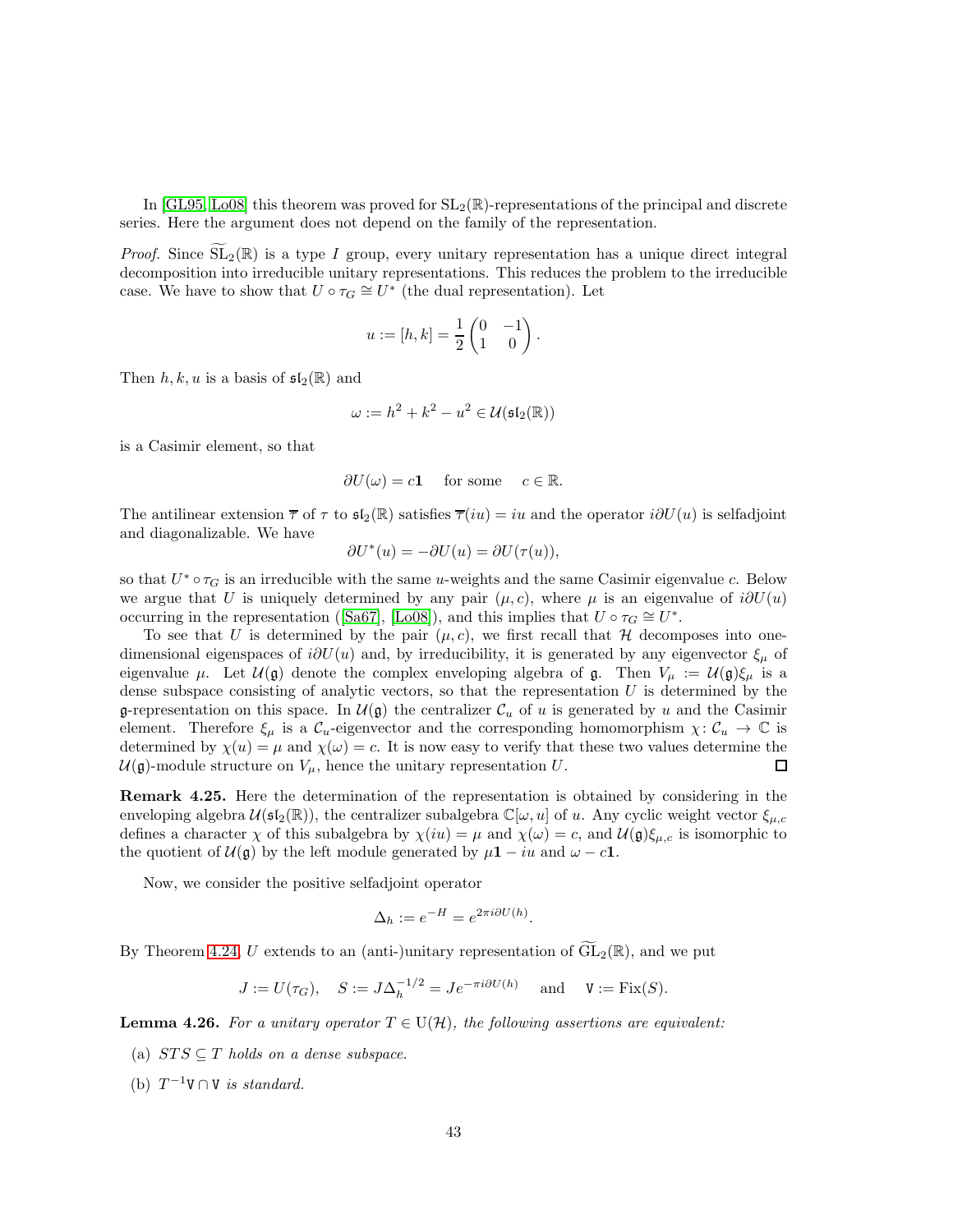If these conditions are satisfied, then (a) holds on  $T^{-1}V \cap V$ .

*Proof.* If (b) holds, then any  $\xi \in T^{-1}V \cap V$  satisfies  $STS\xi = ST\xi = T\xi$ , so that (a) holds. Conversely, assume that

$$
\mathcal{D} := \{ \xi \in \mathcal{D}(S) \colon STS\xi = T\xi \}
$$

is dense in H. For any  $\xi \in \mathcal{D}$  we then have  $T\xi \in \mathcal{R}(S) = \mathcal{D}(S)$  and

$$
STS(S\xi) = ST\xi = S(STS\xi) = T(S\xi),
$$

so that D is S-invariant. This implies that  $\mathcal{D} = (\mathcal{D} \cap V) + i(\mathcal{D} \cap V)$ , so that  $\mathcal{D} \cap V$  is standard. For  $\xi \in V$ , we have  $T\xi \in V$  if and only if  $\xi \in \mathcal{D}$ , so that  $\mathcal{D} \cap V = T^{-1}V = V$ . This proves the lemma.

<span id="page-43-0"></span>Proposition 4.27. The following assertions are equivalent:

- (a)  $\Delta_h^{-1/2} e^{itK} \Delta_h^{1/2} \subseteq e^{-itK}$  holds for every  $t \in \mathbb{R}$  on a dense subspace of  $\mathcal{H}$ .
- (b)  $Se^{itK}S \subseteq e^{itK}$  holds for every  $t \in \mathbb{R}$  on a dense subspace of  $\mathcal{H}$ .
- (c)  $e^{-itK} \mathbf{V} \cap \mathbf{V}$  is standard for every  $t \in \mathbb{R}$ .

If these conditions are satisfied, then (a) holds on  $J(e^{-itK}V \cap V)$  and (b) on  $e^{-itK}V \cap V$ .

*Proof.* (a)  $\Leftrightarrow$  (b): From  $\tau(k) = -k$  it follows that

$$
JU(\exp tk)J = U(\tau_G(\exp tk)) = U(\exp(-tk)),
$$

so that conjugating with  $J$  translates (a) into (b). (b)  $\Leftrightarrow$  (c) follows from Lemma [4.26.](#page-42-0)

From  $[GL95, Thm. 1.1, Cor. 1.3(c)]$  one can deduce that the equivalent conditions in Proposition [4.27](#page-43-0) are satisfied for principal series representations and lowest and highest weight representations, but it is not known for complementary series representations.

The following theorem shows that an isotone, central twisted local  $G^{\uparrow}$ -covariant net of standard subspaces satisfying the BW property extends is actually G-covariant. The argument needs the density property described in Proposition [4.27](#page-43-0) for  $SL_2(\mathbb{R})$ . The extension is done by (HK8). The proof generalizes the argument in [\[GL95\]](#page-46-2).

**Theorem 4.28.** (Extension Theorem) Let  $G = G^{\uparrow} \rtimes {\text{id}, \sigma}$  be a graded Lie group, where  $\sigma$  is an Euler involution. Let  $(U, \mathcal{H})$  be a unitary C-positive representation of  $G^{\uparrow}$ ,  $\mathcal{W}_+ \subseteq \mathcal{G}_E(G)$  be a  $G^{\uparrow}$ -orbit, and  $(W_{+}, \mathbb{N}, U)$  be a net of standard subspaces satisfying (HK1-4) and the BW property (HK5). If  $h_1, \ldots, h_n$ ,  $n \geq 2$ , is a pairwise orthogonal family of Euler elements generating the Lie algebra  $\mathfrak g$ , and the conditions in Proposition [4.27](#page-43-0) hold for the representations of the connected subgroups corresponding to the  $\mathfrak{sl}_2$ -subalgebras generated by  $h_1$  and  $h_j$  for  $j = 2, \ldots, n$ , then U extends to an (anti-)unitary representation of G such that G-covariance (HK7) and modular reflection (HK8) hold.

*Proof.* Let  $(\mathcal{W}_+, \mathsf{N}, U)$  be a net of standard subspaces satisfying (HK1-5). The Bisognano–Wichmann property (HK5) implies Central Haag Duality (HK6) by Proposition [4.19.](#page-39-0) Let  $H_i := -i\partial U(h_i)$ be the selfadjoint generators of the unitary one-parameter group corresponding to  $h_i$ . By Corol-lary [3.14,](#page-31-0) every pair  $(h_1, h_i)$  generates a subalgebra isomorphic to  $\mathfrak{sl}_2(\mathbb{R})$  and the generators  $H_1$  and H<sub>j</sub> integrate to a representation of  $\widetilde{\mathrm{SL}}_2(\mathbb{R})$ . Consider the Euler wedges  $W_1, W_j \in \mathcal{W}_+$  associated to  $h_1$  and  $h_j$ , respectively.

 $\Box$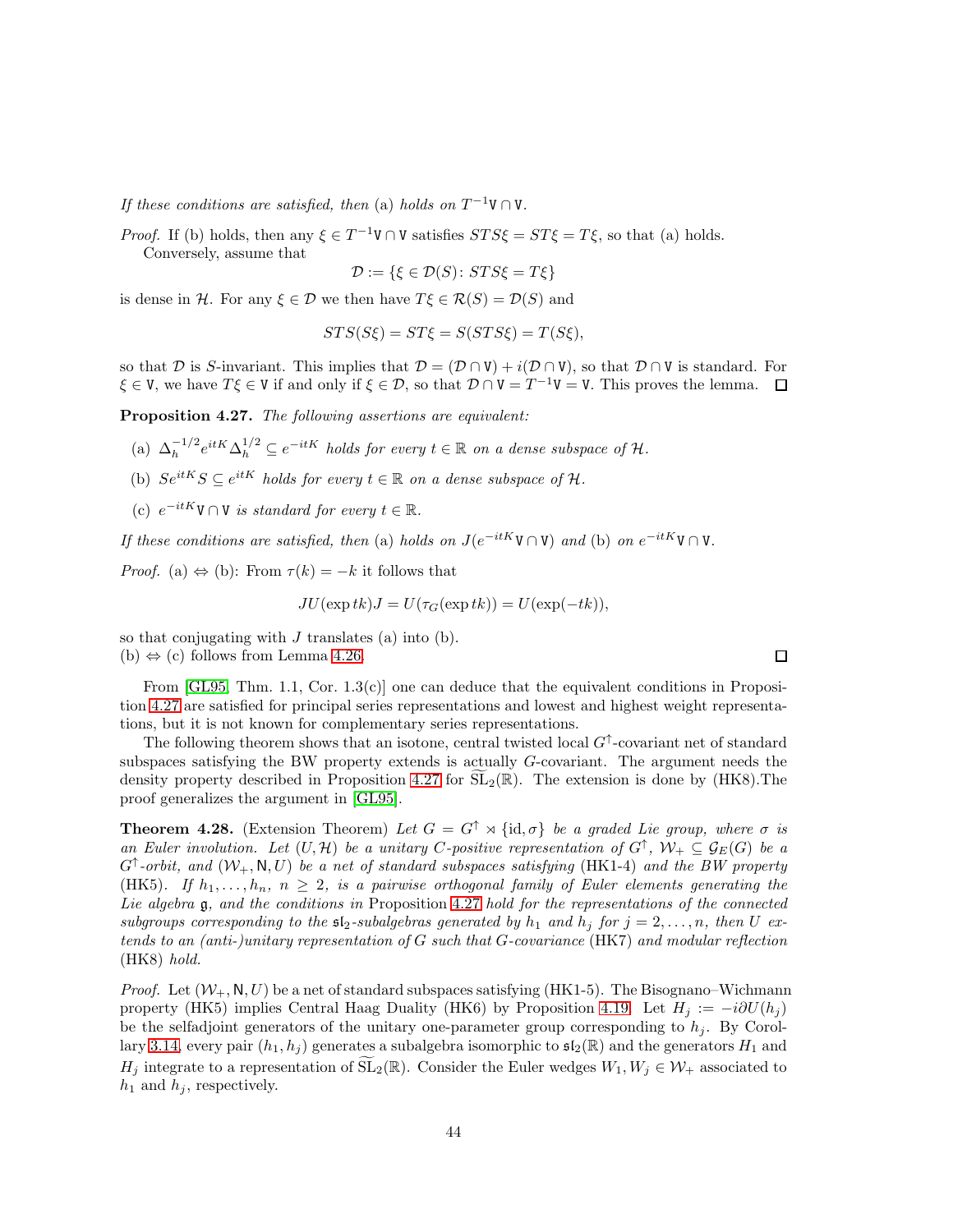We claim that Proposition [4.27](#page-43-0) implies that  $U(\sigma_{h_1}) := J_{N(W_1)}$  associated to the standard subspace  $N(W_1)$  extends the  $SL_2(\mathbb{R})$ -representation to an (anti-) unitary representation of  $PGL_2(\mathbb{R})$ . Indeed, by Proposition [4.27\(](#page-43-0)b) we have that

$$
\Delta_{h_1}^{-1/2} e^{itH_j} \Delta_{h_1}^{1/2} \subset J_{\mathsf{N}(W_1)} e^{itH_j} J_{\mathsf{N}(W_1)} \tag{4.14}
$$

on the dense domain  $J_{N(W_1)}(e^{-itH_j}\mathbf{V} \cap \mathbf{V})$  with  $\mathbf{V} = \text{Fix}(J_{N(W_1)} \Delta_{N(W_1)}^{1/2}) = \mathbf{N}(W_1)$ , cf. condition (c) in Proposition [4.27.](#page-43-0) On the previous domain we then have

$$
\Delta_{h_1}^{-1/2}e^{itH_j}\Delta_{h_1}^{1/2}\subset U(\sigma_{h_1})e^{itH_j}U(\sigma_{h_1}).
$$

With Proposition [4.27\(](#page-43-0)a) we can now conclude that

$$
U(\sigma_{h_1})e^{itH_j}U(\sigma_{h_1}) = e^{-itH_j} \quad \text{for} \quad t \in \mathbb{R}
$$
\n(4.15)

because both sides are bounded operators which coincide on a dense subspace. Since the Lie algebra  $\mathfrak g$  is generated by  $h_1, \ldots, h_n$ , we obtain

$$
U(\sigma_{h_1})U(g)U(\sigma_{h_1}) = U(\sigma_{h_1}g\sigma_{h_1}) \quad \text{for all} \quad g \in G^{\uparrow}.
$$
 (4.16)

In particular, U defines an (anti-)unitary representation of G. Pick  $\alpha \in Z(G^{\uparrow})^-$  such that (HK4) is satisfied and consider the twisted representation of G defined by  $U^{\alpha}(\sigma_{h_1}) := Z_{\alpha}J_{N(W_1)} = Z_{\alpha}U(\sigma_{h_1}).$ Since N coincides with the restriction to  $W_+$  of the BGL net of the (anti-)unitary representation U of G, the representation  $U^{\alpha}$  satisfies (HK7) and (HK8) by Proposition [4.16.](#page-38-0)  $\Box$ 

Note that the density property as well as the existence of orthogonal wedges are sufficient but not necessary to have a G-covariant action: Consider the BGL net associated to the unique irreducible positive energy representation U of the  $G = Aff(\mathbb{R})$  on the real line. Then the standard subspaces  $N_U(a,\infty)$  and  $N_U(-\infty,b)$  are associated to positive and negative half-lines and satisfy (HK1)-(HK5). There are no-orthogonal wedges in this case but the extension to an (anti-)unitary representation of  $G$  is given by

$$
U(\sigma_W) = J_{\mathsf{N}_U(W)}.
$$

We further remarks that in this case  $\sigma_W$  does not preserve the wedge family  $\mathcal{W}_+$ .

For the Poincaré group, with the identification of wedge regions and Euler elements (see  $(2.28)$ ),

the axial wedges

$$
W_j = \{ (t, x) \in \mathbb{R}^{1+d} : |t| < x_j \}, \quad j = 1, \dots, d,
$$

define a family of orthogonal wedge regions, namely wedge regions associated to orthogonal Euler elements. Considering wedges as subsets of Minkowski spaces one can define further regions by wedge intersection. Spacelike cones are particularly important: they are defined, up to translations by finite intersection of wedges obtained by Lorentz transforms of  $W_1$ . Analogously one can define, by intersecting wedge subspaces, subspace associated to any spacelike cone. In principle this can also be trivial, but if they are standard, the cyclicity assumption of [4.27\(](#page-43-0)c) is ensured, cf. [\[GL95\]](#page-46-2).

Consider  $G = M\ddot{\omega} \times {\rm id}, \tilde{\tau}$ . Let  $(\mathcal{W}_+, U, N)$  be a net of standard subspaces satisfying (HK1)-(HK5). Let  $\tilde{I}_\supset \subseteq \mathbb{R}$  be an interval with  $q(\tilde{I}_\supset) = I_\supset$  where the latter is the right semicircle with endpoints  $(-i, i) \subset \mathbb{S}^1$ . Then the dilation generators  $\widetilde{\delta}_{\cap}$  and  $\widetilde{\delta}_{\supset}$  define orthogonal Euler elements generating Möb. Considering the wedges  $W_{\cap} = (x_{\cap}, \sigma_{\cap})$  and  $W_{\supset} = (x_{\supset}, \sigma_{\supset})$  with  $W_{\cap} = \widetilde{\rho}(\pi/2)W_{\supset}$ , the intersection is again a wedge interval  $\widetilde{I}=\widetilde{I}_{\cap}\cap\widetilde{I}_{\supset}$ . In particular, by isotony,  $\mathsf{N}(\widetilde{I}_{\cap})\cap\mathsf{N}(\widetilde{I}_{\supset}\supset\mathsf{N}(\widetilde{I})$ is standard and condition (c) in Proposition [4.27](#page-43-0) holds.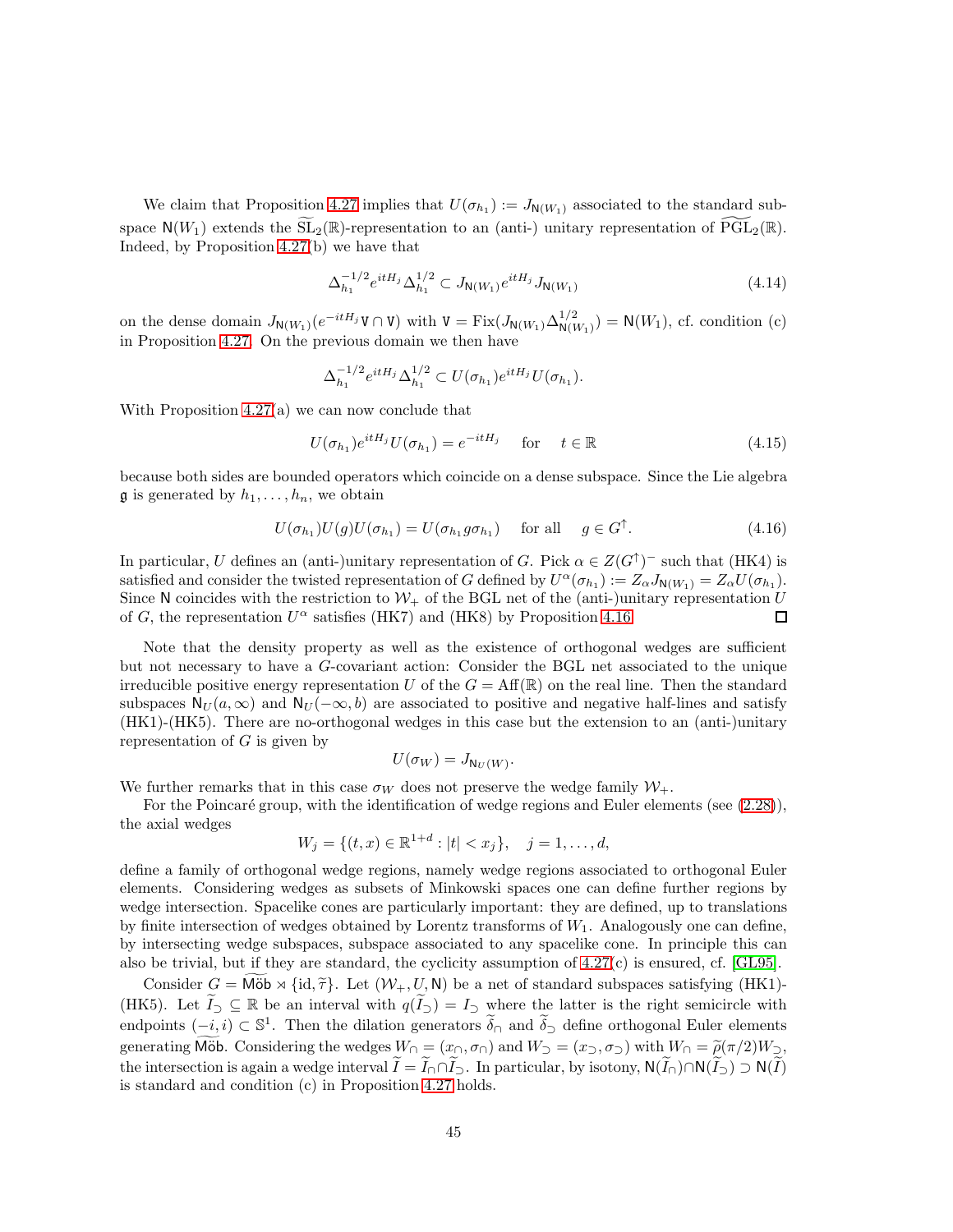### <span id="page-45-0"></span>A Toolbox

<span id="page-45-3"></span>**Proposition A.1.** ([NOT7, Thm. 2.11(a)]) If  $(U, \mathcal{H})$  is a unitary representation of  $G^{\uparrow}$ , then any two (anti-)unitary extensions  $(\widetilde{U}_i, \mathcal{H})$ ,  $j = 1, 2$ , of U to G are unitarily equivalent, i.e., there exists  $\Gamma \in U(G^{\uparrow})'$  with

$$
\Gamma \circ \widetilde{U}_1(g) = \widetilde{U}_2(g) \circ \Gamma \quad \text{for} \quad g \in G.
$$

<span id="page-45-4"></span>**Lemma A.2.** Let  $M \subseteq B(H)$  be a von Neumann algebra and  $J \in \text{Conj}(\mathcal{H})$  such that  $JMJ = M$ . Then the exponential function of the Banach symmetric space

$$
U(\mathcal{M})^{J,-} := \{ U \in U(\mathcal{M}) : JUJ = U^{-1} \}
$$

is surjective, i.e., for every  $U \in U(\mathcal{M})^{J,-}$  there exists an element  $X = -X^* \in \mathcal{M}$  with  $JXJ = -X$ such that  $U = e^X$ .

Proof. We consider the antilinear automorphism

$$
\alpha\colon \mathcal{M}\to \mathcal{M},\quad \alpha(M):=JMJ
$$

of the von Neumann algebra  $\mathcal{M}$ . Let  $\mathcal{N} \subseteq \mathcal{M}$  be the abelian von Neumann algebra generated by a fixed element  $U \in U(\mathcal{M})^{J,-}$ . Then  $\alpha(U) = U^{-1} = U^*$  implies that  $\alpha(\mathcal{N}) = \mathcal{N}$  with  $\alpha(A) = A^*$ for every  $A \in \mathcal{N}$ . Any spectral resolution of U in  $\mathcal N$  and any bounded measurable function  $f: \mathbb{T} \to i\mathbb{R}$  with  $e^f = id_{\mathbb{T}}$  yields an element  $X := f(U) \in \mathcal{N}$  with  $X^* = -X$  and  $e^X = U$ . Then  $JXJ = \alpha(X) = X^* = -X.$  $\Box$ 

The following lemma is  $[N\acute{O}17, \mathrm{Lemma~A}.1]$ :

<span id="page-45-5"></span>**Lemma A.3.** Let  $M \subseteq \mathcal{H}$  be a von Neumann algebra,  $\alpha \colon M \to M$  a real-linear weakly continuous automorphism and  $U \in U(\mathcal{M})$  be a unitary element. Then the following assertions hold:

- (a) If  $\alpha$  is complex linear and  $\alpha(U) = U$ , then there exists a  $V \in U(\mathcal{M})$  with  $\alpha(V) = V$  and  $V^2 = U$ .
- (b) If  $\alpha$  is complex linear and  $\alpha(U) = U^{-1}$  with  $\ker(U + 1) = \{0\}$ , then there exists a  $V \in U(\mathcal{M})$ with  $\alpha(V) = V^{-1}$  and  $V^2 = U$ .
- (c) If  $\alpha$  is antilinear and  $\alpha(U) = U^{-1}$ , then there exists  $a V \in U(\mathcal{M})$  with  $\alpha(V) = V^{-1}$  and  $V^2 = U$ .
- (d) If  $\alpha$  is antilinear and  $\alpha(U) = U$  with  $\text{ker}(U + 1) = \{0\}$ , then there exists  $a V \in U(\mathcal{M})$  with  $\alpha(V) = V$  and  $V^2 = U$ .

### References

- <span id="page-45-1"></span>[Ar63] Araki, H., A lattice of von Neumann algebras associated with the quantum theory of a free Bose field, J. Math. Phys. 4 (1963), 1343–1362
- [BH98] Bertram, W., and J. Hilgert, *Hardy spaces and analytic continuation of Bergman spaces*, Bull. Soc. Math. France 126:3 (1998), 435–482
- <span id="page-45-2"></span>[BN04] Bertram, W., and K.-H. Neeb, Projective completions of Jordan pairs, Part I. The generalized projective geometry of a Lie algebra, J. Algebra 277:2 (2004), 474–519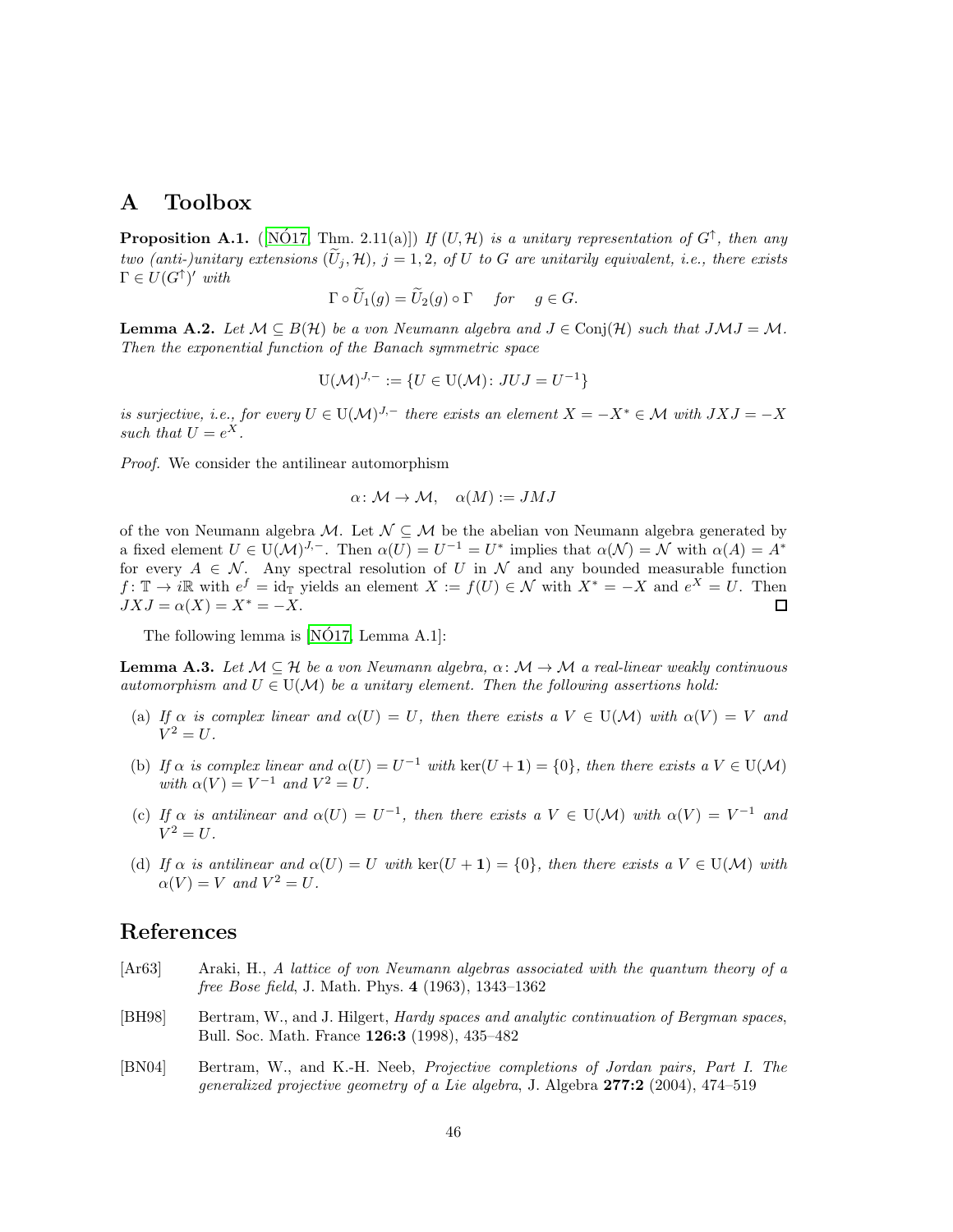- <span id="page-46-6"></span>[Bo92] Borchers, H.-J., The CPT-Theorem in two-dimensional theories of local observables, Comm. Math. Phys. 143 (1992), 315–332
- <span id="page-46-7"></span>[Bo00] Borchers, H.-J., On revolutionizing quantum field theory with Tomita's modular theory, J. Math. Phys. 41 (2000), 3604–3673; extended version with complete proofs available under

<ftp://ftp.theorie.physik.uni-goettingen.de/pub/papers/lqp/99/04/esi773.ps.gz>

- <span id="page-46-14"></span>[Bo90a] Bourbaki, N., "Groupes et alg`ebres de Lie, Chap. IV-VI," Masson, Paris, 1990
- [BGL93] Brunetti, R., Guido, D., and R. Longo, Modular structure and duality in conformal quantum field theory, Comm. Math. Phys. 156 (1993), 210–219
- <span id="page-46-5"></span>[BGL02] Brunetti, R., Guido, D., and R. Longo, Modular localization and Wigner particles, Rev. Math. Phys. 14 (2002), 759–785
- [BuEp85] Buchholz, D., and H. Epstein, Spin and statistics of quantum topological charges, Fysica 17 (1985), 329–343
- <span id="page-46-9"></span>[BDL07] Buchholz, D., C. D'Antoni, and R. Longo, Nuclearity and thermal states in conformal field theory, Comm. Math. Phys. 270:1 (2007), 267–293
- <span id="page-46-4"></span>[DM20] Dybalski, W., and V. Morinelli, Bisognano–Wichmann property for asymptotically complete massless QFT, Comm. Math. Phys. (2020), to appear
- <span id="page-46-15"></span>[FK94] Faraut, J., and A. Koranyi, "Analysis on Symmetric Cones," Oxford Math. Monographs, Oxford University Press, 1994
- <span id="page-46-3"></span>[Gu19] Gui, B., Bisognano–Wichmann property for rigid categorical extensions and non-local extensions of conformal nets, [arXiv:1912.10682](http://arxiv.org/abs/1912.10682)
- <span id="page-46-2"></span>[GL95] Guido, D., and R. Longo, An algebraic spin and statistics theorem, Comm. Math. Phys. 172:3 (1995), 517–533
- <span id="page-46-8"></span>[GL03] Guido, D., and R. Longo, A converse Hawking–Unruh effect and  $dS^2/CFT$  correspondence, Ann. Henri Poincaré 4 (2003), 1169-1218
- <span id="page-46-10"></span>[Gu93] G¨unaydin, M., Generalized conformal and superconformal group actions and Jordan algebras, Modern Phys. Letters A 8:15 (1993), 1407–1416
- <span id="page-46-11"></span>[Gu00] Günaydin, M., AdS/CFT Dualities and the unitary representations of non-compact groups and supergroups: Wigner versus Dirac, contribution to "6th International Wigner Symposium (WIGSYM 6)", [arXiv:hep-th/0005168](http://arxiv.org/abs/hep-th/0005168)
- <span id="page-46-12"></span>[Gu01] Günaydin, M., *Generalized AdS/CFT dualities and unitary realizations of space-time* symmetries of M-theory, Classical Quantum Grav. 18 (2001), 3131-3141
- <span id="page-46-0"></span>[Ha96] Haag, R., "Local Quantum Physics. Fields, Particles, Algebras," Second edition, Texts and Monographs in Physics, Springer-Verlag, Berlin, 1996
- <span id="page-46-1"></span>[GLW98] Guido, D., R. Longo, and H.-W. Wiesbrock, Extensions of conformal nets and superselection structures, Comm. Math. Phys. 192:1 (1998), 217–244.
- <span id="page-46-13"></span>[HN12] Hilgert, J., and K.-H. Neeb, "Structure and Geometry of Lie Groups", Springer, 2012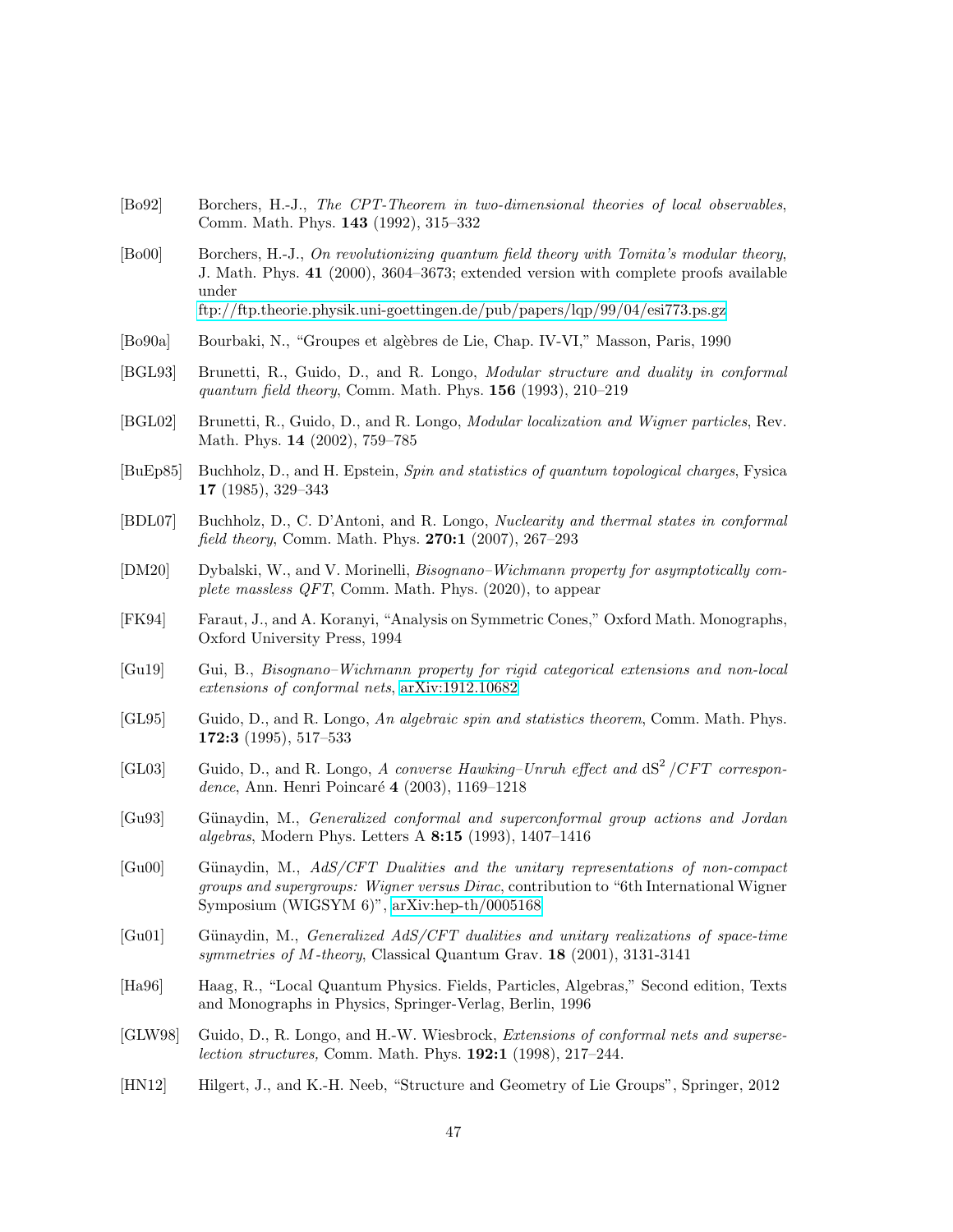- <span id="page-47-13"></span>[HO96] Hilgert, J., and G. Olafsson, "Causal Symmetric Spaces, Geometry and Harmonic Analysis," Perspectives in Mathematics 18, Academic Press, 1996
- <span id="page-47-7"></span>[Ho81] Hochschild, G. P., "Basic Theory of Algebraic Groups and Lie Algebras," Graduate Texts in Mathematics 75, Springer, 1981
- <span id="page-47-9"></span>[KA88] Kaneyuki, S., and H. Asano, *Graded Lie algebras and generalized Jordan triple systems*, Nagoya Math. J. 112 (1988), 81–115
- <span id="page-47-10"></span>[Kan98] Kaneyuki, S., The Sylvester's law of intertia in simple graded Lie algebras, J. Math. Soc. Japan 50:3 (1998), 593–614
- <span id="page-47-11"></span>[Kan00] Kaneyuki, S., Graded Lie algebras and pseudo-hermitian symmetric space, in "Analysis and Geometry on Complex Homogeneous Domains," J. Faraut et al eds., Progress in Math. 185, Birkhäuser, Boston, 2000
- <span id="page-47-12"></span>[KN96] Krötz, B., and K.-H. Neeb, On hyperbolic cones and mixed symmetric spaces, J. Lie Theory 6:1 (1996), 69–146
- <span id="page-47-4"></span>[LMR16] Longo, R., V. Morinelli and K. H. Rehren. Where infinite spin particles are localizable. Commun. Math. Phys. 345 (2016) 587–614
- <span id="page-47-1"></span>[LMPR19] Longo, R., V. Morinelli, F. Preta and K.-H. Rehren, *Split property for free finite helicity* fields, Ann. Henri Poincaré 20:8 (2019), 2555–2258
- <span id="page-47-3"></span>[LX18] Longo, R., and F. Xu, *Comment on the Bekenstein bound*, Journal of Geometry and Physics, 130, 113–120, (2018).
- <span id="page-47-5"></span>[MdR07] Mack, G., and M. de Riese, *Simple space-time symmetries: generalizing conformal field* theory, J. Math. Phys. 48:5 (2007), 052304, 21 pp.
- <span id="page-47-16"></span>[Ma52] Mackey, G. W., Induced Representations of Locally Compact Groups I. Annals of Mathematics, Second Series, Vol. 55, No. 1 (Jan., 1952), pp. 101–139.
- <span id="page-47-6"></span>[ML63] MacLane, S., "Homological Algebra," Springer-Verlag, 1963
- [Mu01] Mund, J., *The Bisognano–Wichmann theorem for massive theories*, Ann. Henri Poincaré 2 (2001), 907–926.
- <span id="page-47-14"></span>[Lo08] Longo, R., Real Hilbert subspaces, modular theory,  $SL(2, R)$  and CFT in "Von Neumann" Algebras in Sibiu", 33-91, Theta Ser. Adv. Math. 10, Theta, Bucharest
- <span id="page-47-15"></span>[Mo18] Morinelli, V., The Bisognano–Wichmann property on nets of standard subspaces, some sufficient conditions, Ann. Henri Poincaré 19:3 (2018), 937–958
- <span id="page-47-2"></span>[MR20] Morinelli, V., and K.-H. Rehren, Spacelike deformations: Higher-spin fields from scalar fields, Lett. in Math. Phys. 110 (2020), 2019-2038
- <span id="page-47-0"></span>[MT18] Morinelli, V., and Y. Tanimoto, Scale and Möbius covariance in two-dimensional Haag– Kaster net, Commun. in Math. Phys. 371:2 (2019), 619–650
- <span id="page-47-8"></span>[Ne99] Neeb, K.-H., "Holomorphy and Convexity in Lie Theory," Expositions in Mathematics 28, de Gruyter Verlag, Berlin, 1999